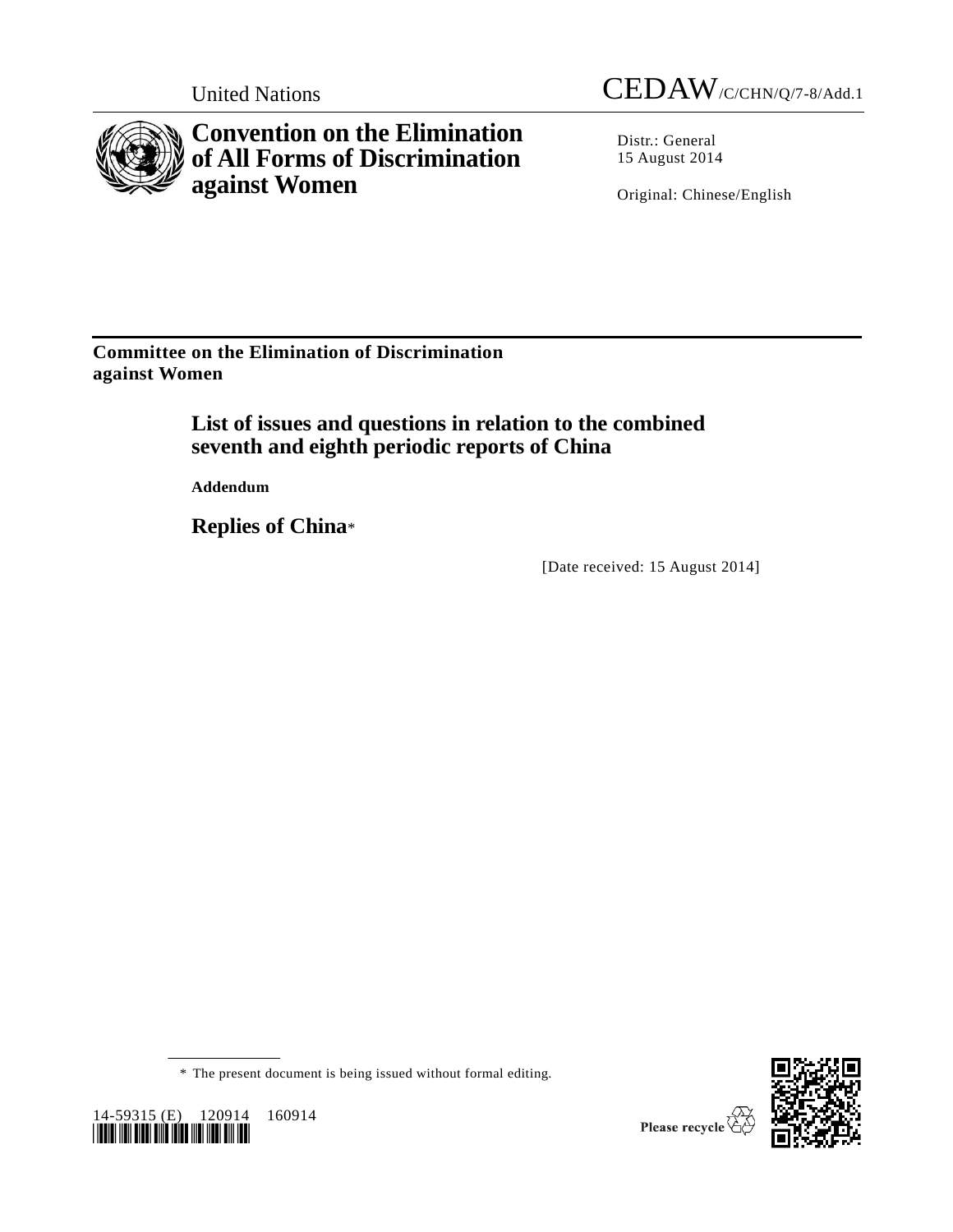# **Remarks**

This document contains the responses of the People's Republic of China to the list of questions submitted in March 2014 by the United Nations Committee on the Elimination of Discrimination against Women. It comprises three parts: Part I contains the replies of China's central Government; Part II contains the replies of the Government of the Hong Kong Special Administrative Region; and Part III contains the replies of the Government of the Macao Special Administrative Region.

**Responses by the Government of China to the list of issues and questions submitted by the United Nations Committee on the Elimination of Discrimination against Women in relation to the combined seventh and eighth periodic reports of China on the implementation of the Convention on the Elimination of All Forms of Discrimination against Women**

**Part I Central Government of the People's Republic of China**

**Reservation and declarations**

1. **Please provide information on measures taken to withdraw the reservation to article 11 (2) of the Convention applicable to the Hong Kong Special Administrative Region. Please further indicate whether a review of the interpretative declarations to the Convention is envisaged. Please also explain how the application of the interpretative declarations has affected the implementation of the Convention in the Special Administrative Regions.**

**Legislative and policy framework, and data collection**

2. **It is stated in the report that the Decision on Amending the Law of the People's Republic of China on the Protection of Rights and Interests of Women came into effect as of December 2005, which, inter alia, introduces the principle of the elimination of all forms of discrimination against women (paras. 12 and 55). Please provide information as to whether the amendment also introduces a definition of discrimination against women, in line with article 1 of the Convention, which encompasses elements of direct and indirect discrimination. In addition, what measures have been taken to amend the Sex Discrimination Ordinance in Hong Kong to ensure that its definition of discrimination covers indirect discrimination?**

Answer: The Law on the Protection of Rights and Interests of Women, which China amended in 2005, does not provide a clear definition of discrimination, but in principle embodies the principles and the spirit of article 1 of the Convention, stipulating that the State should take the necessary measures to eliminate all forms of discrimination against women and that women are entitled to equal rights with men in political, economic, cultural, social and family life. At the same time, the State should protect rights and interests that are unique to women.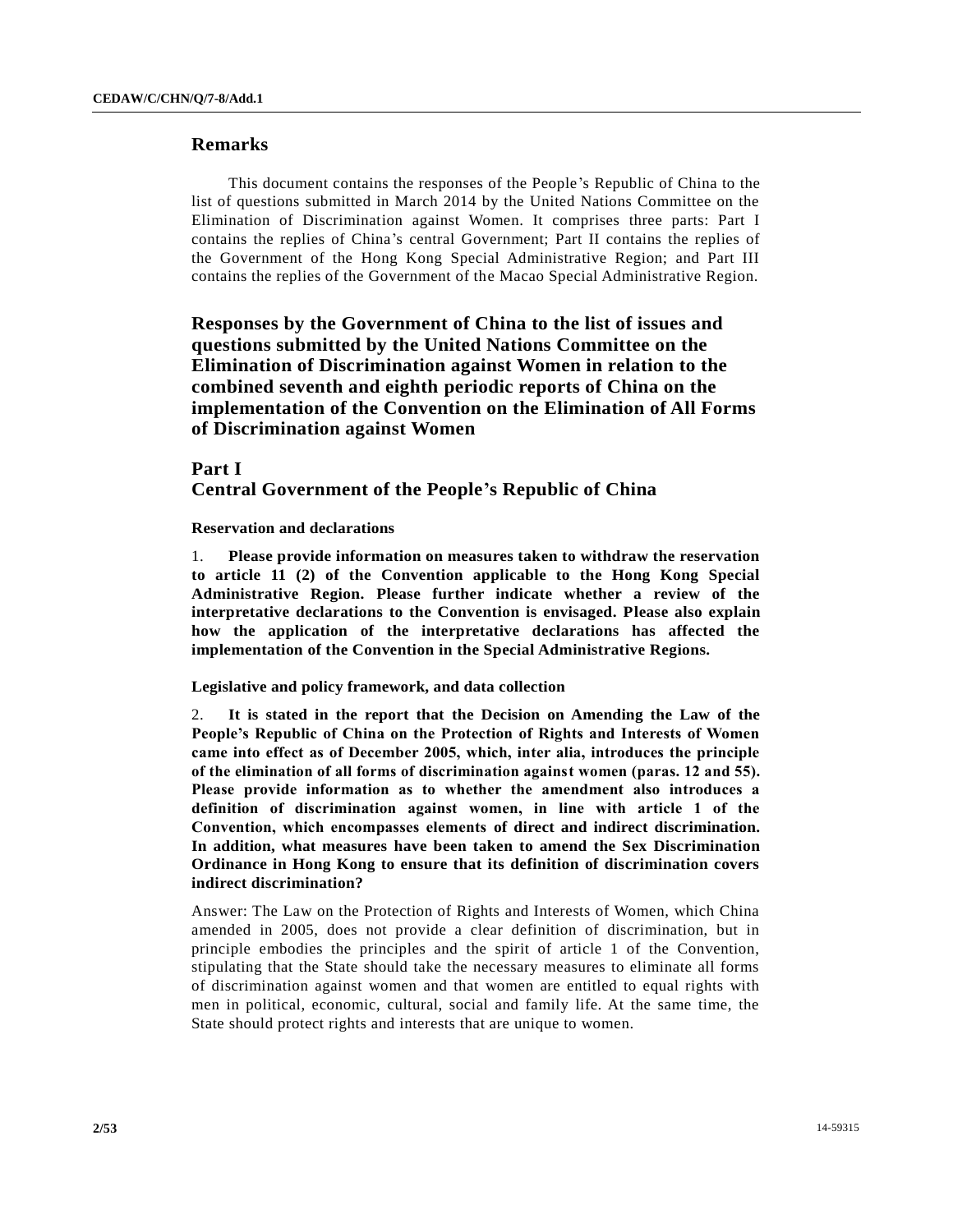# 3. **What reform measures have been taken to address inconsistencies in statutory law and customary law and practices that discriminate against women and girls? Please explain the measures taken to integrate intersectional discrimination, faced by ethnic minority women, into the legal and policy framework**.

Answer: (1) In China, customary law is not recognized as a formal source of law, and therefore there is no question of inconsistency between statutory law and customary law. In reality, due to the influence of long-standing patriarchal attitudes, some places still have discriminatory practices against women. For example, some rural areas have adopted village rules and regulations that refuse to recognize married women's rights under land contracts. This is a violation of the law.

In light of this situation, article 27 (2) and (3) of the Organic Law of the Villagers' Committees, as amended in 2010, provide that "No village charter of selfgovernment, village rules and regulations, villagers' pledges or decisions taken after deliberation by a villagers' assembly or by representatives of villagers may contravene the Constitution, laws, regulations, or State policies, or contain elements that infringe upon villagers' rights, such as their personal, democratic or lawful property rights", and that "should any village charter of self-government, village rules and regulations, villagers' pledges or decisions taken after deliberation by a villagers' assembly or by representatives of villagers be found to be in violation of the preceding paragraph, the People's Government shall require that they be corrected at the township, ethnic minority township or town level, as appropriate ".

Some local governments have been actively promoting the revision of village rules and regulations in order to eliminate gender-discriminatory elements. For instance, rules and regulations for all villages across Heilongjiang Province have been revised to incorporate gender equality provisions, and Dengfeng City, Henan Province, has revised rules and regulations for 90 per cent of the villages under City jurisdiction, and issued the document "Opinions on Promoting Gender Equality by Revising Village Rules and Regulations" and other guidance documents.

(2) Promoting the equality of all ethnic groups and prohibiting discrimination against any ethnic group stand as a basic principle established by the Constitution of China. China's Electoral Law, Education Law and Employment Promotion Law, among others, ensure that ethnic minority women enjoy equal rights with men. The Law on the Protection of Rights and Interests of Women prohibits discrimination against women of all ethnic groups, including ethnic minority women, while specifically stipulating that the State shall place emphasis on the training and selection of ethnic minority women cadres. China's Law on Regional National Autonomy stipulates that the self-government organs of national autonomous areas shall pay attention to the career training and development of cadres at various levels, as well as of specialized and technical personnel of various kinds, from among ethnic minority women. For the protection of the right to education of minority students, including ethnic minority women, China 's Law on Regional National Autonomy also provides that the State shall set up institution s of higher education for ethnic minorities, while establishing, in other institutions of higher education, regular classes and preparatory classes exclusively for ethnic minority students; practices of enrolling students for pre-assigned jobs may also be introduced. In enrolling new students, institutions of higher education and secondary technical schools shall appropriately set lower standards and requirements for the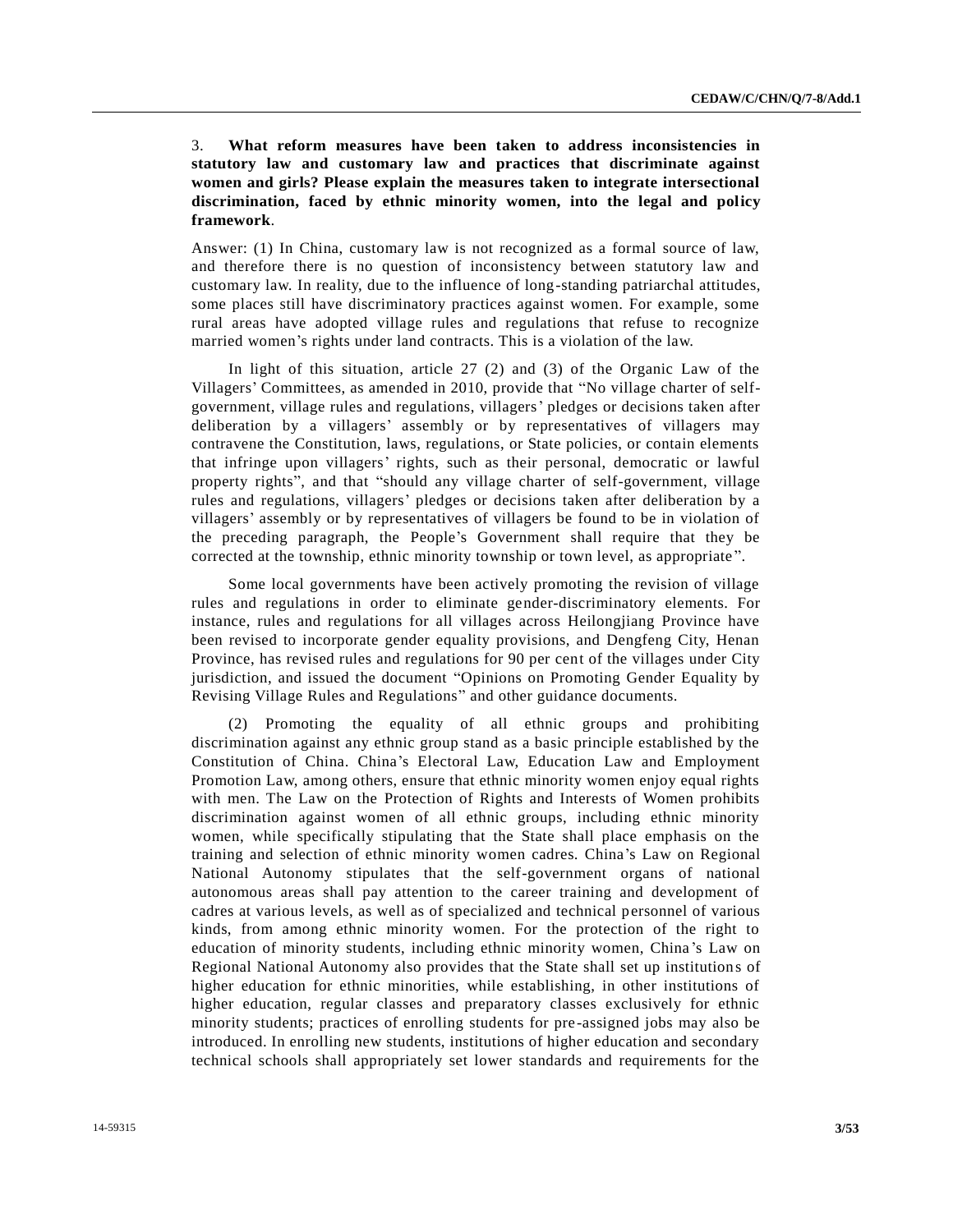admission of ethnic minority students; and additional preferential treatment is given to candidates from ethnic minority groups that have a very small population.

The Chinese Government has been developing and improving relevant laws and policies that promote women's participation in decision-making and management. Efforts have been made to encourage relevant stakeholders to take measures to increase the proportion of women among People's Congress deputies and People's Political Consultative Conference members, and in the villagers' committees and residents' committees, as well as the proportion of ethnic minority women among candidates. In the process of taking major decisions involving public interests, including the rights and benefits of women, full account is taken of the opinions and suggestions of People's Congress deputies and People's Political Consultative Conference members who are ethnic minority women, as well as those of ordinary ethnic minority women.

The Government has also taken comprehensive measures to accelerate the development of education for ethnic minorities, to safeguard the cultural rights of ethnic minority women, and to protect, by law, the right of ethnic minority women to learn, use and develop their own spoken and written languages.

4. **It is indicated in the report that the State Council adopted the National Human Rights Action Plan for the period 2009-2010 (paras. 26 and 69). Has there been any comprehensive evaluation of the gender impact assessment of the Plan? Please also indicate whether a new plan has been adopted thereafter. If a new plan exists, does it take into account the specific needs of ethnic and minority groups? Are there relevant indicators for tracking progress? What coordination mechanisms are available for collection, compilation and assessment of data, disaggregated by sex, ethnicity, religion and location, as well as for ensuring their consistency and reliability?**

Answer: (1) In 2011, the Chinese Government carried out the final evaluation of the first National Human Rights Action Plan (2009-2010) and released the evaluation report, with a separate section on women's rights in particular. The evaluation showed that women's equal right to participate in the management of State and social affairs, their right to employment and their right to equal access to economic resources were effectively protected; the delivery of reproductive health services for women of childbearing age had been improved, and efforts to fight domestic violence against women had been further strengthened.

(2) In June 2012, the State Council promulgated the action plan for the new cycle, i.e. the National Human Rights Action Plan (2012-2015). The Plan, which addresses the rights of ethnic minorities and takes full account of their specific needs, includes the following elements: protection, as required by law, of the right of ethnic minorities to equal participation in the management of State and social affairs; an emphasis on the training and use of ethnic minority talents of all kinds; protection of the right of ethnic minorities to equal access to public services; protection of the right of ethnic minorities to economic development; acceleration of the development of education for ethnic minorities; protection of the cultural rights of ethnic minorities; and protection, as required by law, of the right of ethnic minorities to learn, use and develop their own spoken and written languages.

(3) The new National Human Rights Action Plan establishes a series of indicators. For instance, it clearly states that "the People's Congresses,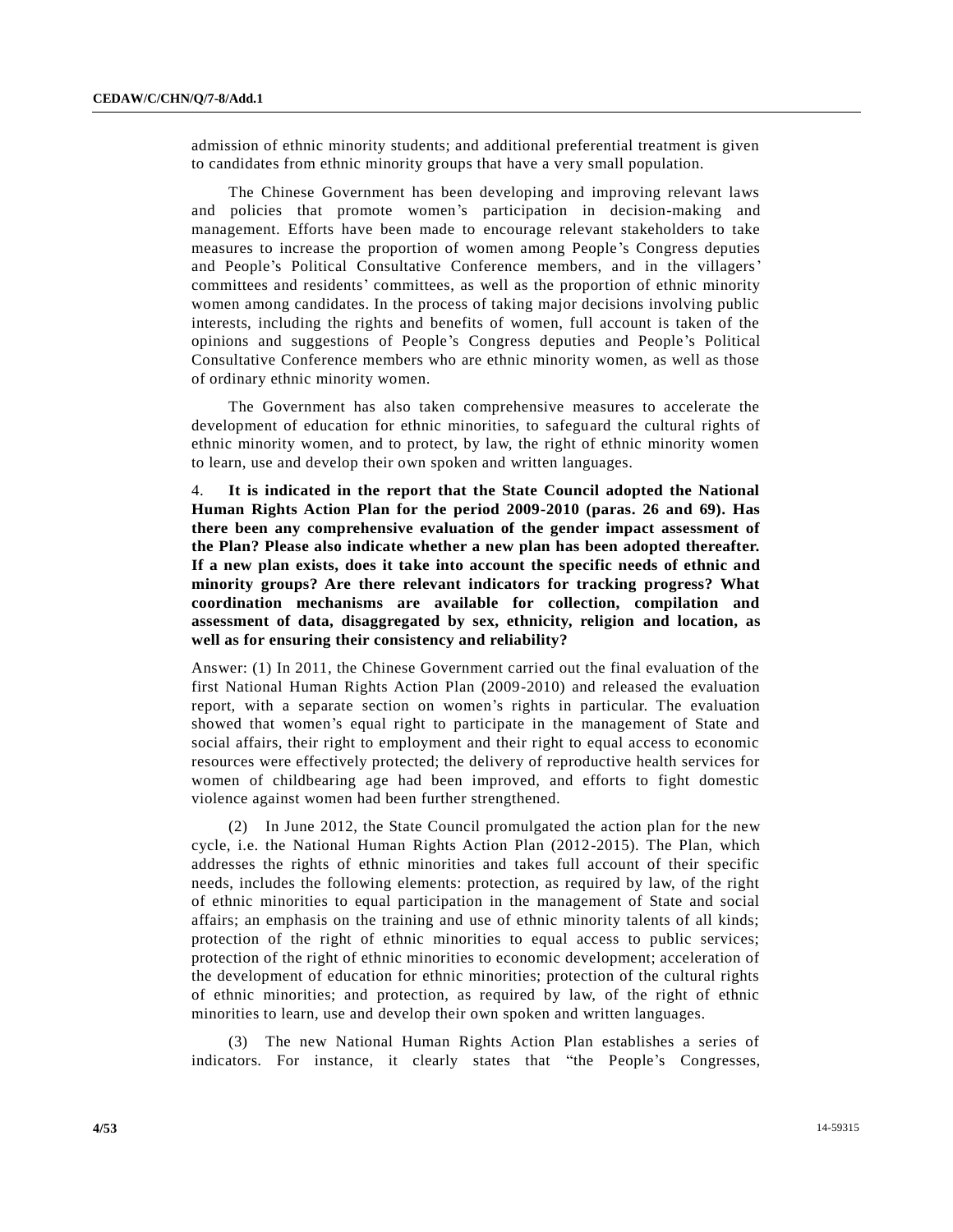governments, and People's Political Consultative Conferences at the provincial and municipal levels, as well as county-level governments, [shall] include at least one female member in the leadership team" and that "by 2015 the number of women participating in maternity insurance will reach 150 million". The Plan clearly proposes to strengthen the work on gender statistics and to improve sexdisaggregated data collection and dissemination. The joint meeting mechanism for the National Human Rights Action Plan, consisting of more than 50 government departments, is responsible for supervising and evaluating the implementation of the various indicators, in order to ensure the consistency and reliability of the data.

#### **National machinery for the advancement of women**

5. **It is stated in the report that the National Working Committee on Children and Women, the coordinating agency for promoting gender equality, has witnessed a continuous growth in staffing and working funds and that the mechanism has been strengthened (paras. 49 and 65). Please explain the measures being taken to ensure that the Committee has the mandate to, and can adequately, enforce the implementation of the Programme for the Development of Chinese Women (2011-2020) and other policies concerning women.**

Answer: The State Council's National Working Committee on Women and Children, which is chaired by a Vice-Premier of the State Council, currently consists of 35 member organizations, including both government departments and NGOs, represented by ministerial-level officials or heads of the member organizations. Each member organization has defined its own departmental duties and specified its own responsibilities and obligations in the protection of the rights and interests of women and children, the promotion of the development of women and children and the implementation of the two Programmes (i.e. for women and children respectively). People's Governments above the county level have all established corresponding committees and offices in this regard.

- The Committee has developed and improved its regulations and systems for holding meetings, for reporting, for monitoring and evaluating, for supervising and guiding, and for liaising. The Committee holds a plenary session annually, to take stock of the preceding year's work and to plan and assign tasks for the current year; coordination meetings are also held from time to time by some member organizations, in order to explore ways to facilitate the solution of salient issues in the development of women and children.
- The Programme for the Development of Chinese Women (2011-2020) clearly states that "The State Council and local working committees on women and children at all levels are responsible for organizing, coordinating, guiding and supervising the implementation of the Programme". The National Working Committee on Women and Children has formulated and issued, in accordance with the Programme for the Development of Chinese Women and the division of duties among member organizations and relevant government departments, a document providing a detailed description and division of goals and responsibilities for the implementation of the Programme for the Development of Chinese Women, dividing and assigning specific goals and responsibilities among 35 member organizations and 10 relevant government departments; the member organizations have also developed their own plans for implementing the goals and responsibilities in relation to the Programme for the Development of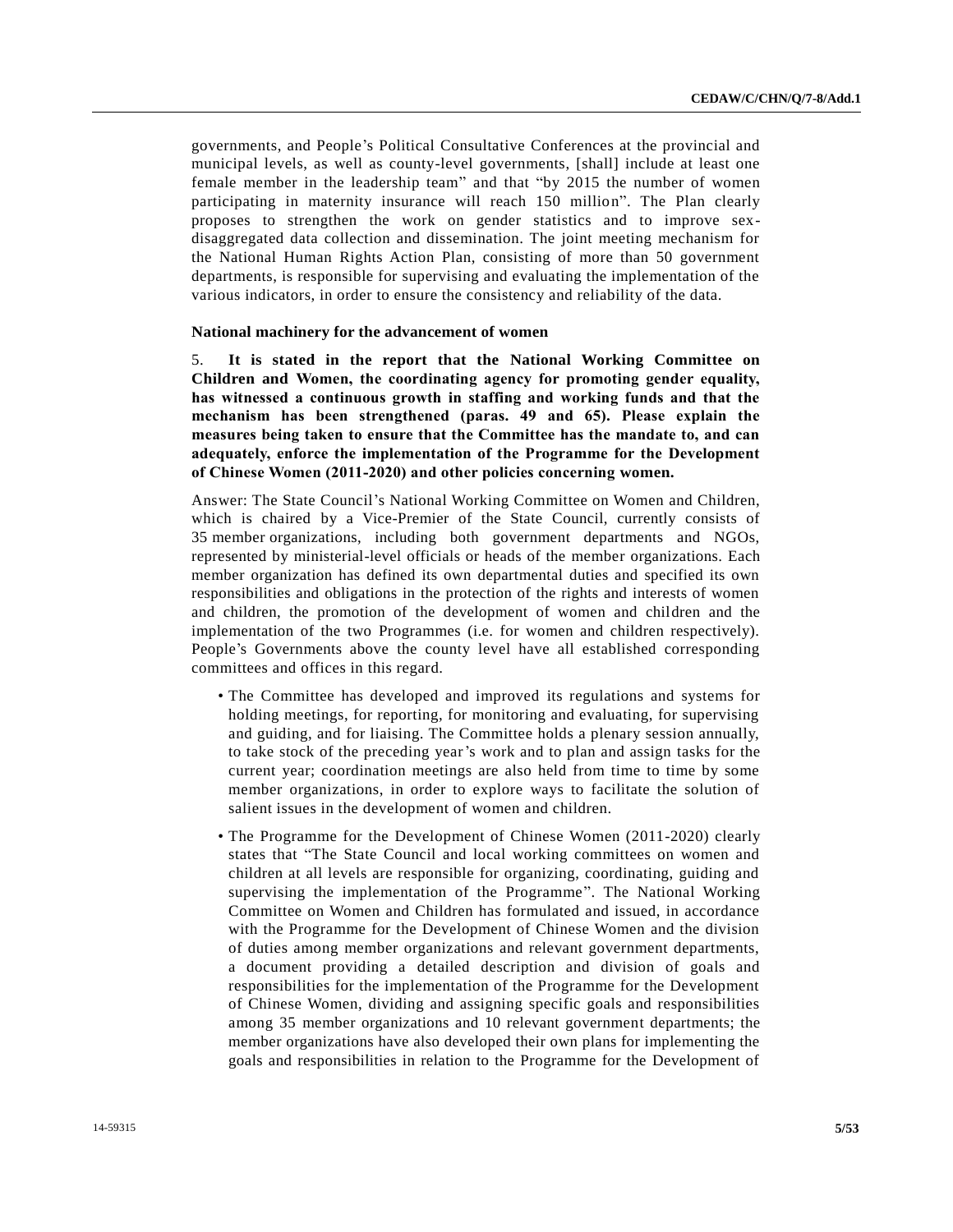Chinese Women. A steering group for monitoring and evaluating the implementation of the two Programmes has been set up, under which there are a monitoring team and an evaluation team; a system of indicators for monitoring the implementation of the two Programmes has been developed and issued, and annual monitoring, midterm evaluation and final evaluation exercises have been carried out on the implementation of the Programme for the Development of Chinese Women, covering 57 indicators in 7 areas. By implementing projects and getting things done for the real benefit of women, solutions to major and difficult problems encountered by women have been found. Through the provision of guidance, demonstration with model and pilot projects and the identification and replication of good experiences, the implementation of the Programme for the Development of Chinese Women has been enhanced.

#### **Temporary special measures**

6. **It is indicated in the report that the State party has taken a series of special measures in the fields of women's employment, political participation and health care with a view to accelerating de facto equality between men and women (paras. 72-78). How is progress in implementation monitored? Please provide information on the specific measures taken, including quotas, aimed at accelerating de facto equality between men and women in line with article 4 (1) of the Convention and general recommendation No. 25 on temporary special measures.**

Answer: (1) China has a special mechanism for information collection and management, quality control, and monitoring and evaluation, which monitors the progress of implementation by, inter alia, collecting data whenever needed and carrying out regular assessments and inspections. In the field of health care, since 2009, the Chinese Government has been implementing a national basic public health services project, under which health-care institutions at the grass-roots level undertake to provide urban and rural residents with such services free of charge. The project has now been expanded to include 11 categories of services, with maternal health management as one key element, which specifically includes providing to pregnant women and new mothers, as appropriate, early-pregnancy, mid-pregnancy and late-pregnancy health management, postpartum visits, and the 42nd-day postpartum health check, with expenses borne by the government budget at various levels. As of the end of 2013, 89.5 per cent of pregnant women and new mothers nationwide have been covered under this management system. The implementation of the project has been monitored, with overall data at the national level collected regularly by the National Statistical Information Centre, on the one hand, and with annual third-party inspections and assessments for selected provinces, on the other, in order to closely engage with grass-roots-level health-care institutions so as to ascertain the actual progress of projects.

(2) Regarding temporary special measures, the Chinese Government has taken a number of specific measures for the selection and appointment of women cadres. First, prior to the establishment of the leadership teams before every new term, seminars are held and policy documents are distributed, and specific targets in relation to the selection and appointment of women cadres are proposed. The proposal for the composition of a leadership team for the new term is subject to approval, in order to ensure that relevant requirements have been met regarding the selection and appointment of women cadres. Second, this is included in the annual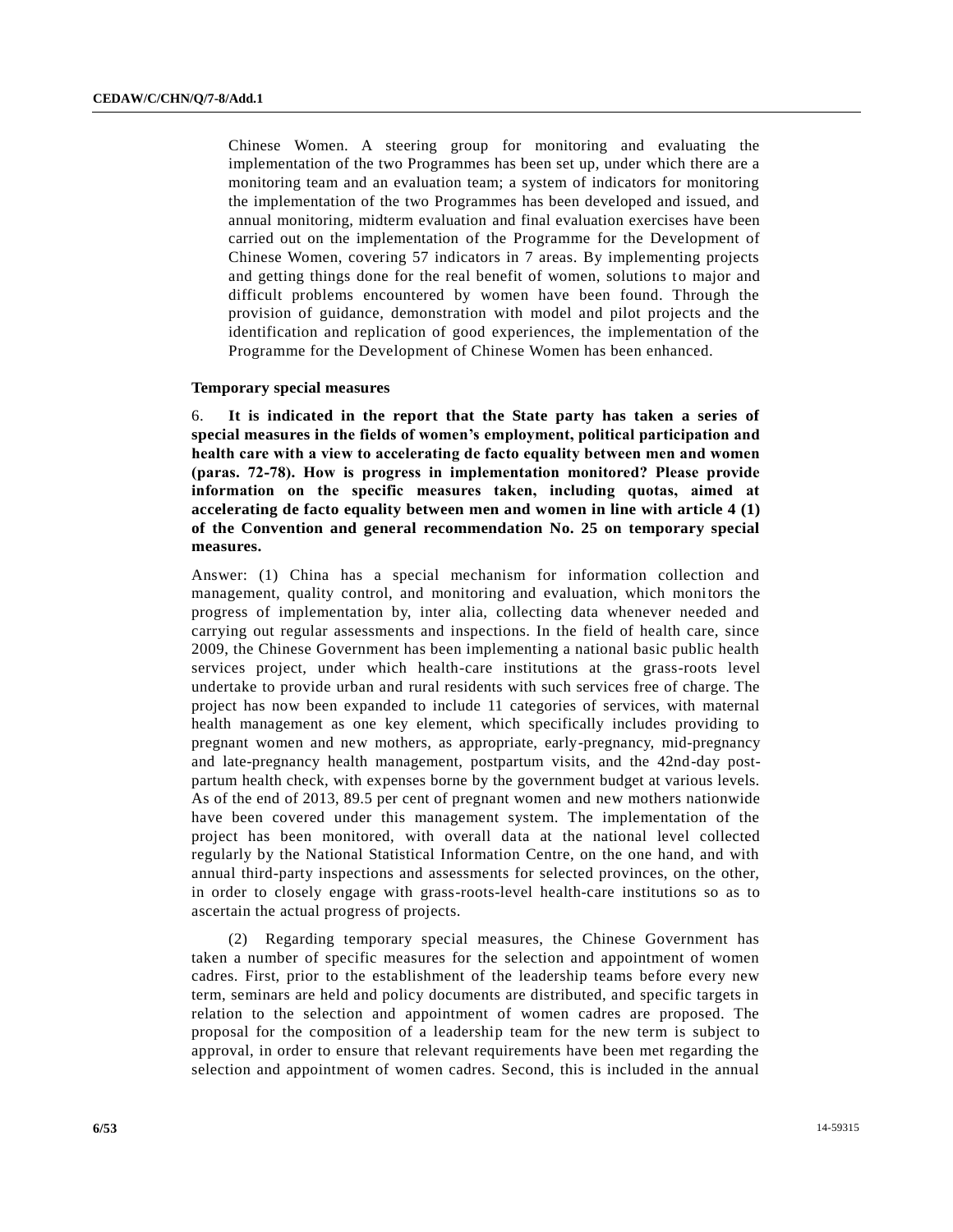statistical monitoring process, with regular annual statistical data analysis conducted with a view to strengthening the appointment of women cadres, based on trends displayed by the data. Third, an annual reporting system and a communication mechanism have been established in relation to the training and selection of women cadres, which require all localities and government departments to report every year on their work in this regard and to communicate widely the status of implementation, so that timely supervision and guidance can be provided to all localities and departments for better implementation.

The Chinese Government attaches great importance to the issue of maternity protection for women workers, having promulgated laws and regulations relating to maternity insurance at the very beginning of the founding of New China. With developments and changes over time, China has basically developed a regulatory system for the protection of women's rights and interests in relation to equal employment and reproduction, which includes the Law on the Protection of Rights and Interests of Women, the Law on Social Insurance, the Regulations Concerning the Labour Protection of Female Staff and Workers and the Provisional Measures for Maternity Insurance of Staff and Workers of Enterprises, as well as other laws and regulations, and has served to promote equal employment for women and ensured the basic livelihood and physical health of professional women during the pre - and post-partum period.

By the end of 2013, the number of workers participating in maternity insurance had reached 164 million nationwide. In practice, all localities across the country have continuously improved policies regarding maternity insurance, in terms of maternity leave, maternity allowances and medical treatment entitlements, with a view to safeguarding employment for women and protecting their health, by stipulating that women's pay shall not be reduced during maternity leave and that medical expenses for childbirth shall be reimbursed in full, subject to relevant policies. For urban residents, the Chinese Government has included medical expenses related to hospital births in the coverage of the Urban Resident Basic Medical Insurance Fund. Maternity protection for women in rural areas is provided through the new rural cooperative medical care system and by other means. By the end of 2013, the percentage of urban and rural residents participating in medical insurance of one type or another had reached over 95 per cent.

#### **Stereotypes and harmful practices**

7. **It is stated in the report that, in order to combat deep-rooted stereotypes regarding the roles and responsibilities of women and men reflected in concerns such as son preference, which lead to a high adverse sex ratio at birth and illegal sex-selective abortion, the State party has taken educational measures and is conducting investigations on cases of foetal sex identification for non-medical needs (para. 83). Please indicate how the laws against sex-selective abortion, forced sterilization and female infanticide are monitored and enforced? Please also indicate whether there exists any comprehensive strategy or initiative aimed at eliminating the negative portrayal of women as sex objects in the media, in particular in Hong Kong. Please further explain the measures taken to revise the Small House Policy in Hong Kong under which only indigenous men, but not indigenous women, are entitled to apply for a permit to build a residence in the New Territories [\(CEDAW/C/CHN/CO/6,](http://undocs.org/CEDAW/C/CHN/CO/6) para. 38).**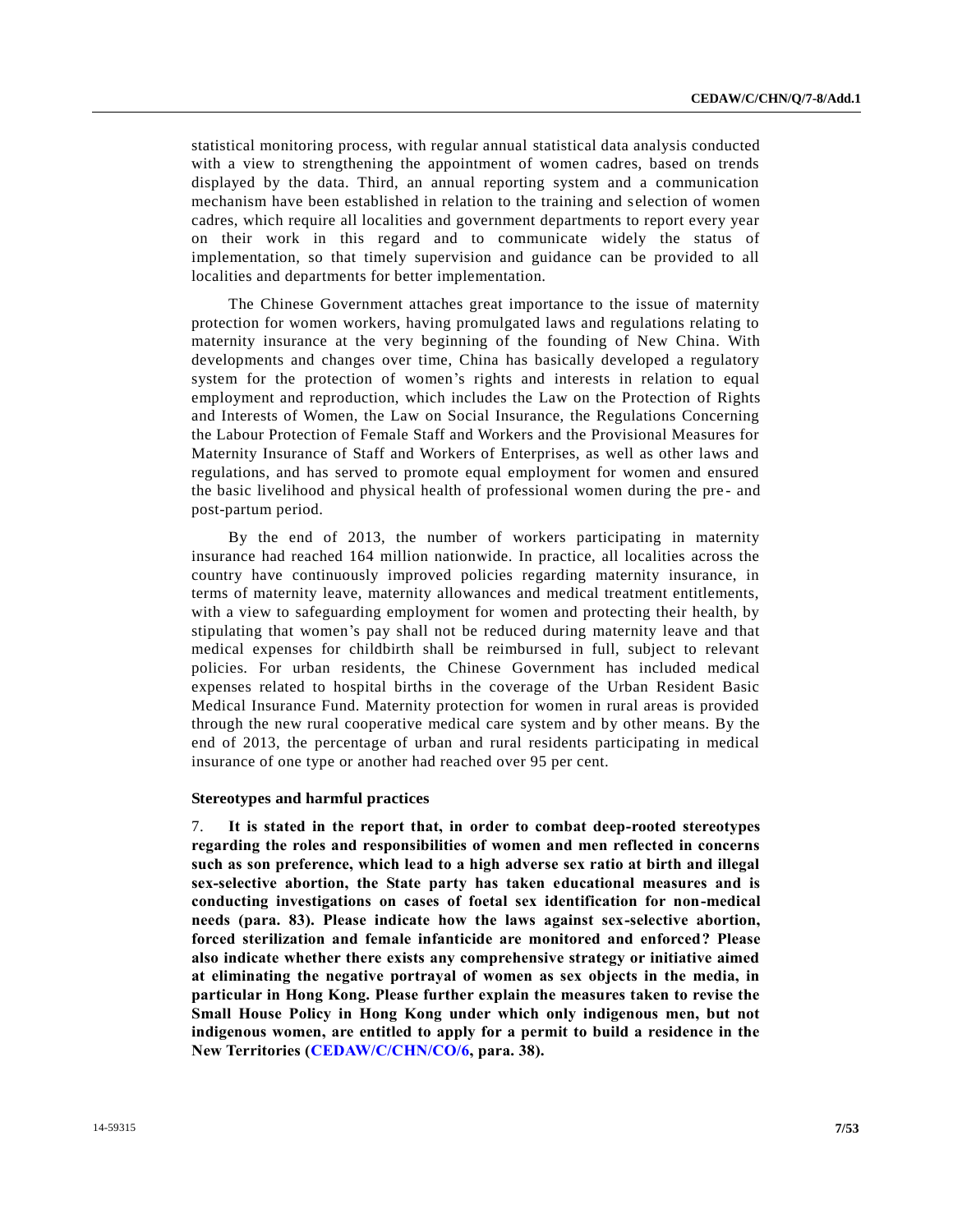Answer: (1) To combat foetal sex identification for non-medical needs and sexselective pregnancy termination (the "two illegal practices"), the relevant legal system has been developed and improved, and investigation and punishment have been intensified, as an important means of comprehensive governance in China regarding the sex ratio at birth. Currently, many laws and regulations, including the Law on Population and Family Planning, the Law on Maternal and Child Health Care and the Regulations on Administration of Technical Services for Family Planning, clearly prohibit the "two illegal practices". Under the Criminal Law, anyone who, without being a qualified medical practitioner and without authorization, performs an operation to end gestation will be found guilty of the crime of illegally performing a birth control operation. In 2002, the National Population and Family Planning Commission, the Ministry of Health and the Food and Drug Administration issued the Provisions on the Prohibition of Non-medical Foetal Sex Identification and Sexselective Artificial Pregnancy Termination. Since then, 26 provinces (autonomous regions and municipalities) have provided, in their respective local population and family planning regulations, for legal liability in relation to the "two illegal practices". Fourteen provinces (autonomous regions) have issued local laws or local government regulations banning the "two illegal practices".

To monitor and oversee the implementation of relevant laws and regulations, the Chinese Government has strengthened efforts to raise awareness of those laws and regulations that protect the rights and interests of women and children and prohibit the "two illegal practices", in order to enhance citizens' awareness in this regard and encourage their voluntary and conscious resistance to those practices. It has also strengthened its health and family planning institutions, as well as its management of the sale/use of pregnancy-terminating medicines, improving professional ethics while stepping up the industry's self-regulation. Joint law enforcement inspections have been carried out and hotlines have been launched, with rewards given for reporting such cases, and perpetrators of the "two illegal practices" have been severely punished in accordance with the law. Increased publicity and visibility have been given to selected cases of the "two illegal practices" for demonstration purposes.

(2) On eliminating the negative portrayal of women in the media, first of all, radio and television administrative regulations and departmental rules in China all clearly specify that radio and television news reports and all television programmes shall not include any content promoting obscenity and shall not contain insults, discrimination or ridicule directed against women. For any violation of those provisions, the relevant government departments will require the media in question to correct their mistakes, and those responsible will be held accountable. Second, China has provided special training for media reporters and practitioners to improve their gender awareness and correct understanding of women's issues. Third, full play has been given to the role of women's organizations in monitoring the media. For example, the All-China Women's Federation has established a system for monitoring public opinion, which, upon detecting a negative portrayal of women in media, will take measures accordingly to eliminate the influence. Fourth, the media are encouraged to play a constructive role in portraying women in a positive light and establishing an overall healthy and positive image of contemporary Chinese women. Radio, television and new media have all been actively broadcasting programmes and reports on gender equality. Fifth, through legal, administrative, economic and other measures and through the media, awareness has been raised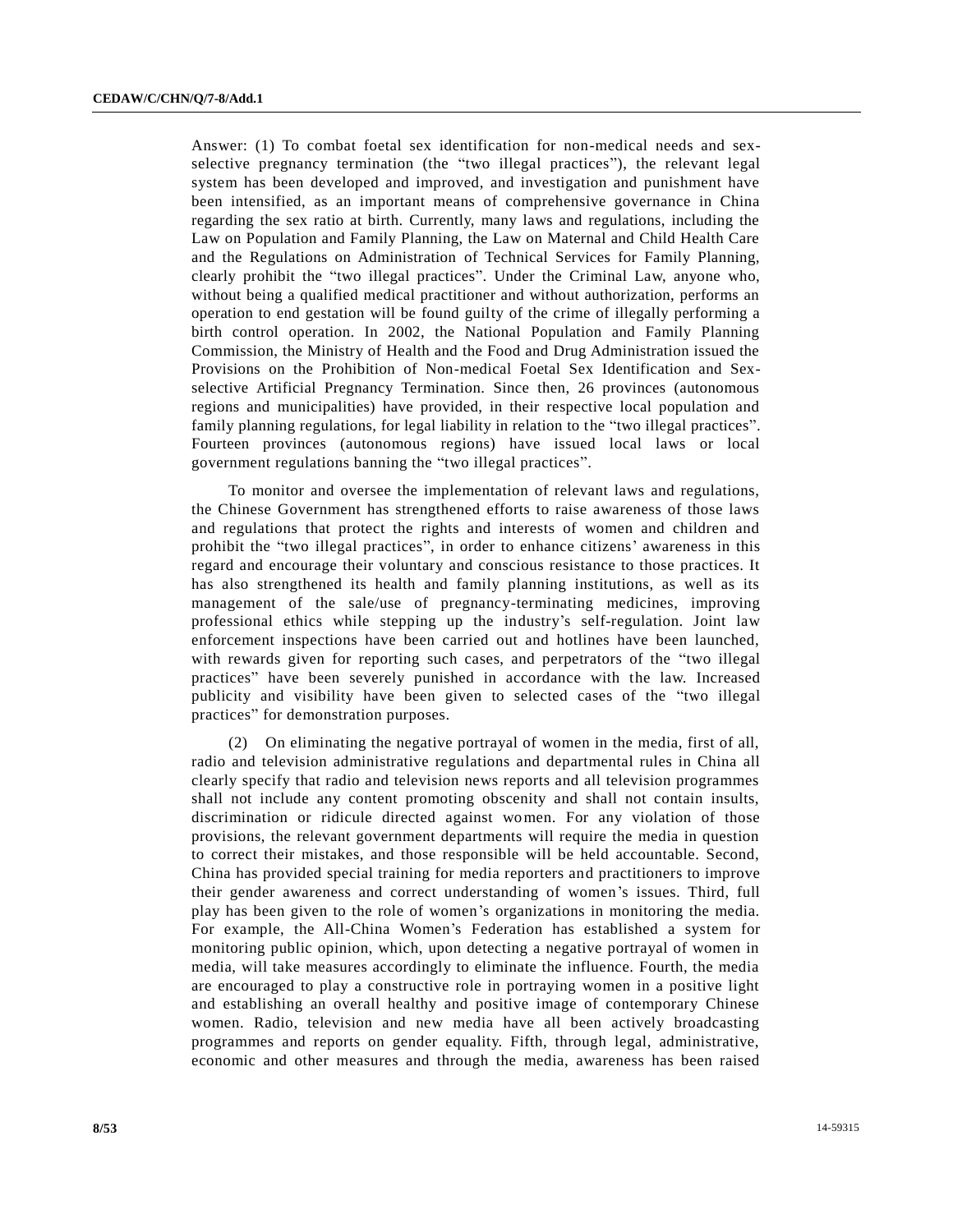widely among the general public in relation to the basic national policy of gender equality. The aim is to promote respect for women and to improve awareness of measures taken by the State, inter alia, to promote gender equality and eliminate stereotypes that discriminate against women; to protect women's and children's rights and interests; to ban sex-selective abortion, forced birth control and female infanticide; and to combat trafficking in women and children.

#### **Violence against women**

8. **Please provide information and statistical data on the prevalence of violence against women, including domestic violence, in the State party, including in the Special Administrative Regions. It is stated in the report that most cities have set up shelters providing medical treatment, psychological support and rehabilitation for women and children who are victims of domestic violence (paras. 93 and 95). Please provide information on the number of shelters available and free-of-charge hotlines established. Please provide an update on the draft family violence law. Does it include protection orders for victims and availability of support services; and criminalization of marital rape? Please also state the specific measures that have been taken to improve the prosecution of cases of domestic violence in Hong Kong, and furthermore, explain the specific measures taken to combat the increased number of rape and domestic violence cases in Macao. Please provide information on measures taken to investigate expeditiously incidents of violence against women in detention centres, in addition to preventive measures undertaken.**

Answer: (1) Under the public security organs' statistical reporting system for initial police alerts, such alerts are classified according to the nature of the cases, as determined on a preliminary basis as they are initially described in the alerts, with no specific indicator designated for domestic violence. According to the third Chinese Women's Social Status survey, the percentage of women who have been victims of domestic violence from the spouse at any time during the marriage is 24.7 per cent; China has no statistics on the incidence of rape.

There have been 2,156 free hotlines set up by the Chinese Ministry of Civil Affairs; in addition, women's associations have established 12,338 women's rights service hotlines in more than 2,800 counties. There are no statistics available on the number of women's shelters.

(3) In 2012, the Legislative Affairs Committee under the Standing Committee of the National People's Congress carried out a project demonstration/ assessment exercise in relation to anti-domestic violence legislation. In 2013, the Anti-Domestic Violence Law was included in the legislative agenda of the Standing Committee of the Twelfth National People's Congress, which decided that the law would be proposed by the State Council for consideration. Currently, the draft Anti-Domestic Violence Law is in the process of being discussed and developed.

(4) Chinese detention facilities respect international human rights standards; strictly implement relevant human rights conventions, including the Convention on the Elimination of All Forms of Discrimination against Women; and fully protect the legitimate rights and interests of women held in detention.

In accordance with the provisions of the Regulation on Detention Facilities and relevant laws and administrative regulations, detention facilities have adopted a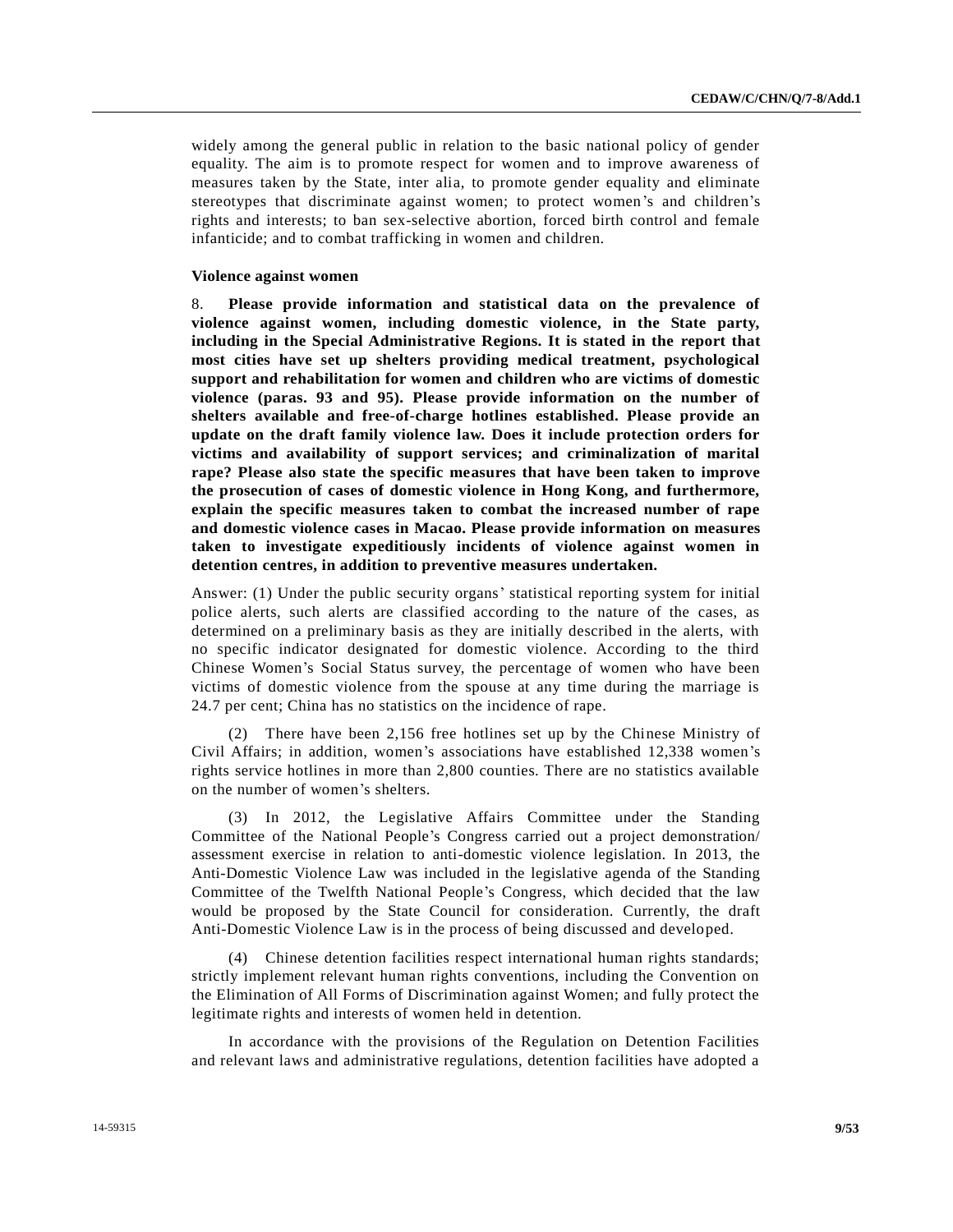management approach based on law, science and decency, protecting the personal safety of the detainees and their legitimate rights and interests as required by law, respecting the detainees' human dignity, and refraining from insulting, physically punishing or abusing detainees, or inciting or allowing others to do so. In detention facilities, detainees are directly managed by their respective designated police-officerin-charge, and are put under round-the-clock comprehensive security monitoring, with video data kept for at least 15 days and problems immediately addressed as they are detected. The detention facilities hold and manage female detainees separately; personal checks on female detainees and their direct management are carried out by female police officers. The detention facilities ensure that detainees are able to lodge complaints in a timely manner in cases where their legal rights have been infringed. All detention rooms are equipped with detainee abuse alarm devices to send alerts of abuses as they happen, and detainees can make appointments to meet with directors of detention facilities, special inspectors, lawyers, family members and other relevant persons to report incidents. The detention facilities keep information on their law enforcement work publicly open and available, accepting social oversight. They also accept leadership and guidance by higher public security organs, including operational guidance-providing government departments, and accept oversight and inspection by relevant legal offices, discipline inspection offices, oversight offices and other inspecting and monitoring units of public security departments at all levels. When a detainee lodges a complaint or accusation, applies for administrative review or institutes administrative proceedings, the detention facility must hand over the relevant materials to the competent authorities within 24 hours, without inspecting or withholding those materials.

9. **It is stated in the report that a pilot project against domestic violence involving 72 courts in the State party has been implemented effectively and has yielded remarkable results (para. 94). Please provide specific information on the impact of the pilot project and indicate whether there are plans to replicate it in other areas of the State party. Please provide further information on the existing gaps in the State party's institutional framework in this regard and the specific proposals under consideration by the Legislative Affairs Committee, in addition to the progress that has been made to date.**

Answer: In May 2008, the Supreme Court issued the Trial Guide for Handling Matrimonial Cases Involving Domestic Violence ("the Guide"). In June 2008, a pilot project on the trial of matrimonial cases involving domestic violence was launched among courts nationwide. In March 2012, the pilot project was extended to include the area of criminal justice.

The pilot project has made a difference mainly in the following aspects: (1) Specialized organizations are set up to handle cases of this type. In recent years, a number of grass-roots People's Courts that are capable of doing so have set up collegial panels or designated specialists to handle exclusively marriage - and family-related cases involving domestic violence, and have ensured, as far as possible, that the judges handling such cases have received professional training in domestic violence intervention. (2) Protection of personal safety has been strengthened: victims' contact information is kept confidential, and hearings are conducted in the victims' absence to protect their safety. (3) Protection orders can be issued in accordance with the law in a timely manner. Upon receipt of a request to protect personal safety, the People's Court generally will issue such an order within 48 hours. According to incomplete statistics, courts participating in the pilot project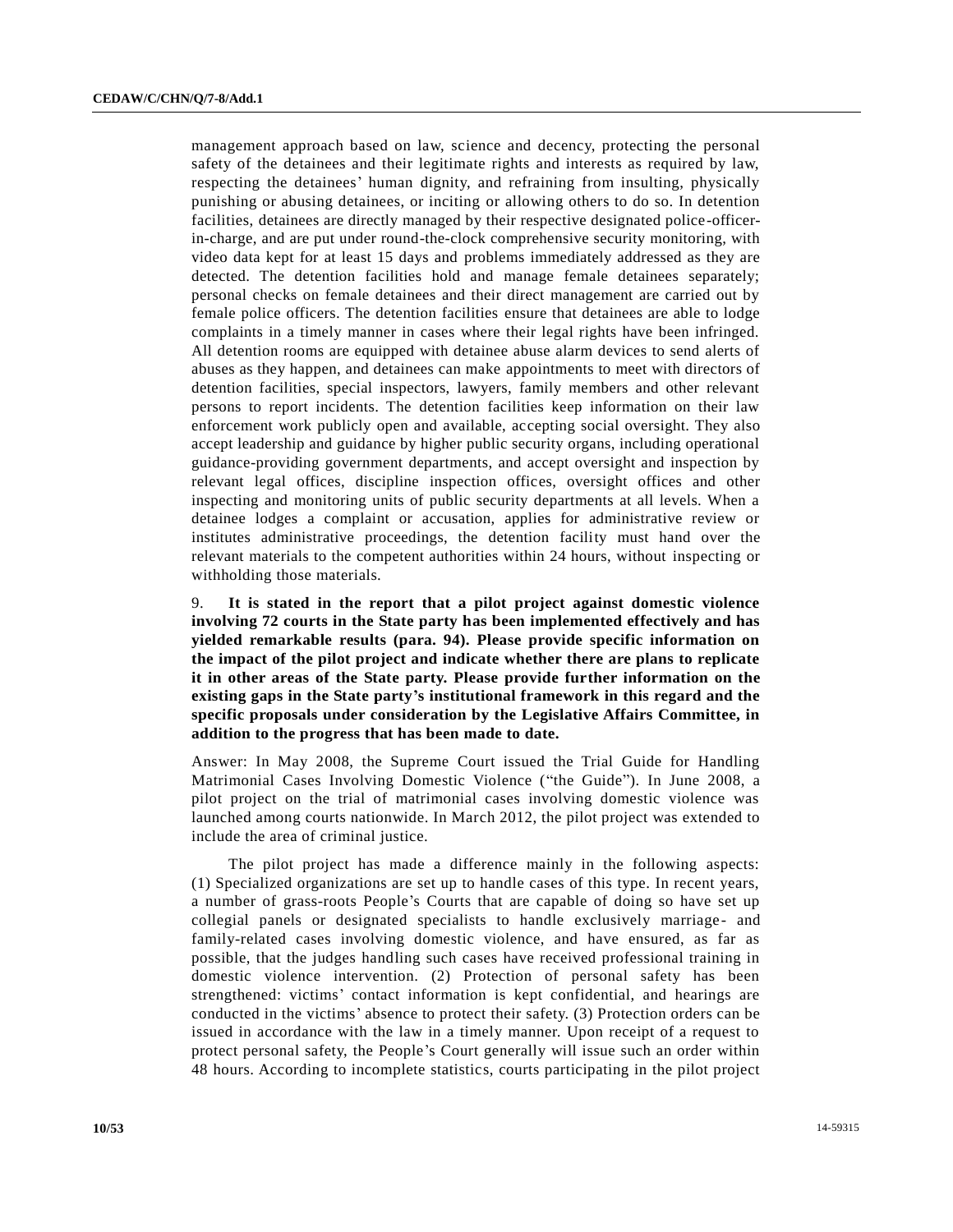have issued a total of more than 500 protection orders since 2008. (4) The burden of proof is reasonably allocated. After the plaintiff has provided evidence to establish the facts concerning the violation and consequent injuries and to identify the defendant as the offender, the burden of proof is shifted to the defendant. If the defendant cannot provide counter-evidence to substantiate his denial of the violation under examination, the court can proceed to presume the defendant to be the perpetrator and determine that the facts of domestic violence have been established. According to incomplete statistics, in 2011, some of the courts participating in the pilot project witnessed an increase in the overall rate of domestic violence convictions from below 8 per cent to over 29 per cent. (5) Family property is equitably divided. The People's Courts, in dividing the jointly owned property of the plaintiff and the defendant, focus on adhering to the basic doctrine of gender equality. First, fair compensation is made in order to provide equal protection to the interests of the party that bore primary responsibility for taking care of the family during the marriage. Second, the court's decision should contribute to women's survival and development after the divorce. (6) The Supreme People 's Court has required that the courts participating in the pilot project should, as far as possible, also apply a criminal injunction against the defendant in cases of domestic violence, so as to reduce or eliminate the chance that domestic violence will recur.

The number of courts participating in the pilot project has increased, with 221 grass-roots People's Courts now participating. Meanwhile, the spirit and the main provisions of the Guide have been continuously incorporated into local legislative and judicial documents.

Significant progress has been made in China's anti-domestic violence work in recent years, but there remain many gaps. Currently China is working on its Anti-Domestic Violence Law, which will include provisions on related issues, in order to achieve more positive progress in this regard.

#### **Trafficking in women and exploitation of prostitution**

10. **Please provide updated information on the prevalence of human trafficking throughout the territory of the State party. Please provide sexdisaggregated data on trafficking, including the number of victims, cases investigated, cases prosecuted, convictions and the punishment of perpetrators, and assistance to victims, including shelter homes and rehabilitation services provided. It is indicated in the report that the China National Plan of Action on Combating Trafficking in Women and Children (2008-2012) and Rules for the Implementation of the National Plan of Action were adopted (para. 103). Please state whether a new action plan has been drawn up following that period.**

Answer: (1) Between 2008 and 2013, courts across the country tried and concluded a total of 9,730 cases involving crimes of trafficking in women and children, with a total of 16,141 perpetrators punished as required by law. Around 58 per cent of the perpetrators of human trafficking convicted over the past six years have been sentenced to more than five years or life in prison.

As of the end of 2013, there were a total of 1,891 assistance and management centres for the homeless, 274 rescue and protection centres for minors, and 2,182 welfare agencies to provide temporary shelter and rehabilitation services to victims of human trafficking. Apart from giving them good care, various government departments have collaborated with one another in combining social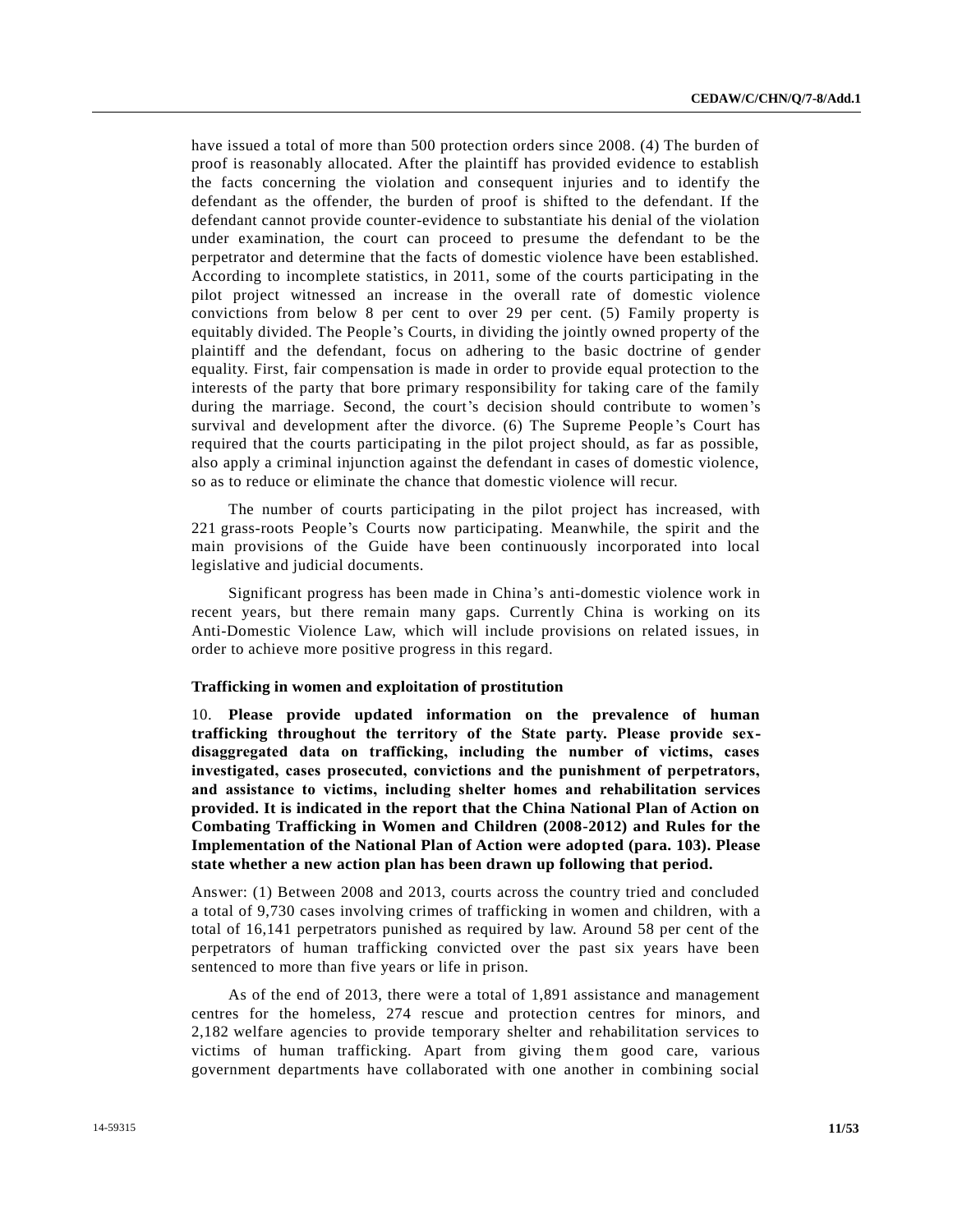work, psychological counselling and other specialized methods to provide psychological counselling and support, legal education and skills training, as well as other services, to victims of human trafficking; to enhance their awareness of relevant laws and of their rights; and to improve their life skills as appropriate.

(2) On 2 March 2013, on the basis of an assessment of the China National Plan of Action on Combating Trafficking in Women and Children (2008-2012), the Chinese Government promulgated the China National Plan of Action on Combating Human Trafficking (2013-2020), which will serve as a normative policy document to guide China's crackdown on trafficking for the period to come, putting forward specific action measures in many areas, such as preventing and combating human trafficking, rescuing and assisting victims of human trafficking, improving the legal system and carrying out international cooperation. This will help to create a situation where various government departments can make concerted efforts against human trafficking in coordination and cooperation with one another, with the participation of society as a whole.

11. **What measures have been taken to revise the definition of trafficking in the Penal Code, which is currently limited only to the purpose of exploitation of prostitution but not for other forms of trafficking and forced labour? It is indicated in paragraph 115 of the report that prostitution in the State party remains illegal. Please explain the measures that have been taken to address previous concerns of the Committee that the continued criminalization of prostitution has a disproportionate impact on prostitutes rather than on the prosecution and punishment of pimps and traffickers [\(CEDAW/C/CHN/CO/6,](http://undocs.org/CEDAW/C/CHN/CO/6) para. 19). There are reports that women in prostitution in Hong Kong are forced to work alone in isolated settings where they are exposed to higher risk of abuse, exploitation and even life-threatening violence at the hands of the clients owing to legislative provisions (such as "vice establishment"). What measures have been taken to ensure greater protection of sex workers? Please state the provisions that are available for rehabilitation and reintegration of women in prostitution into society, especially by enhancing other livelihood opportunities.**

Answer: (1) Under its Criminal Law, China has criminalized all forms of trafficking in persons, not just trafficking for the purpose of prostitution. According to the Protocol to Prevent, Suppress and Punish Trafficking in Persons, Especially Women and Children, supplementing the United Nations Convention against Transnational Organized Crime (hereinafter referred to as "the Protocol"), the definition of trafficking includes two aspects, namely exploitation and trafficking, which correspond to the criminalization of exploitation and criminalization of trafficking in criminal law. Regarding the criminalization of exploitation, the acts of exploitation listed by the Protocol include, inter alia, sexual exploitation and forced labour, mainly for the purpose of prostitution. In China, these types of exploitation have already been criminalized. Article 358 of the Criminal Law, for instance, has provisions regarding the crimes of organizing prostitution, forcing people into prostitution and assisting organized prostitution; article 244 provides for the crime of forced labour; and article 234 (1) provides for the crime of organizing the sale of human organs. Regarding the criminalization of trafficking, in addition to the crime of trafficking in women and children and the crime of child abduction, as set out in the Criminal Law, and in order to reflect relevant provisions in the Protocol, the 2011 Amendment (VIII) to the Criminal Law modified article 158 (3) of the Criminal Law to stipulate clearly that the act of recruiting, transporting personnel or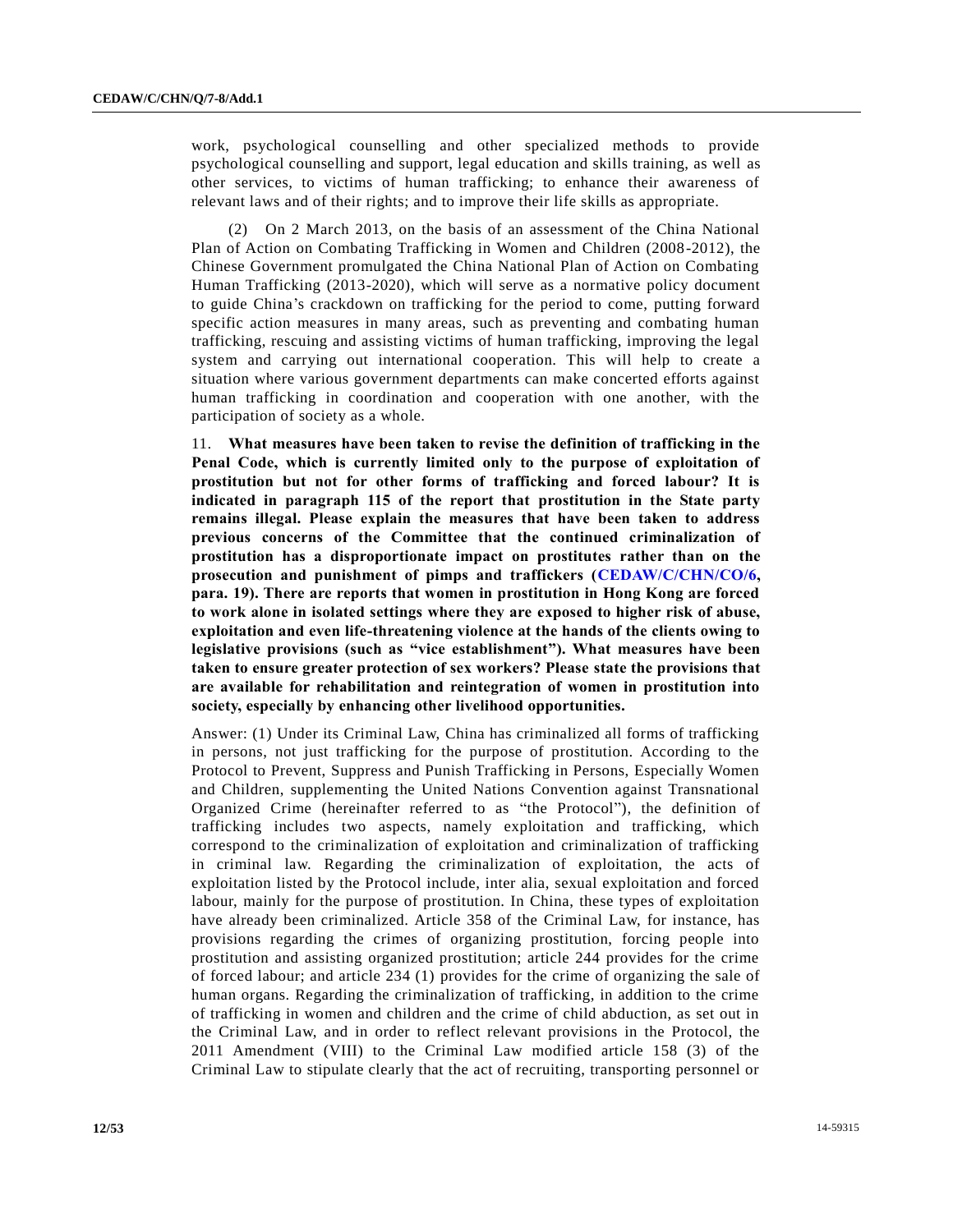providing other assistance to organizers of prostitution constitutes a crime. In addition, this amendment modified the crime of forced labour against workers previously set out in the Criminal Law as a crime of forced labour, while adding at the same time that the act of recruiting, transporting personnel or providing other assistance for the purpose of forcing others to work constitutes a crime. With these modifications, the act of trafficking for the purpose of sexual exploitation and forced labour is clearly criminalized, as required by the Convention. It should be mentioned in particular that all acts of trafficking in women and children for the purpose of selling the victim are punishable as crimes of trafficking in women and children. Acts of trafficking for other criminal purposes are dealt with under the criminal justice system in accordance with the General Provisions of the Criminal Law of China in relation to various forms of joint crimes, such as being an accomplice to a crime.

(2) Regarding the criminalization of prostitution, the Criminal Law of China does not criminalize prostitution in itself; i.e., prostitutes are not punishable under the Chinese criminal justice system. Rather, the Criminal Law only provides for the crimes of forcing people into prostitution, assisting in the organization of prostitution, luring people into prostitution, sheltering or procuring people for prostitution and luring young girls into prostitution, and prostitution by people living with sexually transmitted diseases. In other words, criminal penalties apply exclusively to those who organize or assist in organizing prostitution, pimps and special categories of prostitutes who know that they are living with a severe venereal disease.

12. **Please state the measures being taken to establish an effective referral system for the refugee status determination procedure, and measures to facilitate the prompt identification and referral to the asylum system of victims of trafficking in Macao. What measures have been taken to revise the administrative practice of detaining female unaccompanied minors who arrive in Hong Kong by air and are refused entry?**

#### **Participation in political and public life**

13. **The data provided in the report indicate that women remain underrepresented in legislative bodies, decision-making positions and the judiciary (paras. 126-131). Please provide information on the specific measures being taken, including through temporary special measures in line with article 4 (1), of the Convention and general recommendation No. 25 on temporary special measures, to increase the representation of women in all decision-making and legislative bodies at all levels, particularly in villagers' committees, as well as in Hong Kong and Macao (paras. 126 and 213). What specific measures are in place to address the low participation of ethnic and religious minority women in politics and public life?**

Answer: (1) The Chinese Government has taken various measures to ensure women's equal participation in politics. First, a specific quota has been set for this purpose. The Programme for the Development of Chinese Women (2011-2020) clearly sets out targets for women's participation in decision-making bodies at all levels. When new leadership teams were last formed at the State level, a requirement was put forward stating clearly that the proportion of women among the Party Congress deputies and People's Congress deputies must increase, and women must account for a certain percentage of People's Political Consultative Conference members.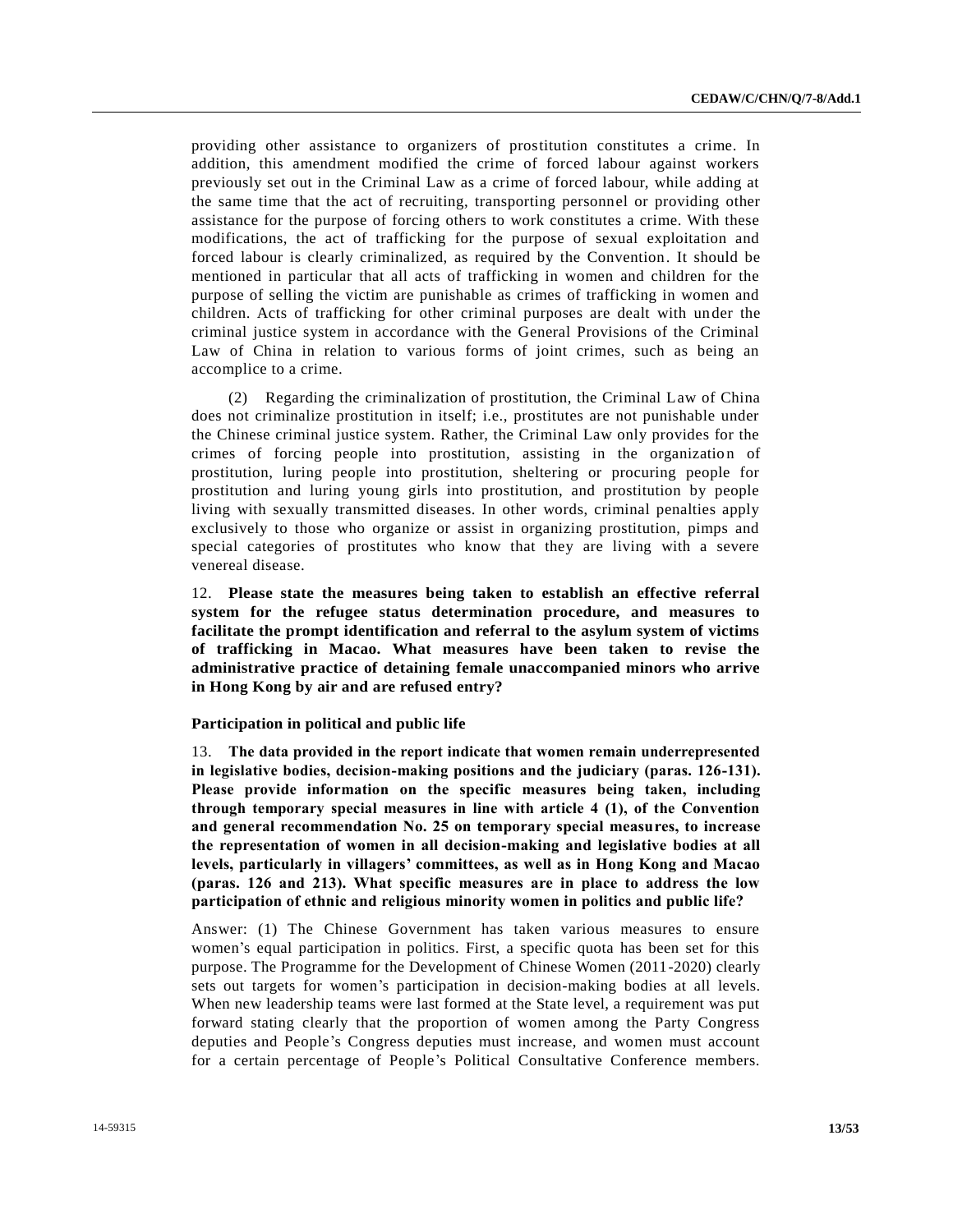Second, when new local leadership teams were formed, a requirement was put forward stating clearly that the leadership teams of the Party Committee, the People's Congress, the government and the Political Consultative Conference at the provincial and municipal levels, and the leadership teams of the Party Committee and the government at the county level, must each have one or more female cadres; a specific quota was set for women cadres among Party and government chiefs at the municipal and county levels; and so on. In principle, any proposal for the composition of the leadership team for the new term of any of those branches will not be approved by the relevant higher-level authorities unless it meets the relevant requirements as to the percentage of women cadres. If no suitable candidate is available locally, the vacancy can be filled through an exchange of personnel with other localities, and vacancies for women cadres that emerge during a term are to be filled promptly. Third, it is required that half of the Central Party and State organs, ministries and ministry-level commissions/committees, as well as provincial and municipal Party Committees and government departments, should have women in their leadership teams, and that Party Committees and government departments at the county level should increase the number of women cadres in their leadership teams. Also, the proportion of women directors-general and directors, as compared to their male colleagues at the same level, in Party organs as well as government departments at and above the municipal/prefecture level is to be increased. Fourth, preferential treatment is given to women in the selection and appointment of cadres. As a consistent practice, when all conditions are equal, women candidates are preferred in the selection and appointment of cadres. In open and competitive selections, the number of positions and quotas for women cadres are specified as appropriate. Fifth, the building of reserves of cadres has been strengthened so as to ensure the required proportion of women among the reserves of cadres of all ranks, and the required number of women in the leadership teams of Party organs and government departments at the provincial, municipal and county levels. The proportion of female cadres participating in training courses of all types and at all levels has been increased, and more opportunities have been made available for women cadres to participate in training sessions.

(2) China has taken active measures to ensure the required proportion of women among members of the villagers' committees.

First, clear goals and requirements have been defined. The Programme for the Development of Chinese Women (2011-2020) has proposed that by 2020, "the proportion of women among members of the villagers' committees should exceed 30 per cent; the proportion of women among village committee directors should exceed 10 per cent". Second, policies have been improved. In May 2013, the Ministry of Civil Affairs issued the Procedures for the Election of Villagers' Committees, which provides that there should be an appropriate quota for women candidates; "if no woman candidate is produced as a result of the process of direct nomination by villagers, the women who received the most votes in the process shall become candidates". "If there are no women among the chairman and vice-chairmen of the villagers' committee, but there are women candidates who won half of the votes during the election, the person who has the most votes among those women candidates shall be the first to become a member-elect, while the other candidates shall be confirmed in the order of the number of votes they have won; and if there is no woman candidate who has won half of the votes, one vacancy shall be set aside for the holding of separate elections until a woman member is elected. " Third,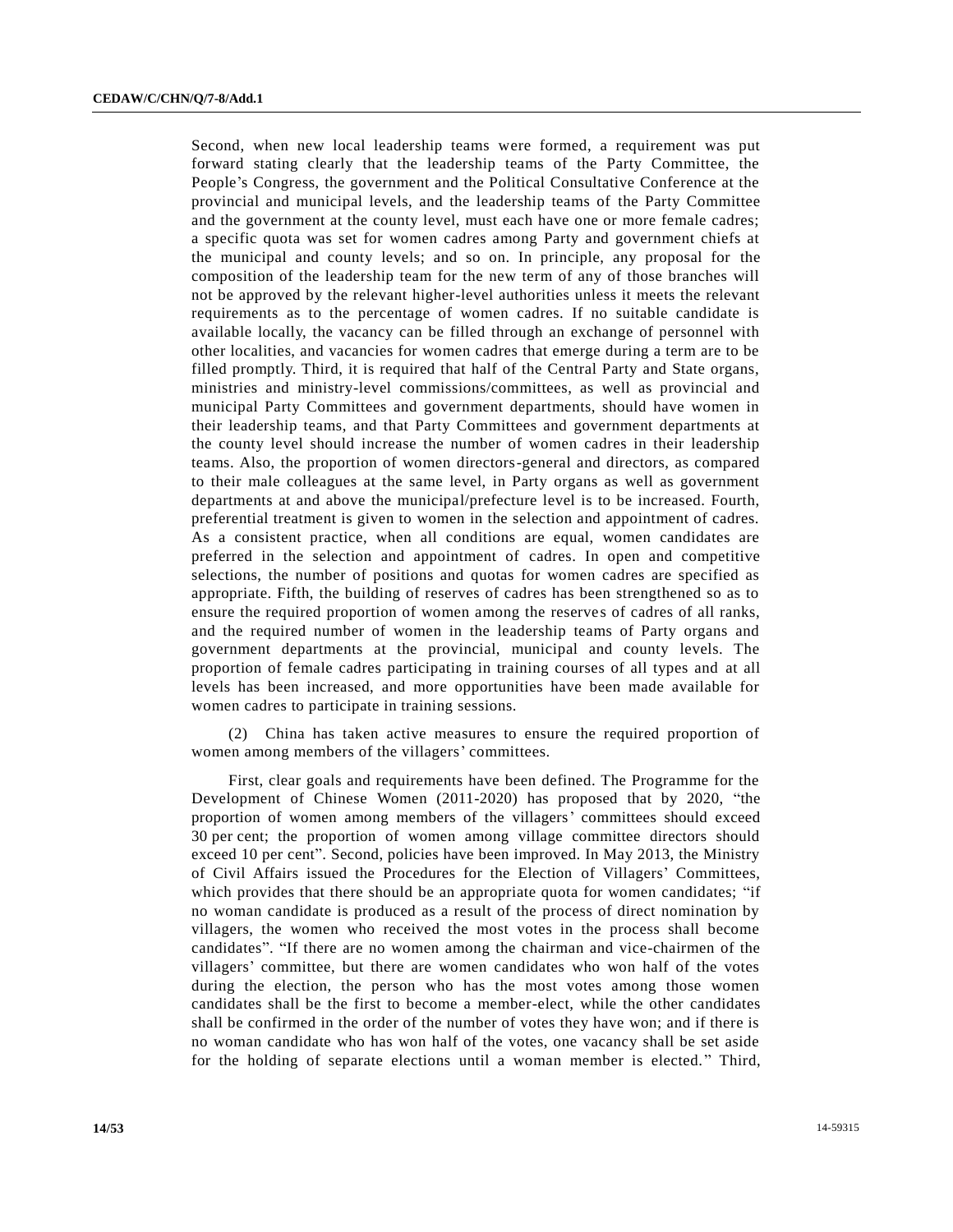awareness-raising work has been carried out widely, so as to create an atmosphere conducive to women's participation in villagers' committee elections. Awarenessraising initiatives are launched in many forms, through multiple channels and from various angles, on the significance of women's participation in village-level democratic political activities, fully recognizing women's irreplaceable role in rural economic development, in the building of the "new countryside" and in the management of village affairs, and creating a favourable environment for increasing women's participation in elections. Fourth, training has been stepped up to improve rural women's capacity for democratic participation. Through the organization of training courses for women "village officials", including the use of meetings as a way to provide training and employing other effective ways to better train rural women, especially the key cadres, women's democratic awareness, their awareness of opportunities to participate, and their competencies and professional skills have been continuously improved. Meanwhile, for the newly elected women members of the villagers' committees, various training courses, with contents and methods tailored to their needs, have been carried out to enable them to quickly master the methods and skills used in the management, decision-making and other aspects of village affairs. Fifth, efforts have been made to optimize the relevant systems and mechanisms to encourage women to participate in villagers' self-government. Guidance has been provided to villagers' meetings, meetings of villagers' groups and villager representatives' meetings to help them engage women in decisionmaking, management and oversight regarding rural affairs. Currently, the total number of members of villagers' committees nationwide is 2,322,000, of whom 513,000 are women, accounting for 22.1 per cent of the total. The percentage of villages whose "two committees" (the Party branch committee and the villagers' committee) have women members has increased to 93.64 per cent; in some provinces, every village has a woman in either of the "two committees". The total number of members of community residents' committees nationwide is 469,000, including 229,000 women, or 48.8 per cent of the total, an obvious increase in the number of women elected compared to previous years.

(3) The Chinese Government has taken a number of measures to ensure ethnic minority women's equal participation in politics. First, training for ethnic minority women cadres has been strengthened, with outstanding ethnic minority women selected to enter universities or other institutions of learning for education and training to comprehensively develop their overall qualities and their ability to participate in politics, resulting in a remarkable increase in the number of Chinese ethnic minority women among cadres. Second, the Government has promulgated the Programme for the Development of Chinese Women, and the provinces, autonomous regions and municipalities have accordingly developed their own plans for women's development, thus further clarifying the goal of safeguarding political participation by women, including ethnic minority women. Third, in the selection of ethnic minority women cadres, certain preferential treatment measures have been applied; for instance, other conditions being equal, women cadres are preferred over men cadres for promotion and, in open selection processes for cadres, some vacancies have been set aside as women-only positions. The Tibet Autonomous Region, for example, had a total of 19,000 female civil servants as of July 2013, accounting for 34.49 per cent of its total number of civil servants; the percentages of Party and government leadership teams at the Autonomous Region, prefecture and county levels that had female cadres was 57.14 per cent, 93.24 per cent and 91.89 per cent, respectively. There were 104 women People's Congress deputies at the Autonomous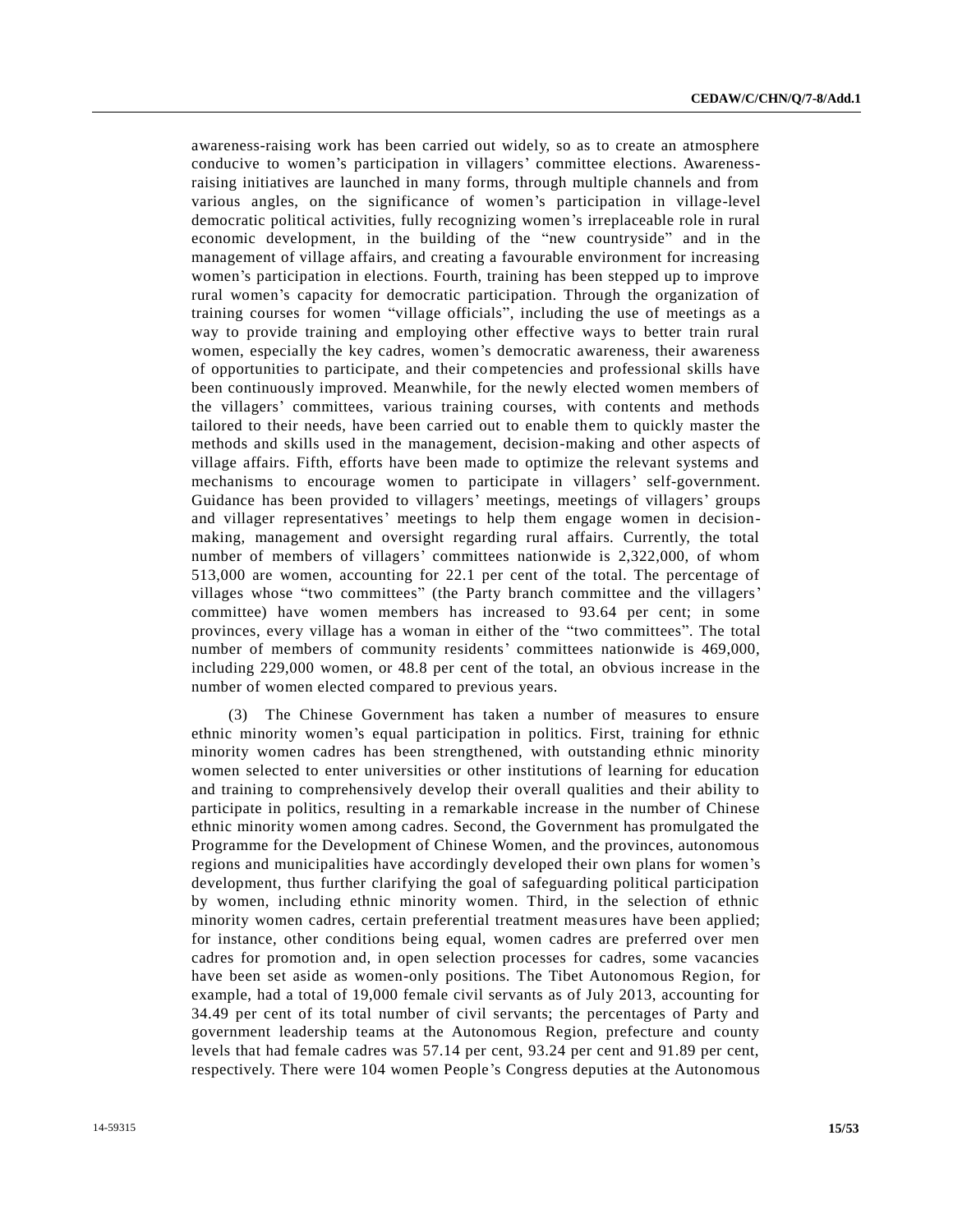Region level, accounting for 23 per cent of the total, and 130 female members of the People's Political Consultative Conference at the Autonomous Region level, accounting for 21 per cent of the total.

### **Education**

14. **It is stated in the report that remarkable progress has been achieved in eliminating gender disparities in primary and secondary education (para. 149). Please provide information on measures being taken to enhance the proportion of girls at the university level (para. 150) and efforts aimed at addressing the limitations placed on the enrolment of women in the fields of national defence and public security. According to reports, some colleges in the State party have lowered their minimum entrance-exam scores in certain subjects for boys only. What measures are taken to prevent such discrimination against female candidates? Please state the specific measures taken aimed at improving the proportion of female teachers at all levels of the education sector (para. 151). Please explain the measures in place to ensure that non-Chinese-speaking and religious minorities enjoy equal access to education, including adult and parttime education. What measures have been taken to address the high school dropout rate for ethnic minority children, in particular girls? Please also provide information on measures taken to include age-appropriate education on sexual and reproductive health rights in school curricula, including responsible sexual behaviour.**

Answer: (1) China has adhered to the principles of gender equality and fair competition in relation to enrolment in higher education, with safeguards ado pted by the Ministry of Education in all aspects of enrolment planning, the filing of applications and admissions. In 2013, female freshmen admitted into Chinese colleges accounted for 51.9 per cent of the total; female graduate students admitted accounted for 50.2 per cent of the total.

The number of female students enrolled in military academies and national defence institutions is based on the requirements related to the development and staffing arrangements of the armed forces, which reflect the special needs of the armed forces in relation to their tasks. In recent years, with the development of equipment and the deepening of the reform of the force structure, some of the command programmes in military academies have begun to enrol female students, who will be deployed, upon graduating, to take up command posts at the grass-roots level. Public security organs are responsible for enforcing administrative rules and regulations as well as criminal justice. Public security academies, as the main providers of education and training for public security expertise, need to base their enrolment and training of students on the requirements and needs of the posts in public security organs.

There have been instances where some colleges have lowered minimum scores for male students in certain programmes, a practice that has now been expressly prohibited by the Ministry of Education.

(2) A number of measures have been taken in the field of education at all levels to increase the proportion of female teachers. First, safeguards have been put in place to ensure that female teachers and male teachers enjoy equal labour rights. In terms of hiring, educational institutions or organizations may not refuse to employ women or establish higher employment standards for women on grounds of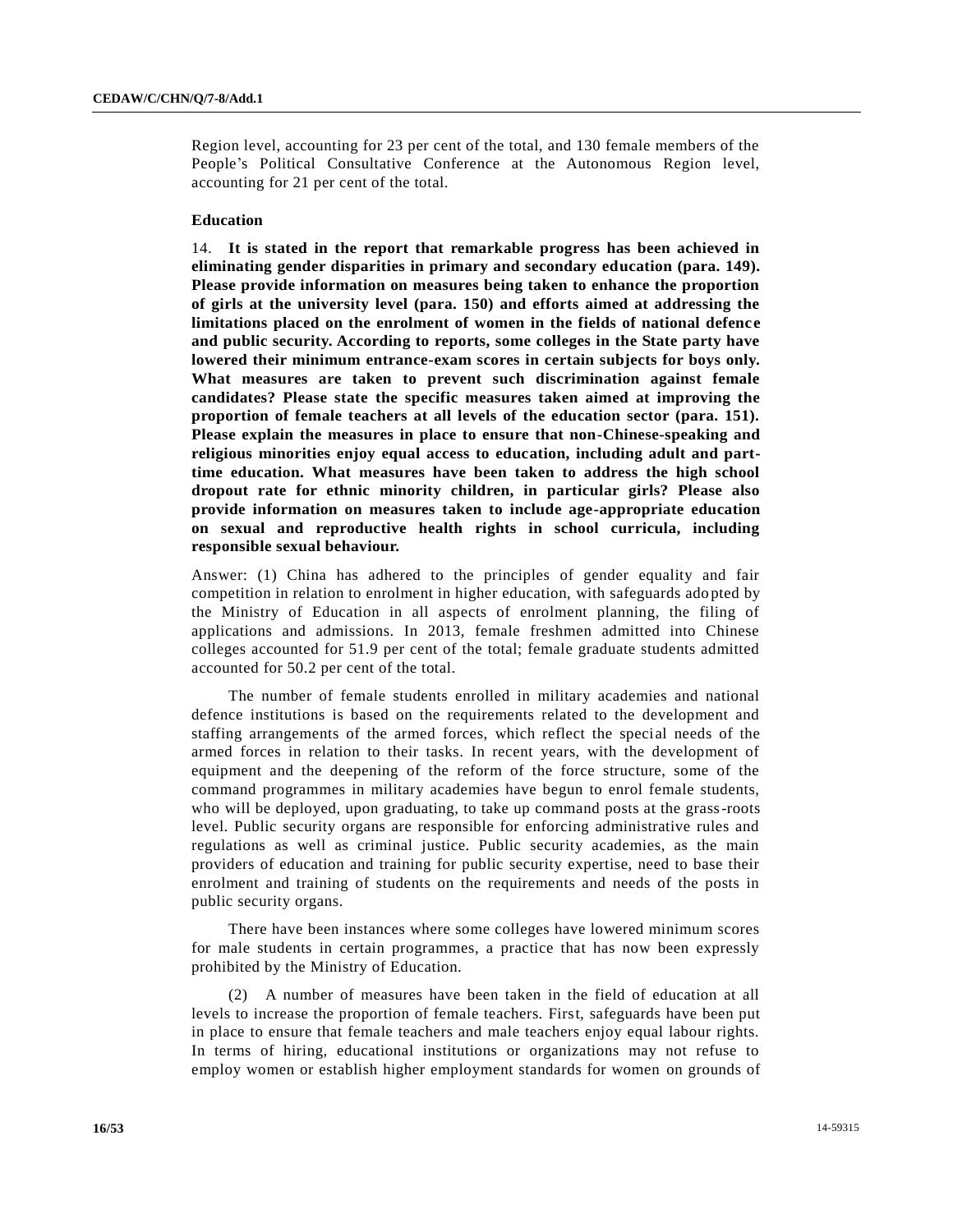gender. Second, the policy of equal pay for equal work by male and female teachers is implemented. In terms of housing and other benefits, as well as appointments, promotions and the awarding of professional and technical qualifications, women and men are treated equally. Third, the safety and health of female teachers at work are protected by law. Fourth, the equal rights of female teachers to learn, as compared with male teachers, are safeguarded, such as their right to further training and continuing education.

(3) Measures have been taken to ensure equal access by non-Chinesespeaking students to educational opportunities. First, since the implementation of the Law on Compulsory Education, as amended in 2006, governments at all levels have been continuously increasing funding in this regard. For instance, the Central Government has provided 250 yuan per person per year in living allowances to enable rural students who belong to small ethnic minorities to attend boarding schools throughout the compulsory education stage. For primary-school children of farmers and herdsmen in the Tibet Autonomous Region, there are "three guarantees" (for food, accommodation and school supplies) in place and the level of funding has been steadily increased. The Central Government also sets aside 20 million yuan in compulsory education grants for Tibet, earmarked to help cover the living expenses of poor students in the Tibet Autonomous Region attending boarding schools. Second, schools in all autonomous areas whose student body consists mainly of ethnic minorities are required to adopt a bilingual curriculum as appropriate, subject to local conditions. A total of 21 ethnic minorities in China have bilingual curricula, involving 29 ethnic minority written languages. More than 3,500 kinds of bilingual primary- and secondary-school teaching materials are published every year, amounting to more than 100 million copies in total and basically satisfying the needs of the bilingual curricula. The State has established the Central Governmentfunded "ethnic minority education" special grant for the training of high-performing bilingual ethnic minority teachers. Third, a preferential admissions policy has been adopted. For instance, various policies have been adopted regarding admissions to regular colleges, such as lowering the minimum required scores as appropriate for ethnic minority candidates or adding extra points to their scores, and giving preference to ethnic minority candidates in the enrolment plan. Various specia l measures have been taken for the same purpose, including the establishment of college-preparatory classes for ethnic minority students, college classes exclusively for ethnic minority students and programmes for ethnic minority students with high level talents, as well as exclusive enrolment plans for ethnic-minority-languagespeaking candidates, with the assignment of separate minimum required scores or quotas for ethnic minority areas.

(4) Measures have been taken to reduce the dropout rate among middle- and high-school ethnic minority children, especially girls. First, the role of governments at all levels in preventing dropouts has been strengthened, with a system of accountability for controlling dropouts in place. Second, the State has implemented a series of major projects to vigorously strengthen the development of compulsory education infrastructure in ethnic minority areas and to create and improve an enabling environment for schooling. Third, free-of-charge compulsory education has been fully implemented. Urban and rural students at the compulsory education stage are exempted from tuition and related fees; rural students at the compulsory education stage are also exempted from textbook expenses; boarding-school students from economically disadvantaged families are given living allowances; and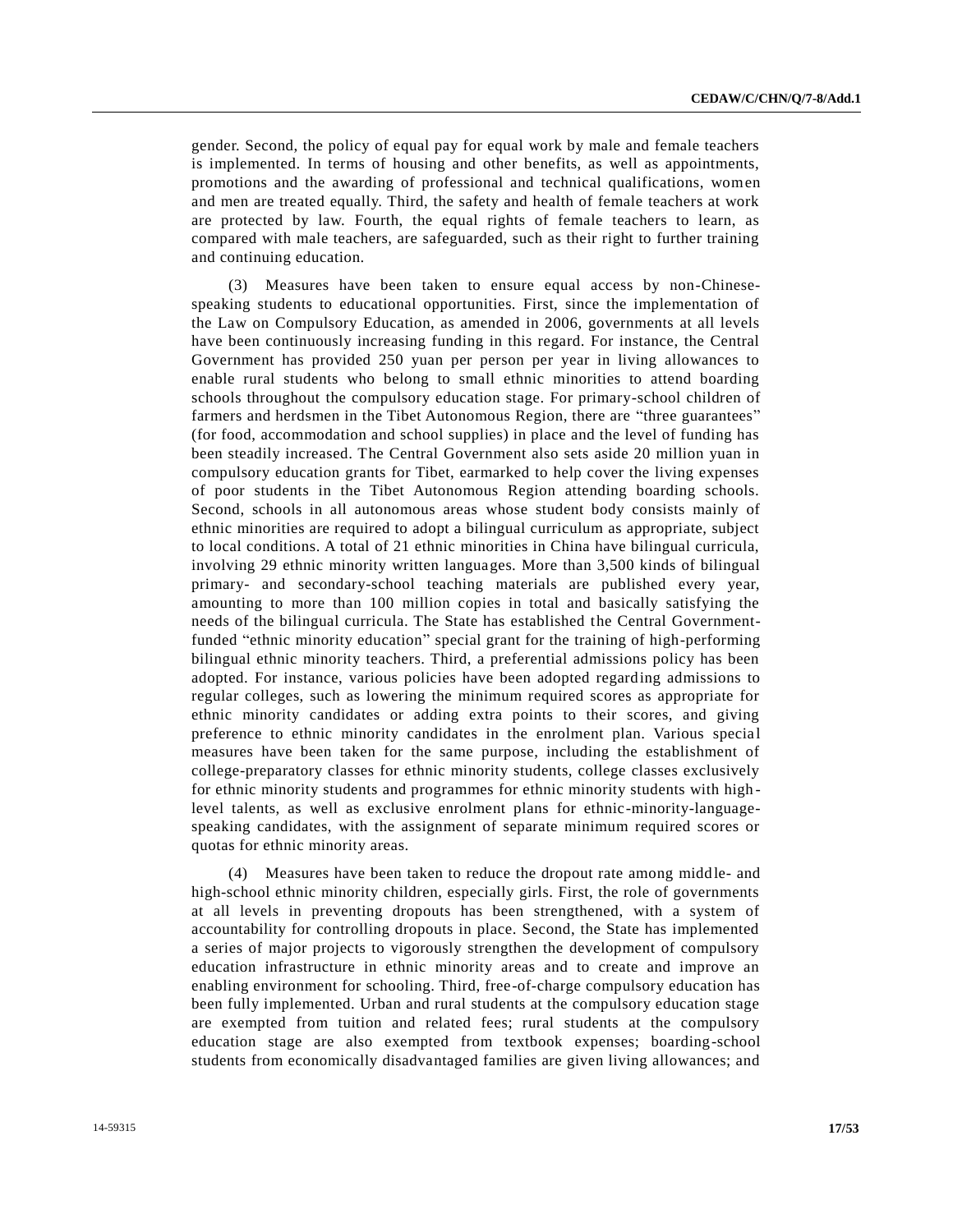students from areas where there is a concentration of extremely poor families are given nutrition and food allowances. Fourth, the State has in place a policy of providing scholarships to secondary vocational education students. All rural students, urban students studying agriculture and students from poor families are exempted from tuition. Fifth, reforms have been carried out in the area of education and teaching, including effective measures to help students with learning difficulties, with an emphasis on the healthy growth of every student, in particular that of girls. Sixth, the science-based management approach has been strengthened: the national primary- and secondary-school student information management system is used to monitor the daily management and flow of students, so as to further improve the work related to the control of dropouts and the retention of young people in school.

(5) Measures have been taken to incorporate the right to sexual and reproductive health education into school curricula. First, policy documents have been produced to strengthen guidance. In 2002, the Ministry of Education issued the Guidelines on Mental Health Education in Primary and Secondary Schools, which were revised in 2012. In 2008, it issued the Guidelines on Health Education in Primary and Secondary Schools. Second, age-appropriate content regarding the right to sexual and reproductive health has been incorporated into the syllabuses of courses in areas such as ethics and morality, science, biology, sports and health. Third, teachers have been trained in health education, and experts have been engaged in compiling a series of health education instructor books and other teaching materials.

#### **Employment**

15. **It is stated in the report that gender discrimination and segregation in employment still exists and that a high proportion of women continue to be employed in the informal sectors (para. 169). Furthermore, it is indicated that some small- and medium-sized enterprises continue to violate labour rights and interests of women workers, despite repeated prohibitions (para. 169). Please provide information on specific measures being taken to close the persisting gender pay gap and to address the prevalent gender discrimination and segregation in employment, as well as to give full legislative expression to the principle of equal pay for work of equal value; and unifying the retirement age for men and women in order to protect the pension interests of women.**

Answer: (1) As to reducing the gender pay gap and addressing the overall issue of gender discrimination in employment, the National Human Rights Action Plan (2012-2015) sets out, in the section on "women's rights", the objectives of eliminating gender discrimination in employment and guaranteeing women's equal access to economic resources and their right to participate in economic development. The Labour Law, the Law on Promotion of Employment and the Law on the Protection of Rights and Interests of Women, as well as other laws and regulations, have all stipulated that women and men enjoy an equal right to employment. The Law on Promotion of Employment, which entered into force on 1 January 2008, has a separate chapter on "fair employment", which prohibits all forms of discrimination in employment, including gender discrimination, and gives workers a corresponding right to lodge complaints; for the first time, it defines legal remedies for discrimination in employment. The Law on Social Insurance, which came into effect on 1 July 2011, was the first piece of legislation to provide for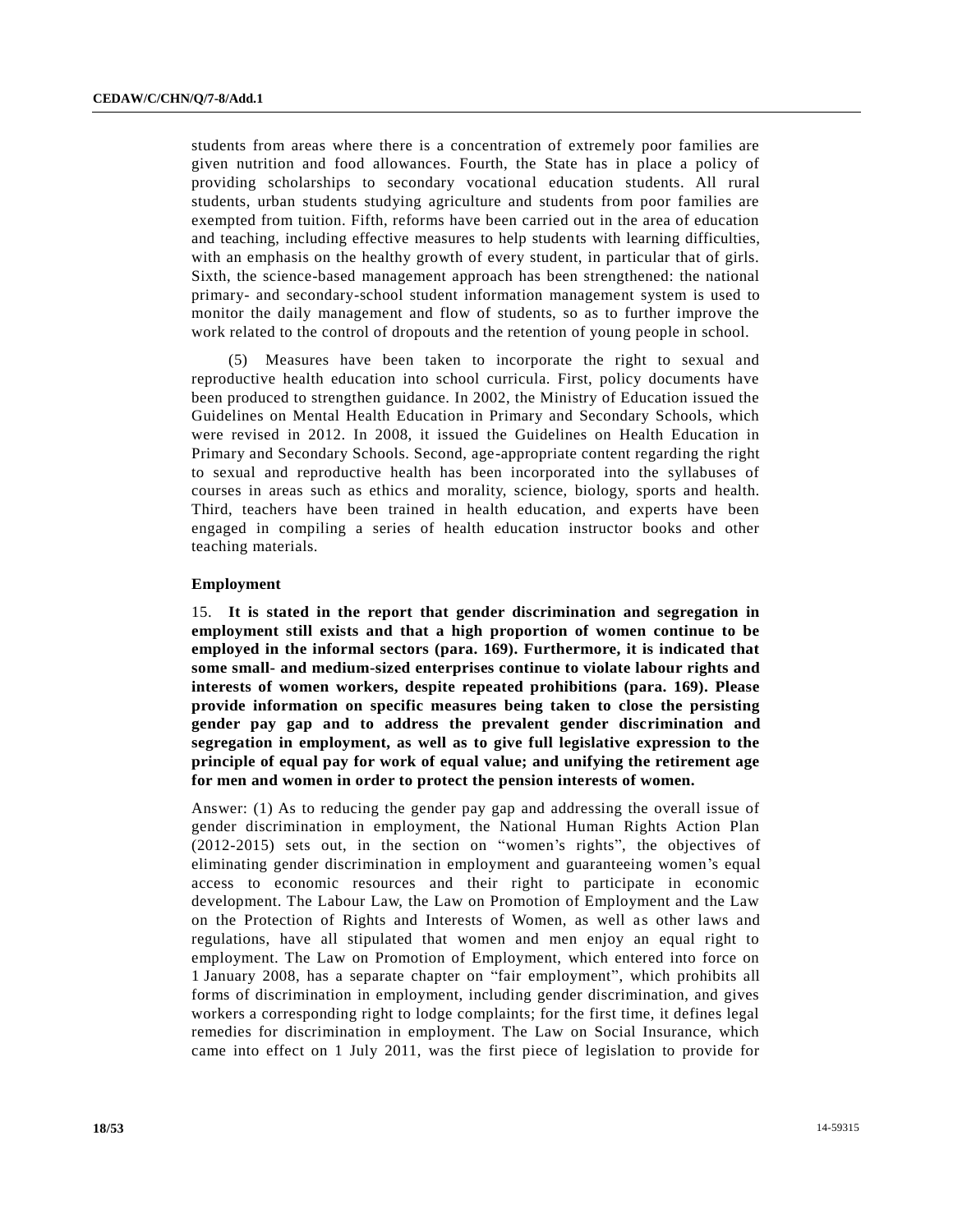maternity insurance, and it has greatly enhanced the status of maternity insurance in the hierarchy of laws and increased its legal effect.

- On an ongoing basis, guidance is given and requirements are set for Stateowned organizations to achieve equity in employment and eliminate discrimination, including gender discrimination, in their human resources practices. For example, in the recruitment of civil servants, determined efforts have been made to handle applications and examinations in an open and equal manner, with a particular emphasis on safeguarding the legitimate rights and interests of female candidates in relation to submitting applications and taking examinations. According to statistics, in 2011, the proportion of women recruited into the civil service by the Central Government departments and by local authorities continued to increase. As to recruitment through examinations by public institutions, the Interim Provisions on Open Recruitment of Personnel by Public Institutions, issued in 2005 by the then Ministry of Personnel, and the Circular on Further Regulations on Matters Related to Open Recruitment of Personnel by Public Institutions, issued in 2010, both clearly provide that public institutions shall not, in their recruitment of staff, set discriminatory conditions. As to recruitment by State-owned enterprises, the State Council has explicitly requested that supervision of the recruitment activities of State-owned enterprises should be strengthened, that a system of open recruitment, with different grades and categories, should be fully implemented, and that gender discrimination and other types of discrimination in employment should be promptly redressed.
- China has been engaging in extensive international exchanges and cooperation in an effort to eliminate gender discrimination. The Ministry of Human Resources and Social Security, the All-China Federation of Trade Unions and the China Enterprises Confederation, representing the Chinese Government, Chinese workers and Chinese employers, respectively, together with the All-China Women's Federation, have participated in the Working Committee of the International Labour Organization (ILO) "3+1" Gender Equality Project to promote the implementation of China's strategy of mainstreaming gender equality and to improve understanding and awareness of gender equality among all parties.

(2) Regarding the elimination of occupational segregation, such segregation still exists, but China has made progress towards its elimination. Increasing numbers of women are entering occupations, such as engineering, that were once dominated by men. As China implements policies to promote gender equality, as women are becoming better educated and as sociocultural attitudes in this regard are becoming more open, women are gradually breaking through the limitations of traditional gender norms, with more and more women entering high- and new-tech industries and other traditionally male-dominated industries. Many women have entered the field of cutting-edge technology, including high-energy physics, genetic engineering, microelectronics, satellite launching and so forth; their performance is by no means inferior to that of men.

(3) Regarding the need to give legislative expression to the concept of paying men and women equally for work of equal value, the Government guarantees equal pay for women and men doing the same work. The Constitution, the Labour Law, the Law on Labour Contracts, the Law on the Protection of Rights and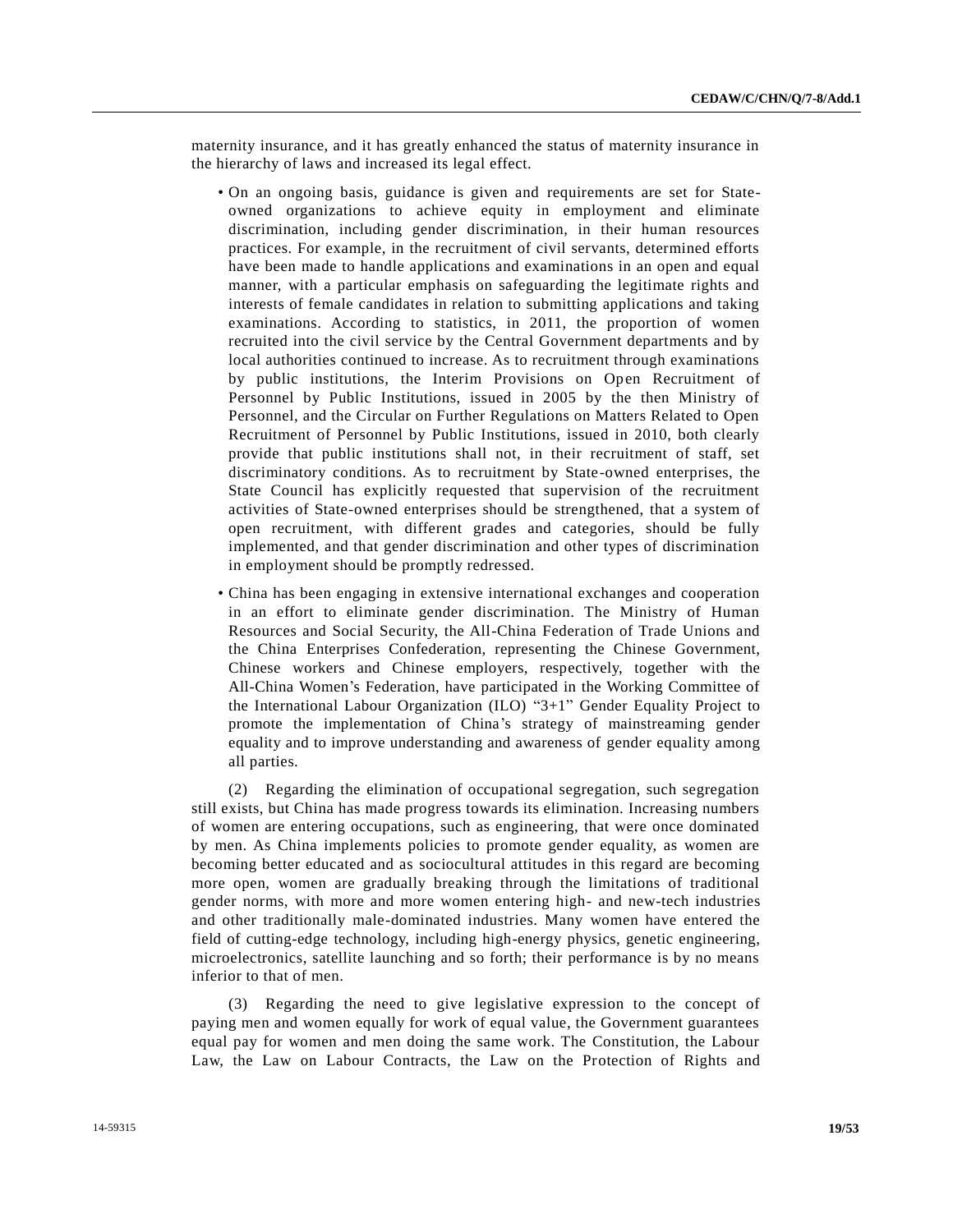Interests of Women and the Special Provisions on the Protection of Female Employees have clear provisions on equal pay for men and women doing the same work. In practice, most enterprises have managed employees in accordance with the provisions of the Labour Law and the Law on Labour Contracts, and have established a fairly standardized salary management system based on the unique characteristics of their respective industries, i.e. by implementing a fixed post salary (which does not distinguish employees by gender, but rather sets a fixed salary for each post, with men and women in the same post having identical wages and with their performance appraised against the same criteria). Thus, any difference in wages between men and women doing the same jobs will be due mainly to differences in their education levels, work experience, job performance and other factors, while gender is basically never considered; hence, the system of equal pay for men and women doing the same work has been implemented quite effectively. In the future, the Chinese Government will vigorously promote collective wage negotiations, to enable employees to participate fully in the decision-making process within enterprises in relation to wage distribution, so as to ensure the right of women and men to equal pay for equal work. Guidance has been provided to enterprises on developing labour regulations in accordance with relevant legal procedures, improving the basic salary system featuring mainly fixed post salaries, establishing posts and appraising the performance of incumbents in a scientifically sound and reasonable manner, so as to ensure further implementation of the policy of equal pay for equal work. At the same time, efforts have been made to further strengthen workplace safety supervision and law enforcement, to correct violations involving unequal pay for equal work, and to better safeguard the rights and interests of workers in terms of remuneration for their work.

(4) Regarding the retirement age, China's current policy is that male workers in enterprises retire at 60 years of age, female cadres at 55 and female workers at 50. This policy was first set in the Labour Insurance Regulations of the 1950s, and was subsequently reaffirmed in 1978 by the National People's Congress. The policy took full account of prevailing working conditions, the average life expectancy of men and women, and physiological characteristics, as well as other factors, thus playing an active role in the protection of workers' labour rights and interests, as well as their physical and mental health. Since then, as national economic and social development has progressed, the State has introduced a number of policies and regulations to extend the retirement age of female workers. For instance, women senior experts who are physically able to work normally may voluntarily choose to work until 60 years of age. In specific cases, female senior experts who have reached the age of 60 may, if their work is needed and upon approval, work until 65 years of age if they are at the associate professorial level, or up to 70 years of age if they are at the professorial level. A decision by the Third Plenary Session of the eighteenth Communist Party of China (CPC) Central Committee stated that the development of a policy of progressively extending the retirement age should be explored. Currently, the related issues are being explored in depth.

## 16. **What measures are being taken to increase women's employment in non-traditional and higher-paid areas of employment? Furthermore, please provide detailed information on the areas of employment where women are prohibited by law from working and the reasons for such prohibition.**

Answer: (1) As to increasing women's employment in non-traditional and higherpaid areas of employment, first, an employment priority strategy has been put in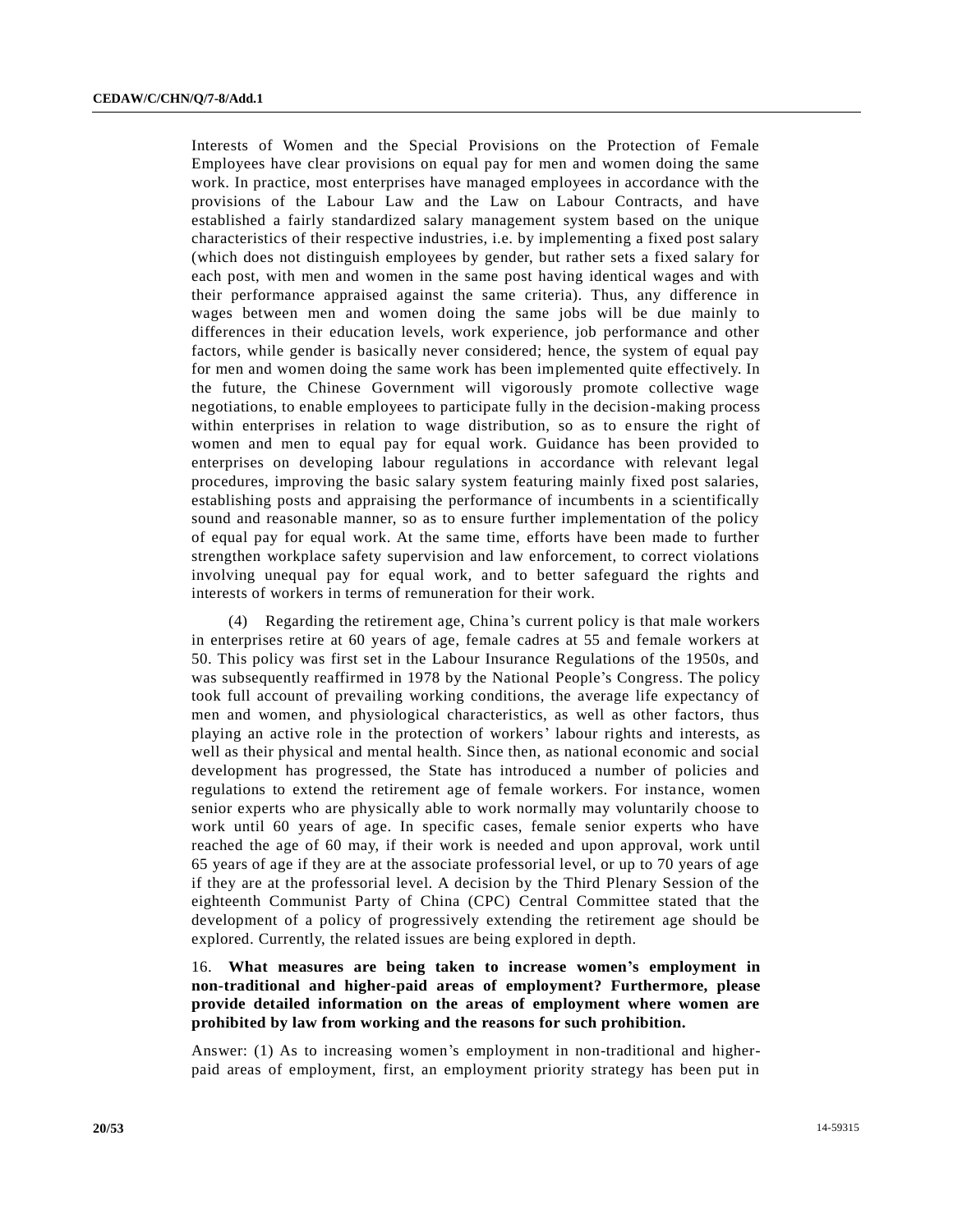place so as to implement a more proactive employment policy and to promote equal employment for all workers, including women. Efforts have been made to continue, expand, adjust and enrich the existing employment policies, with the development of a proactive employment policy system featuring tax relief, microcredit, social security subsidies, employment services and vocational training subsidies. Policy support has been increased to encourage women to start businesses on their own. Strong efforts have been made to provide specially tailored employment services to women job seekers. Second, efforts have been made to strengthen women's education and training, including vocational training, and to encourage women to enter the high-tech field for employment. For instance, in 2007 China promulgated the Law on Scientific and Technological Progress, which has special provisions on women's equal rights in this regard; that same year, a project was launched to nurture high-level talent among women. As of 2012, women accounted for 45.4 per cent of China's professional and technical personnel in professional and technical positions, 35.7 per cent of its senior positions, 30 per cent of positions in the economic sector, and 18.6 per cent of positions in engineering; the number of women employed in the field of research, experimentation and development reached 1.154 million, or roughly one quarter of the total. Third, exemplary success stories of women employed in non-traditional areas have been given recognition and widely publicized, as good models for other women to follow. For instance, there are various awards and titles for women, such as China's Young Women Scientists Award and the title of National March 8th Red-Banner Pacesetters, the winners of which include women who have made breakthroughs in non-traditional fields.

(2) Chinese law does not specify fields in which the employment of women is prohibited. In the Special Regulations Concerning the Labour Protection of Female Staff and Workers, promulgated by the State Council in 2012, there are provisions as to the types of work forbidden for women workers, mainly for the purpose of reducing and addressing the unique problems encountered by female workers on the job, as a result of their physiological characteristics, and protecting their health. Specific categories of work thus prohibited are as follows: underground mining operations; any work with a grade IV physical labour intensity; and work involving the carrying of loads weighing more than 20 kilograms six times within an hour, or the intermittent carrying of loads weighing more than 25 kilograms. In addition, there are provisions regarding the types of work prohibited for female employees during menstruation, pregnancy and lactation. Compared with the previous provisions, the types of work prohibited for female workers have been adjusted: the provision regarding the types of work prohibited for married women who are preparing for pregnancy has been deleted, and the types of work prohibited for women during menstruation have been reduced. This adjustment has helped to strike a balance between labour protection of women workers and their employment.

17. Please state the measures taken to repeal the "Two-Week Rule", which requires foreign domestic workers to leave Hong Kong no later than two weeks after the expiration or termination of their employment contract, hence compelling foreign domestic workers to accept employment that may have unfair or abusive terms. Please also provide information on progress made to investigate and sanction acts of abuse, exploitation and violence committed by recruitment agencies and employers against domestic workers, as well as poor working conditions relating to wages, holidays, working hours and confiscation of passports. Please explain the measures taken to prevent and investigate abuses of women migrant domestic workers arising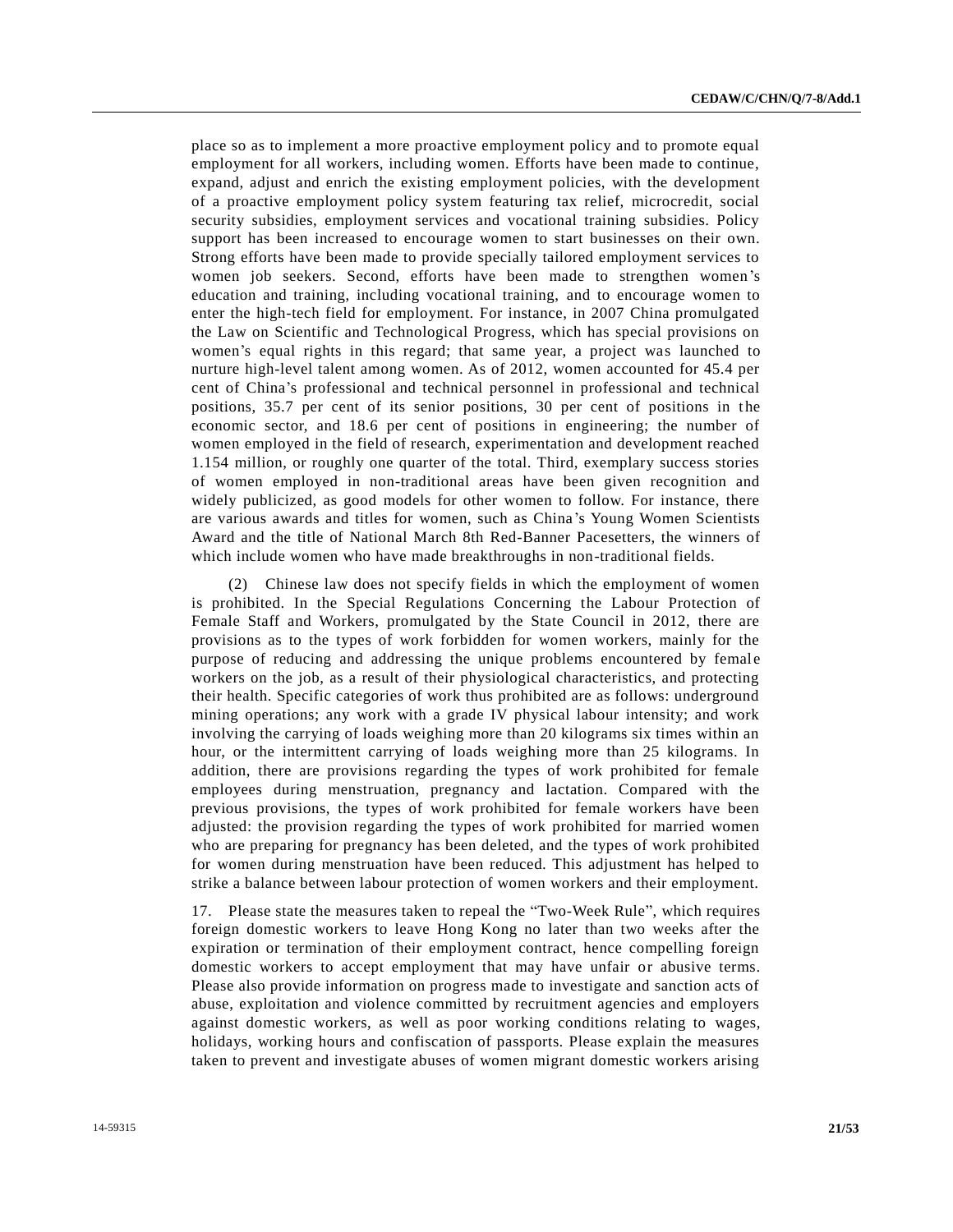out of the implementation of the "Live-in Rule" applicable in Hong Kong, which requires migrant domestic workers to be accommodated by their employers.

#### **Health**

18. **It is indicated in the report that the State party placed emphasis on using legal means to combat the practice of non-medical foetal sex identification and sex-selective artificial pregnancy terminations, as well as using advocacy and publicity activities in order to address the high adverse sex ratio at birth (paras. 186 and 187). Please provide detailed information on the impact of those measures in addressing the problem of sex-selective abortion that is partly attributable to the high sex ratio at birth. Please also provide information on the progress made to combat forced abortions, and reported forced sterilization of transgender women, in particular in Hong Kong.**

Answer: Over the years, China has consistently employed legal means to severely crack down on the "two illegal practices", and has made awareness-raising and advocacy efforts to change people's attitudes towards marriage and parenthood, thus effectively reining in the momentum of continuous increase in the sex ratio at birth.

(1) The employment of legal means to combat the "two illegal practices" has had a fairly strong effect of deterrence. China has begun to form an initial and relatively complete legal system for banning the "two illegal practices". A number of laws and regulations, including the Law on Population and Family Planning, the Law on Maternal and Child Health Care and the Regulations on Administration of Technical Services for Family Planning, clearly provide for the strict prohibition of the "two illegal practices" and specify penalties accordingly. The Criminal Law stipulates that anyone who performs an operation for terminating gestation without being a qualified medical practitioner shall, if the circumstances are serious, be fined and/or sentenced to fixed-term imprisonment of not more than three years, criminal detention or public surveillance. In 2002, the then National Population and Family Planning Commission, the Ministry of Health and the Food and Drug Administration issued departmental regulations expressly prohibiting the "two illegal practices". As of 2014, 14 provinces have enacted local laws or government regulations prohibiting these practices.

Based on the above-described laws and regulations, China has taken the initial step of establishing a multi-departmental joint working mechanism for enforcing laws on, investigating and punishing the "two illegal practices". Public officials and individual medical practitioners involved in such cases are, as appropriate, disqualified for practice, demoted, dismissed, expelled from office and even held criminally liable. Organizations engaging in illegal medical practices that are involved in such cases are banned by law, and perpetrators are held accountable. In 2011, the National Population and Family Planning Commission, the Ministry of Health and various other government departments jointly launched an eight-month nationwide special campaign dealing exclusively with the "two illegal practices", which investigated and handled a large number of cases of such practices. In 2013, the National Health and Family Planning Commission further strengthened efforts to investigate and handle cases of the "two illegal practices" as required by law. It included the fight against the "two illegal practices" in the Special Campaign to Combat Illegal Medical Practices to Rectify the Order of the Market, and held a number of organizations and individuals accountable for their involvement in such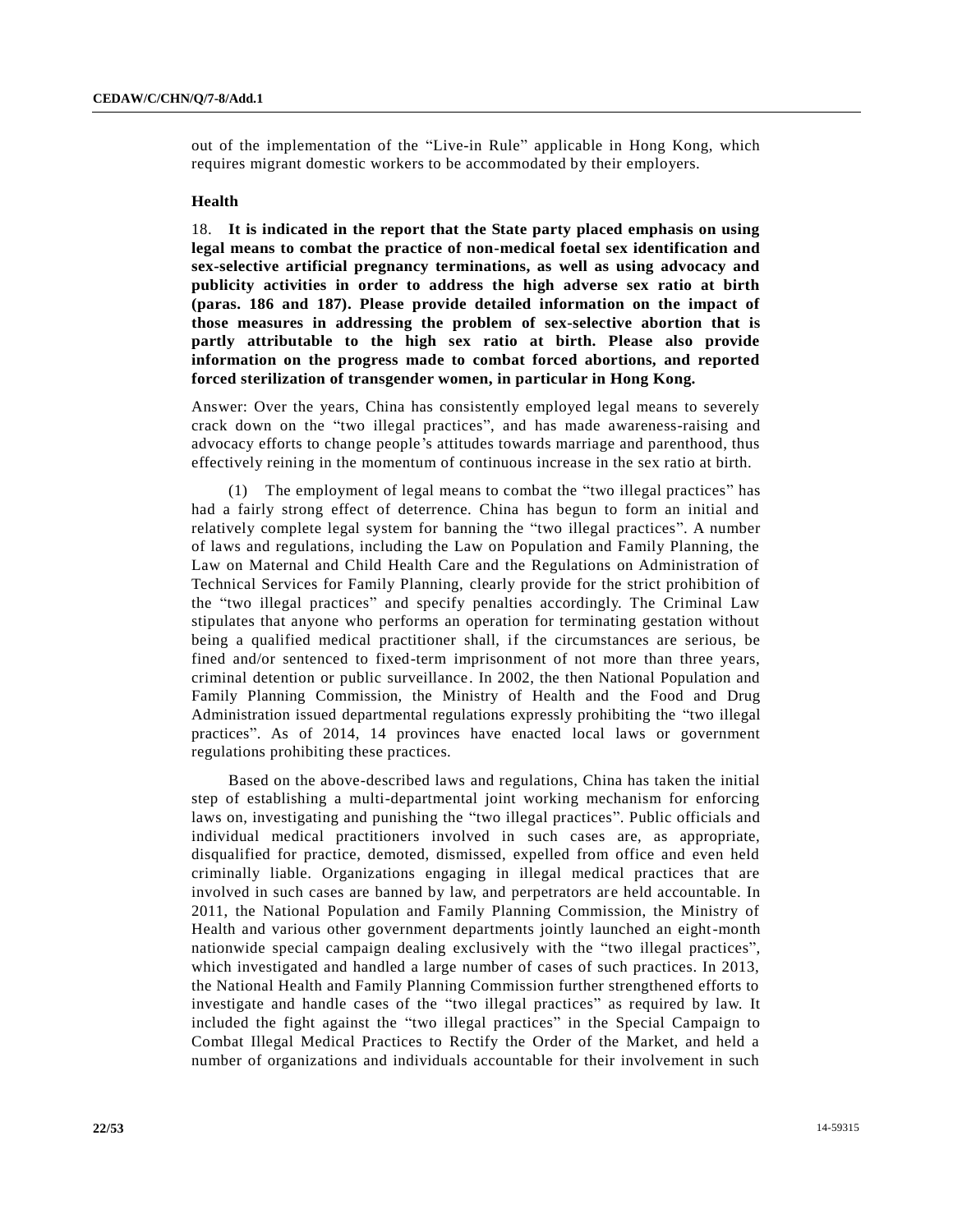cases, thus acting as a strong deterrent to the "two illegal practices" and helping to safeguard girls' right to survival and development.

(2) Awareness and advocacy efforts have been stepped up and have had a positive effect in terms of changing people's attitudes towards marriage and parenthood. In 2003, the then National Population and Family Planning Commission launched the "Care for Girls" initiative, in an effort to employ awareness-raising and advocacy, along with other activities, to eliminate gender preference among prospective parents and to promote gender equality. Various kinds of awareness and advocacy activities were carried out to vigorously promote gender equality and the idea that "having a girl is just as good as having a boy"; efforts were made to mobilize the entire society in the process of creating a healthy and caring social environment for nurturing girls. In 2013 and 2014, the "Dreams Come True for Girls" volunteer initiative was launched across the country, in which volunteers were mobilized and recruited to provide one-on-one assistance to poor girls in rural areas, drawing the attention of the whole society to the living conditions of girls and advocating gender equality. After years of hard work, the "Care for Girls" initiative has had an extensive influence on the whole society, drawing more attention to the living conditions of girls, raising citizens' awareness of gender equality, and playing a subtle and gradual role in reducing people's gender preference. As a result, a favourable social atmosphere that cares for the growth of girls and supports the development of women is gradually taking shape.

19. **It is stated in the report that, while the HIV/AIDS epidemic has slowed, the proportion of infected women almost doubled between 1998 and 2009 when compared to the total infected population (para. 180). Please provide information on the causes of this increase and the measures taken to address them. Please also provide information on the specific measures taken to improve access to affordable health-care services in rural areas where maternal mortality remains high [\(CEDAW/C/CHN/CO/6,](http://undocs.org/CEDAW/C/CHN/CO/6) para. 27). Please explain the measures taken to combat the phenomenon of forced abortions and sterilization of pregnant women who test positive for HIV. Please provide an update on the progress made to further reduce the high rate of suicide committed by women, in particular in rural areas (para. 214), as well as by transgender women in Hong Kong.**

Answer: (1) The proportion of Chinese women infected with HIV doubled between 1998 and 2009 when compared to the total infected population, due mainly to the following reasons: before 1998, HIV transmission in China took place primarily through blood collection and injecting drug use, and most of those infected with HIV through illegal blood collection and drug use were men, hence the lower proportion of HIV-infected women at that time. In 1998 the Law on Blood Donation was promulgated, and illegal blood collection has since been banned; as a result, the spread of HIV through blood collection and supply channels has been brought under control. Moreover, as a result of measures to combat drug abuse and trafficking and to set up community-based drug maintenance treatment clinics and needle exchange arrangements, in addition to other efforts, the incidence of needle-sharing among drug users has decreased significantly and the spread of HIV through injecting drug use has been brought under control. In recent years, HIV transmission in China has taken place mainly through sexual activity, in most cases among heterosexuals. With the expanded coverage of HIV surveillance and testing services and the strong mobilization of high-risk groups to undergo screening, in addition to other measures,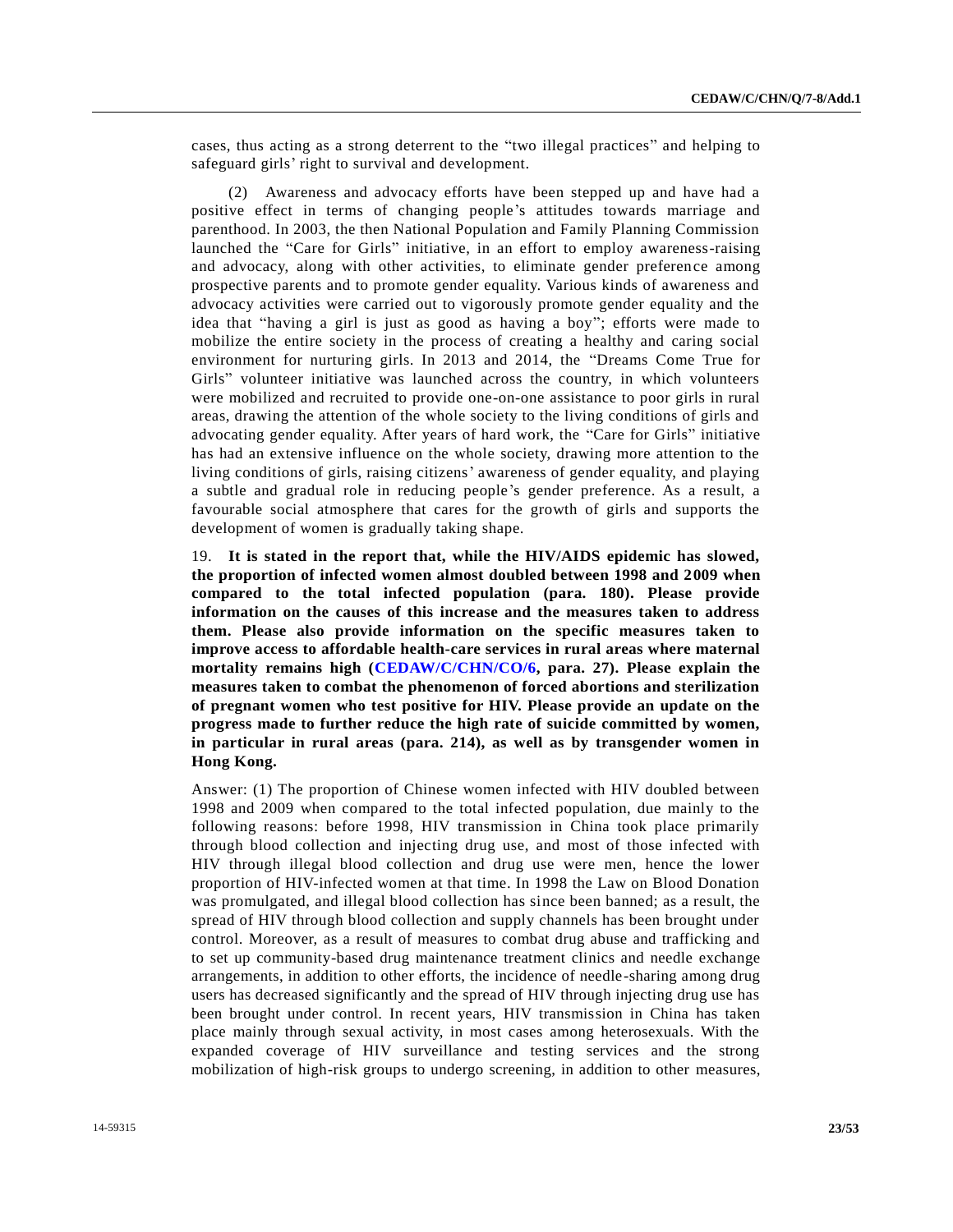the number of people undergoing checks and tests has increased substantially every year, and cases of HIV infection continue to be found. This accounts for the increasing number and proportion of infected women among HIV-infected persons and AIDS patients.

In order to rein in the rising number of women infected with HIV, the National Health and Family Planning Commission has taken a number of measures. First, campaigns have been carried out to inform and educate the general public, with an emphasis on women and other priority groups, in relation to AIDS prevention and treatment, enabling a higher percentage of the population to be informed in this regard. Second, interventions have been stepped up for high-risk groups, promoting the use of condoms to reduce sexual transmission of HIV. Third, the coverage of testing services for the timely detection of HIV-infected persons has been expanded, while awareness-raising/education and follow-up management for HIV-infected persons and AIDS patients have been strengthened, in order to change their high-risk behaviours and reduce the spread of HIV to their spouses (sexual partners). Fourth, early antiviral treatment and condom-use promotion and other comprehensive interventions have been carried out, focusing on families in which one person is HIV-positive, in order to reduce the infection of spouses. Fifth, maternal HIV testing has been carried out, followed by services for the prevention of mother-to-child HIV transmission (PMTCT) for those pregnant women found to be HIV-infected.

(2) In recent years, the Chinese Government has increased funding for reducing maternal mortality. As more in-depth medical reforms have been implemented, maternal health has been incorporated into the national project on basic public health services. A series of major projects on public health services, such as the project to reduce maternal mortality and eliminate neonatal tetanus and the project on rural maternity benefits for hospital deliveries, and the PMTCT project, have been carried out, particularly in the central and western regions and rural areas, in order to standardize maternal health-care services and reduce maternal mortality. By 2008, the Chinese Government had expanded the project to reduce maternal mortality and eliminate neonatal tetanus to 1,200 counties in the central and western regions, in which the Central Government and local governments invested more than 2 billion yuan in total. As a result, the gap between urban and rural areas in terms of maternal mortality has basically been eliminated, and disparities among regions have also been gradually reduced.

(3) In China, forced abortion and birth control are illegal. The State has prohibited forced abortion, requesting all localities to enforce the law consistently, to always put people first, to provide quality service, and to make efforts to promote informed choice in terms of contraceptive methods, so that people can voluntarily make informed choices in this regard. At the same time, oversight and inspection have been strengthened to ensure that violations, such as forced abortion, are severely punished and that people's legitimate rights and interests in this regard are effectively safeguarded.

In February 2011, the Chinese Government issued an implementation plan for preventing mother-to-child transmission of HIV, syphilis and hepatitis B, which explicitly provides, inter alia, that confidential counselling services shall be provided for women who test positive for HIV, informing them of PMTCT interventions, holding discussions with infected pregnant women to enable them to make informed choices about their pregnancy, and providing referral services as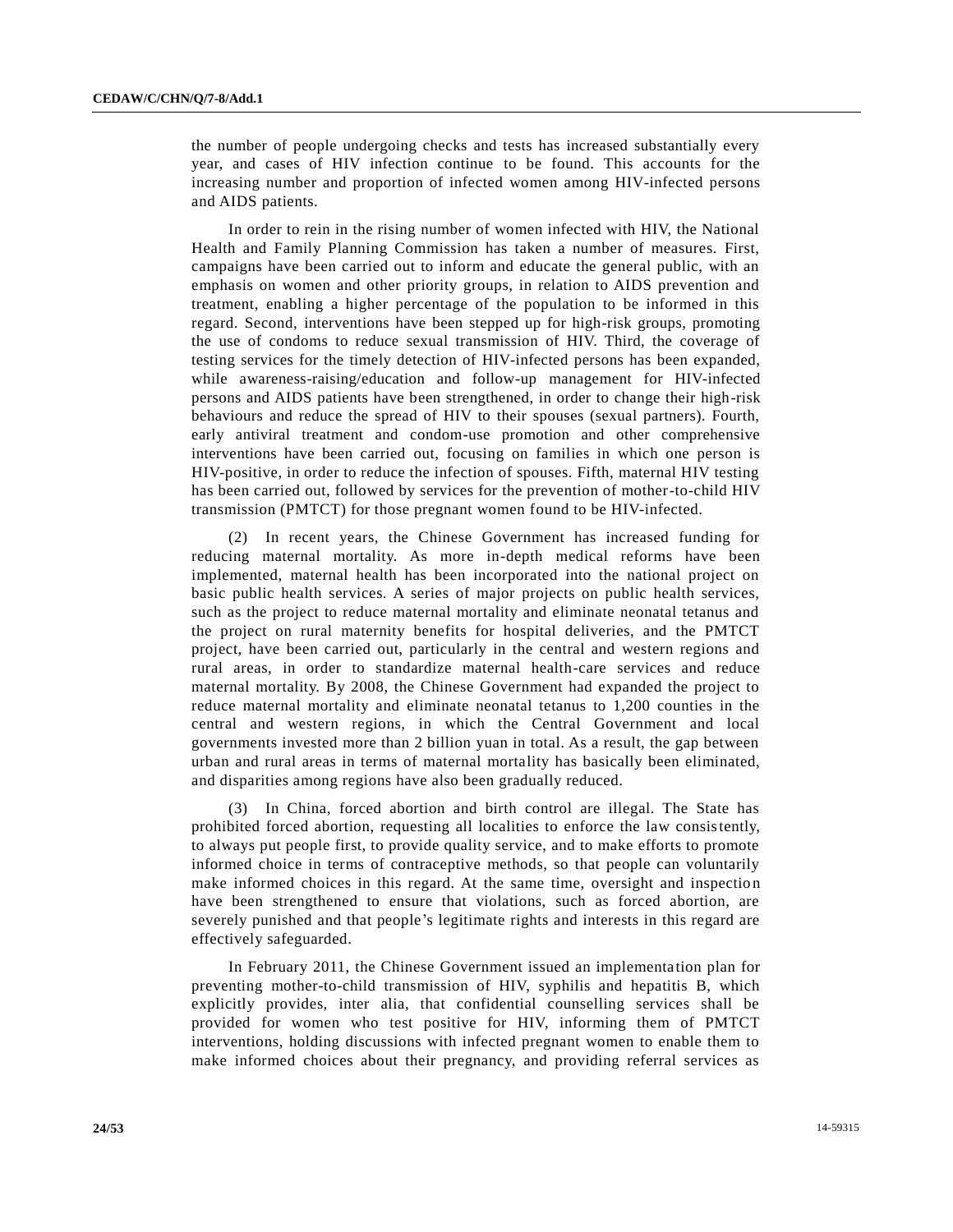needed. Health-care institutions at all levels are to strengthen health-care and follow-up services for mothers infected with HIV, syphilis and hepatitis B, inter alia by providing guidance regarding safer sex and nutrition, monitoring signs and symptoms associated with infections, and making safe midwifery services available. Safe pregnancy termination services are provided to infected pregnant women who voluntarily choose to terminate pregnancy. Moreover, based on the overall conditions of mothers and the severity of their infections, guidance is also provided regarding feeding, psychological support, family protection and other aspects. These measures have yielded positive results.

(4) Measures have been taken to further reduce the relatively high suicide rate among women. First, efforts have been made to further improve rural farmerfriendly policies and social security measures. The State's investments in rural areas and in agriculture have increased year by year, along with a substantial increase in farmers' income and the rapid development of rural infrastructure, as more farmerfriendly measures have been introduced. For instance, the agricultural tax, the livestock tax, the tax on agricultural specialties and the livestock slaughter tax nationwide have been abolished in succession since 2006. Since 2007, children in rural schools have not been required to pay tuition and related fees during the stage of compulsory education. By 2008, the new rural cooperative medical care system and medical assistance system had been basically established nationwide. In 2009, a pilot project to introduce new rural social pension insurance was officially launched, greatly reducing the burden on farmers in relation to hard-to-afford medical expenses and difficulties in obtaining access to medical help. Second, efforts have been made to strengthen mental health initiatives. For example, the Law on Mental Health, which came into effect in May 2013, provides for the protection and promotion of citizens' mental health, as well as for the prevention and treatment of mental disorders. Third, more attention and care are given to women, with the establishment of support groups for women in rural areas. In urban and rural areas alike, women's homes have been widely established to provide psychological counselling, rights-related advice, technical training and other services for women, and to organize women for participation in a variety of cultural and sports activities. Thus far, in rural areas and communities nationwide and in populations where there is a concentration of women, a total of 745,000 women's homes have been established. Fourth, activities to create a harmonious community have been carried out in earnest, in an effort to effectively safeguard the legitimate rights and interests of women. Community-based campaigns have been conducted in all localities to raise awareness of laws and regulations relating to women's and children's issues, with a particular emphasis on the need to heed and protect the rights and interests of divorced, widowed, sick, poor, unemployed, migrant and old women, women living alone, girl orphans and other vulnerable groups. Earnest efforts have been made to enhance the cultural development of communities, with a focus on the family, so as to create a positive living environment for women. Vigorous efforts have been made to enhance community-based education by establishing schools for women and engaging women in study, education and training, so as to improve their overall qualities and promote their comprehensive advancement.

#### **Rural women**

20. **According to information before the Committee, there is a high proportion of women in rural areas without contracted land. It is also reported that a high**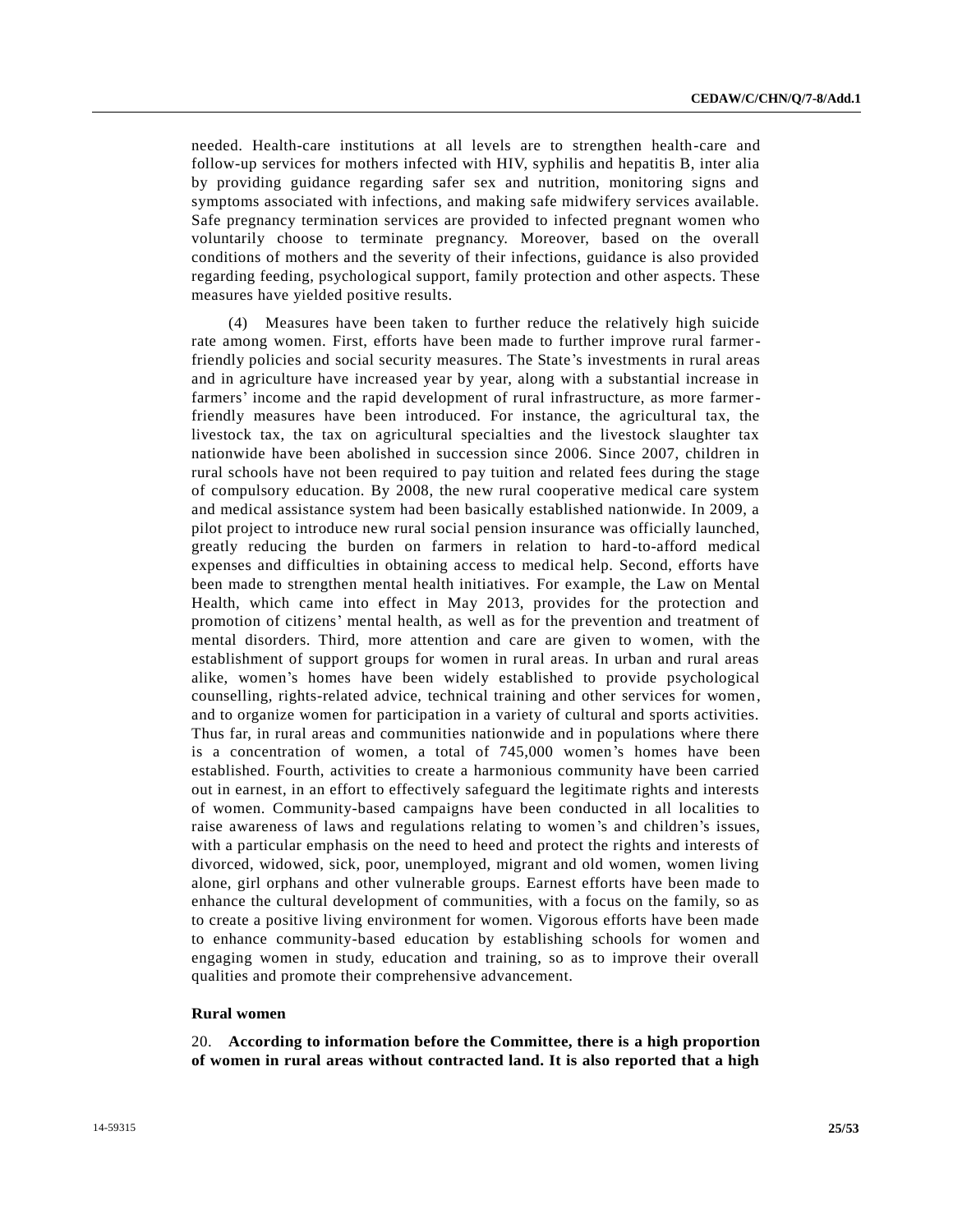**proportion of women in the State party fail to obtain monetary compensation for land expropriations as compared with men, and that women have fewer chances of being resettled. Please provide information on the measures being taken to ensure gender equality in land distribution and property ownership. Please also provide information on the number of women whose land has been expropriated and who have not received compensation. Please also respond to reports that fewer women participate in social pension systems than men. Please explain the reasons for this trend and the measures in place to address the problem. Please also provide information on measures taken to address the specific situation of ethnic and religious minority women, women with disabilities and older women in rural and remote areas who face multiple forms of discrimination. In addition, please state whether there has been an impact assessment of the 2001 Amendment of the Marriage Law on the property rights of rural women.**

Answer: (1) Measures have been taken to protect the rights and interests of rural Chinese women in relation to land contracting. First, the Government has promulgated and implemented the Law on Rural Land Contracting and the Law on the Mediation and Arbitration of Rural Land Contract Disputes, and introduced relevant policies, with an emphasis on protecting the land contracting rights and interests of rural women. Since the Law on Rural Land Contracting was promulgated in 2003, 22 provinces (autonomous regions and municipalities) have developed their own measures for implementing the Law on Rural Land Contracting; 15 provinces (autonomous regions and municipalities) have issued their own methods for the distribution and use of land acquisition compensation fees; and some provinces have enacted even more specific provisions regarding the land contracting rights and interests to which married, divorced and widowed women are entitled. Second, the Ministry of Agriculture has successively developed departmental rules and regulations, such as the Measures for the Administration of Certificates of the Right to Contracted Management of Rural Land, the Measures for the Administration of the Transfer of the Right to Contracted Management of Rural Land, the Arbitration Rules for Disputes Related to the Contracted Management of Rural Land and the Model Statute of Arbitration Commissions for Rural Land Contract Disputes. In addition, local governments have enacted relevant proactive laws, regulations and policies with explicit and specific provisions on safeguarding rural women's rights and interests in relation to land contracting. Third, efforts have been made to ensure proper management of land contracting and transfer. Agricultural authorities at all levels have carried out pilot projects on the registration of rural land contracting and management rights; those in Beijing, Shanghai, Shaanxi, Sichuan and Zhejiang, among others, have issued special documents emphasizing the protection of the land contracting rights and interests of rural women. Agricultural authorities at all levels have also strengthened land transfer management and services, providing guidance to rural women who have rights and interests in terms of contracting lands away from where they live due to marriage, divorce or other reasons, in order to ensure that their land contracting rights and interests are upheld through the orderly transfer of contracted land. Fourth, land contract disputes have been mediated and settled as required by law. Since the Law on the Mediation and Arbitration of Rural Land Contract Disputes was promulgated, 2,411 arbitration commissions for rural land contract disputes have been set up nationwide. Representatives of women's organizations all over the country have been actively absorbed into these commissions, which have provided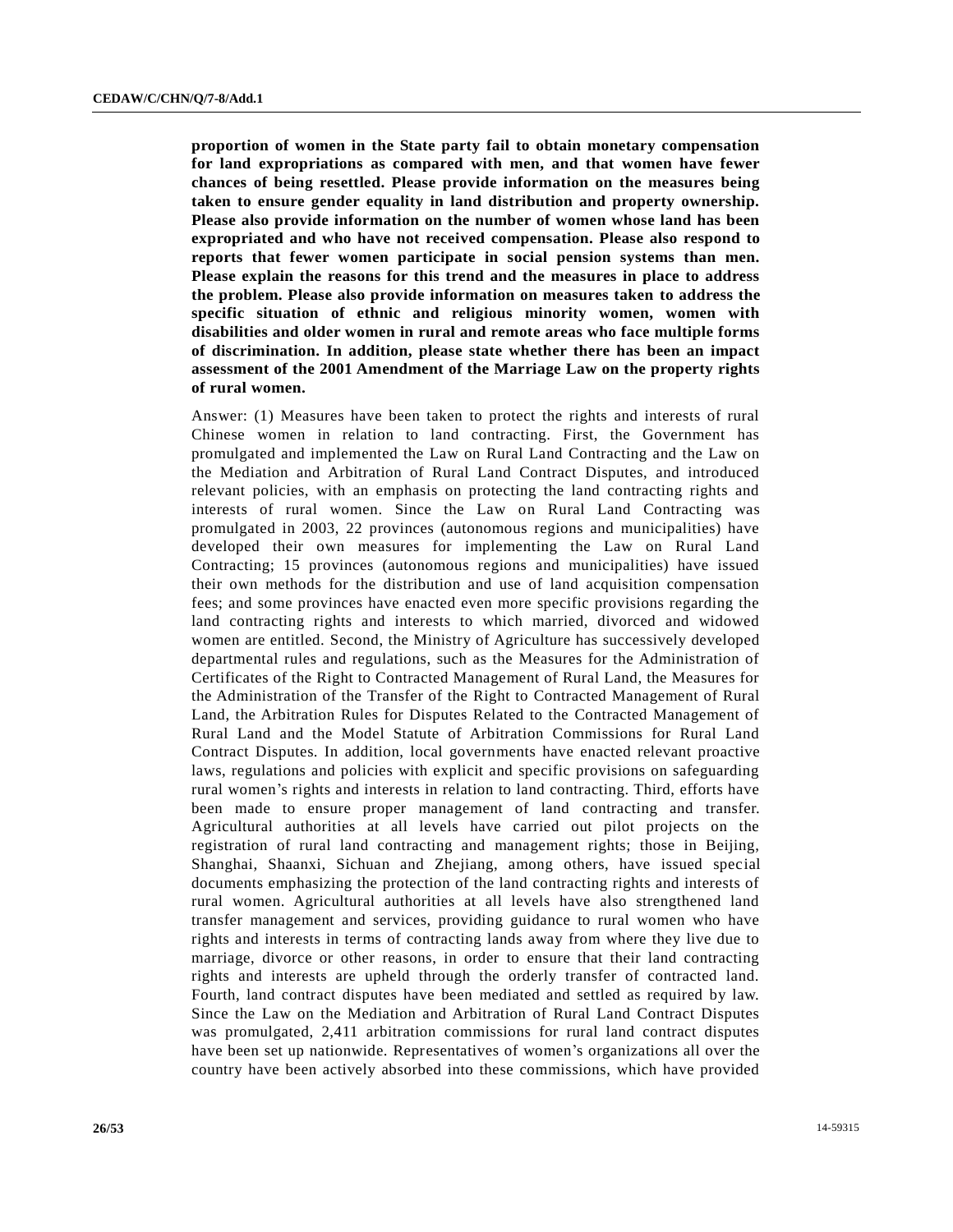an effective way to safeguard the land contracting rights and interests of rural women and to promptly and effectively resolve rural land contracting and management disputes. Fifth, institution-building has been strengthened to ensure rural women's enjoyment of their right to collective economic returns. In 2007, the Ministry of Agriculture issued guidance on the further implementation of the pilot project on the reform of the property rights system of rural collective economic organizations, which specifically defines the rights and interests of members of collective economic organizations, including rural women, in relation to the distribution of collective economic returns. Earlier, in 2005, the Ministry of Agriculture developed the Opinions on Strengthening Guidance, Supervision and Management in Relation to Land Compensation Fees Received by Rural Collective Economic Organizations. This document requests all provinces to develop methods for the distribution of land compensation fees within rural collective economic organizations and to strictly safeguard the legitimate rights and interests of farmers, including rural women, whose land has been acquired for other purposes. According to statistics, in 2013, the number of cases involving disputes over rural land contracting/management rights and interests handled by local agricultural departments at all levels dropped to 8,800, and the situation concerning violations of women's rights and interests in relation to rural land contracting has improved significantly.

(2) Fewer women than men participate in social pension systems, owing mainly to, inter alia, the structural differences between men's and women's employment. In light of this fact, China has actively promoted women's employment and entrepreneurship on an equal footing with men, while continuing to improve the social security system. China's current employee pension insurance system covers urban enterprises, public institutions managed as enterprises, social organizations and other employers and their workers, as well as self-employed urban citizens and individuals in flexible employment. Workers employed in urban areas, whether they are registered as urban or rural citizens and regardless of their gender, can participate in the insurance system by paying the premium as required, so as to enjoy pension benefits accordingly. As of 2012, a total of 138.29 million women nationwide were participating in urban basic pension insurance, an increase of 12.54 million over 2011; 95 per cent of urban and rural residents nationwide had basic medical insurance, and 810 million of them were participants in the new rural cooperative medical care system, reaching a participation rate of 98.3 per cent. In February 2014, China decided to establish a unified national basic pension insurance system for all urban and rural residents, so as to eliminate the urban-rural gap in pension security.

(3) As China is working to extend the coverage of the minimum living standard allowances system, the medical insurance system and the pension insurance system to all citizens, there are no discriminatory measures against ethnic minority women or older women in rural and remote areas. For policy measures to improve the situation of ethnic minority women, see the answer to question 3.

At present, older women in rural areas of China account for about 51.4 per cent of the total elderly population. With the acceleration of the building of the urban and rural basic public service systems, significant progress has been made in building the national social security and services system for rural elderly people, benefiting nearly 60 million rural older women. First, in accordance with the unified arrangements determined by the State Council, by the end of 2012, the new rural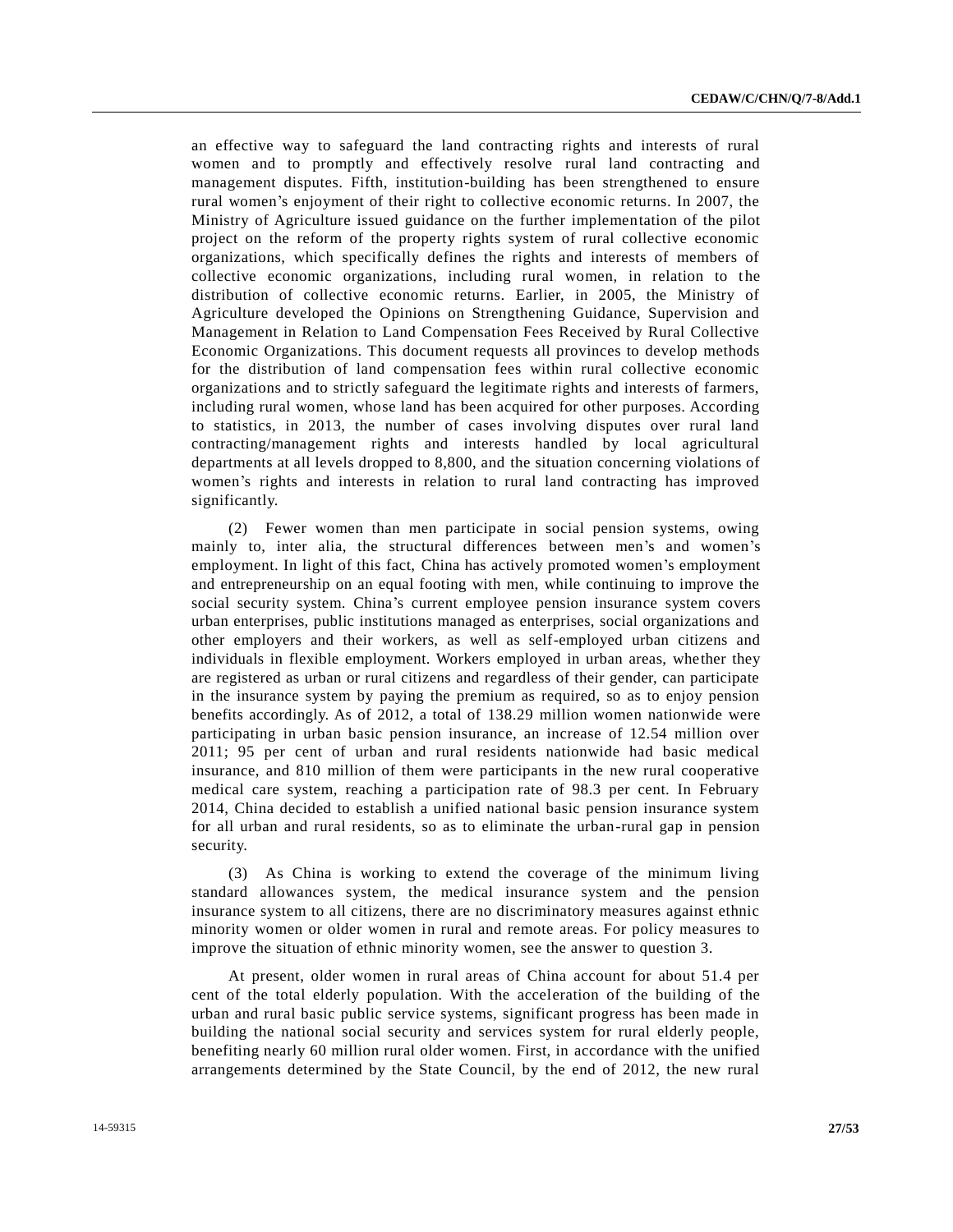social pension insurance system had achieved the goal of universal coverage under the basic system, thus enabling the majority of older women in rural areas to enjoy the basic pension funded by the government budget. Financial support is provided to poor rural elderly women, rural single-child families and widowed elderly women, among others. Second, efforts have been made to further improve the new rural cooperative medical care system. Government budgets at all levels have raised their contributions to that system to 280 yuan per person per year, and the proportion of hospital expenses reimbursed under that policy has increased to around 75 per cent. For women over 60 years old from low-income families and other disadvantaged groups, the Government provides subsidies in relation to the share that individuals are required to contribute themselves, so as to help these women participate in the insurance system. Free medical examinations, laboratory tests, health-related guidance and chronic disease management services are provided to persons over 65, including older women in rural areas, and specialized gynaecological check-ups are available for older women. Third, projects to renovate dilapidated housing in rural areas have been carried out to support rural "five guarantees" households, "minimum living guarantee" households and poor households living in dilapidated dwellings to rebuild or renovate their homes. This has helped to solve the housing problems faced by some poor older women in rural areas. Fourth, efforts have been made to develop rural old-age services. In September 2013, the State Council issued the Opinions on Accelerating the Development of Old-Age Services, in which it proposed to strengthen rural old-age services by adopting an approach that emphasizes three areas: a well-developed service network, expanded funding sources and a coordination mechanism. This will help to improve the develo pment of rural old-age services and to meet the needs of older persons in rural areas, including older women, while protecting and improving their quality of life. Fifth, efforts have been made to pay more attention to rural ageing in related policies and regulations. In September 2011, the State Council issued the Twelfth Five-Year Plan on the Development of Chinese Senior Care, which calls for integrating the development of urban, rural and regional senior care services, proposing in particular to increase policy support to rural areas and western regions and giving priority to the grass-roots level in the allocation of resources, especially in rural areas and the central and western regions. The newly revised Law on the Protection of Rights and Interests of the Elderly came into effect on 1 July 2013. It has an important role to play in protecting and improving the daily lives of older people, including older women, in remote rural areas. Sixth, considerable attention is paid to the psychological and spiritual needs of rural elderly women. Across the country, including in remote rural areas, various initiatives, such as the "Be Senior-Friendly On the Job" initiative and the "Five-good Model Family" initiative, have been launched so as to create in the entire society an environment where the elderly are treated with care and respect. Older persons' associations have been established across rural areas, where older women are encouraged to play an active role, their status is effectively improved and assistance of all kinds is made available to them.

Measures have been taken to eliminate discrimination against women with disabilities and to improve their situation. First, in terms of medical and health services, rehabilitation services and disability prevention, the Government has fully implemented a system of providing subsidies for urban and rural residents, including women with disabilities, in relation to their individual share of contributions to the basic medical insurance system. Persons with disabilities are offered partial subsidies or full payment of their individual contributions to the new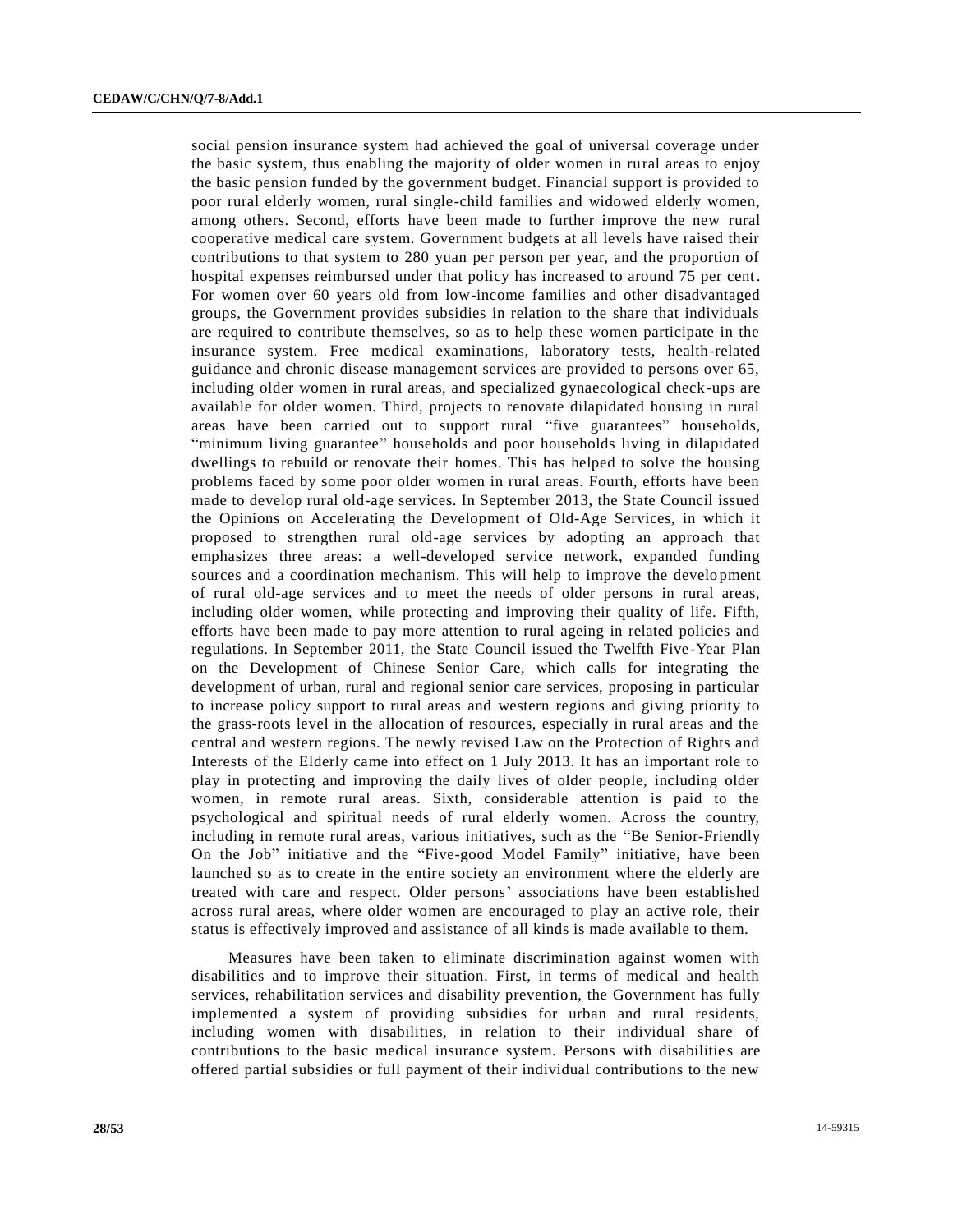rural cooperative medical care system, the new rural pension insurance, the new urban pension insurance and other social security systems, and all kinds of special policies for women with disabilities have been put in place. Priority is given to women in all projects for persons with disabilities, and the development of institutional safeguards and long-term service mechanisms for women with disabilities has been strengthened. Second, in terms of social assistance and social insurance policies, eligible persons with disabilities are covered by the urban and rural minimum living guarantee allowance. On that basis, efforts have been made to improve the quality of assistance to persons with disabilities, including women with disabilities, and to fully protect their basic livelihood by, inter alia, allowing persons with severe disabilities to have a separate account to apply for the minimum living guarantee allowance and setting different categories of allowances as appropriate. Policies regarding the participation of women with disabilities in urban and rural basic pension insurance have been implemented, giving priority to women and children with disabilities from families having members with severe disabilities. Third, in terms of education and employment, efforts have been made to promote the employment of women with disabilities by strengthening capacity-building in the area of employment services for such women and including the employment of women with disabilities in local special programmes on employment. Proactive measures have been taken to protect women's equal access to higher education, and support has been given to women in remote areas and women with disabilities to enable them to receive vocational education. Fourth, with a view to effectively protecting the rights and interests of persons with disabilities, including women with disabilities, the Law on the Protection of Persons with Disabilities prohibits discrimination based on disability, as well as the abuse or abandonment of women with disabilities. At the same time, efforts have been made, through publicity and education, to increase the awareness and ability of the whole society to voluntarily resist domestic violence and to improve women's ability to protect themselves from domestic violence. Fifth, in terms of participation in society, in decision-making and in management, a social environment that respects women with disabilities has been created in the entire society through enhanced publicity and education in this regard, while efforts have been made to demonstrate the capacity of women with disabilities for social participation, to establish a new image of women, and to help women and children with disabilities to stay informed of all types of specially provided services and to actively participate in all kinds of social activities.

(4) China did not revise its Marriage Law in 2011; rather, it issued a judicial interpretation of the Marriage Law (III). That document provides interpretations regarding several issues in the application of the Marriage Law of the People 's Republic of China, and serves as an effective complement to the existing Marriage Law. The judicial interpretation covers provisions on the division of property between the parties to a divorce, with a focus on the sale and disposal of marketable real property in urban areas, and therefore does not concern properties held by rural women.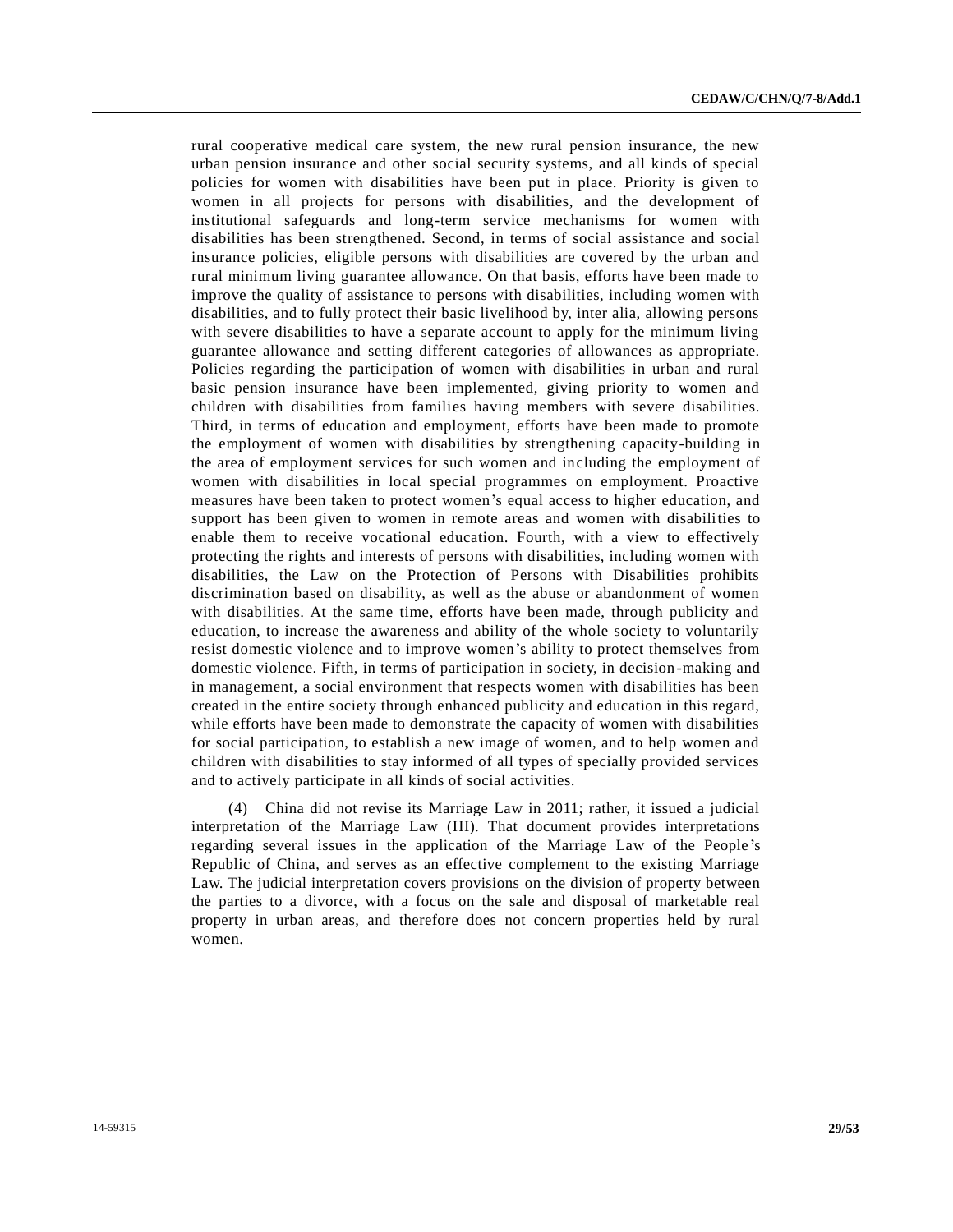# **Part II**

**The Government of Hong Kong Special Administrative Region of the People's Republic of China**

**The Hong Kong Special Administrative Region Government's Response to the List of Issues and Questions Raised by the United Nations Committee on the Elimination of Discrimination against Women in relation to the Combined Seventh and Eighth Periodic Reports of the People's Republic of China**

### **Reservation and declarations**

*Paragraph 1*

Information on measures taken to withdraw the reservation on Article 11 (2) of the Convention applicable to the Hong Kong Special Administrative Region.

1. In respect of Article 11 (2) of the Convention on the Elimination of All Forms of Discrimination against Women (the Convention), the Government of the People 's Republic of China (PRC) reserves the right for the Hong Kong Special Administrative Region (HKSAR) to apply any non-discriminatory requirement for a qualifying period of employment for the application of the provisions contained therein.

2. Under the Employment Ordinance (Chapter 57 of the Laws of Hong Kong, hereafter abbreviated as Cap. 57), all pregnant employees, irrespective of their length of employment, are protected against heavy, hazardous or harmful work. A pregnant employee with a continuous contract of employment (i.e. having been employed under a contract of employment for not less than four weeks, with at least 18 hours worked in each week) and who has given notice of pregnancy to her employer would be entitled to maternity leave and protection against dismissal by her employer. If she has been employed under a continuous contract for not less than 40 weeks before the commencement of scheduled maternity leave, she will further be entitled to maternity leave with pay.

3. The existing provisions on maternity protection under the Ordinance have provided comprehensive protection for pregnant employees in various aspects. The existing requirement of a continuous contract for entitlements to maternity leave and maternity leave pay is necessary in order to strike a reasonable balance between the interests of employers and employees. In formulating labour policy and legislation, the HKSAR Government needs to take into account the local socio-economic circumstances and consider whether there is a consensus in the community. At this stage, there is no plan to withdraw the reservation.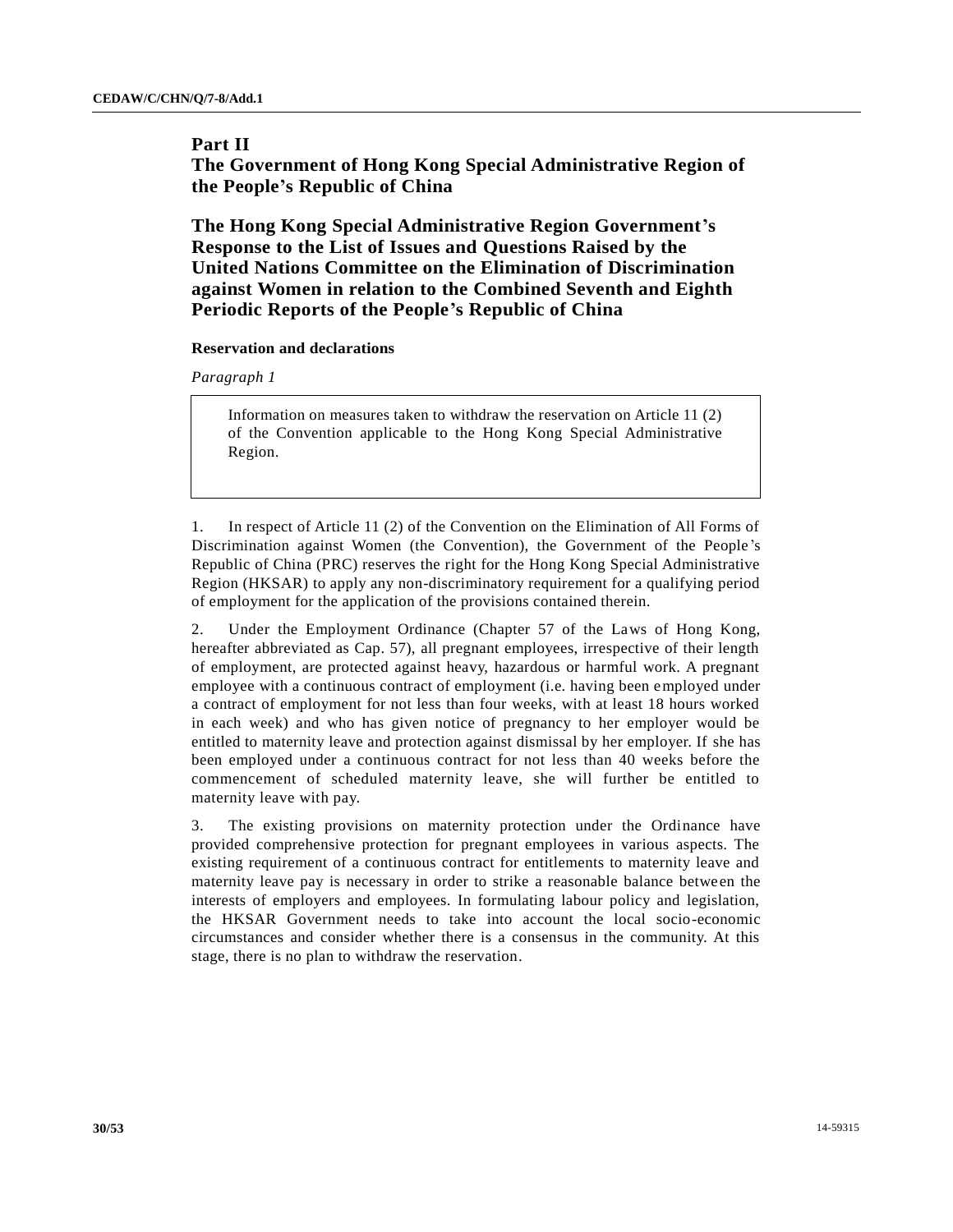Whether a review of the interpretative declarations to the Convention is envisaged. How the application of the interpretative declarations has impacted the implementation of the Convention in the Special Administrative Regions.

4. The PRC has entered seven reservations and declarations on behalf of the HKSAR in respect of the application of the Convention to the HKSAR having due regard to the circumstances in the HKSAR. The HKSAR Government considers that these seven reservations and declarations are necessary and should be retained. Justifications for their retention have been included in the combined seventh and eighth periodic reports of the PRC.

5. The HKSAR Government is committed to the advancement of the interests and well-being of women in the HKSAR, and to discharging its obligations under the Convention. Relevant bureaux and departments have put in place appropriate policies and measures to fulfil the objectives under the Convention.

# **Legislative and policy framework, and data collection**

*Paragraph 2*

Measures taken to amend the Sex Discrimination Ordinance in Hong Kong to ensure that its definition of discrimination covers indirect discrimination.

6. The Sex Discrimination Ordinance (Cap. 480) defines "discrimination" to include both "direct discrimination" and "indirect discrimination". "Direct discrimination" means treating a person less favourably than another person in analogous circumstances because of the victimized person's sex, marital status, or pregnancy. "Indirect discrimination" involves imposing on everyone the same requirement or condition which, however, has a detrimental effect on a particular group of persons. Such requirement will constitute "indirect" discrimination under the Ordinance if there is no justification for the requirement. The definition of discrimination under the Ordinance in relation to discrimination against women remains unchanged.

*Paragraph 3*

Reform measures taken to address inconsistencies in statutory law and customary law and practices that discriminate against women and girls. Measures taken to integrate inter-sectional discrimination, faced by ethnic minority women, into the legal and policy framework.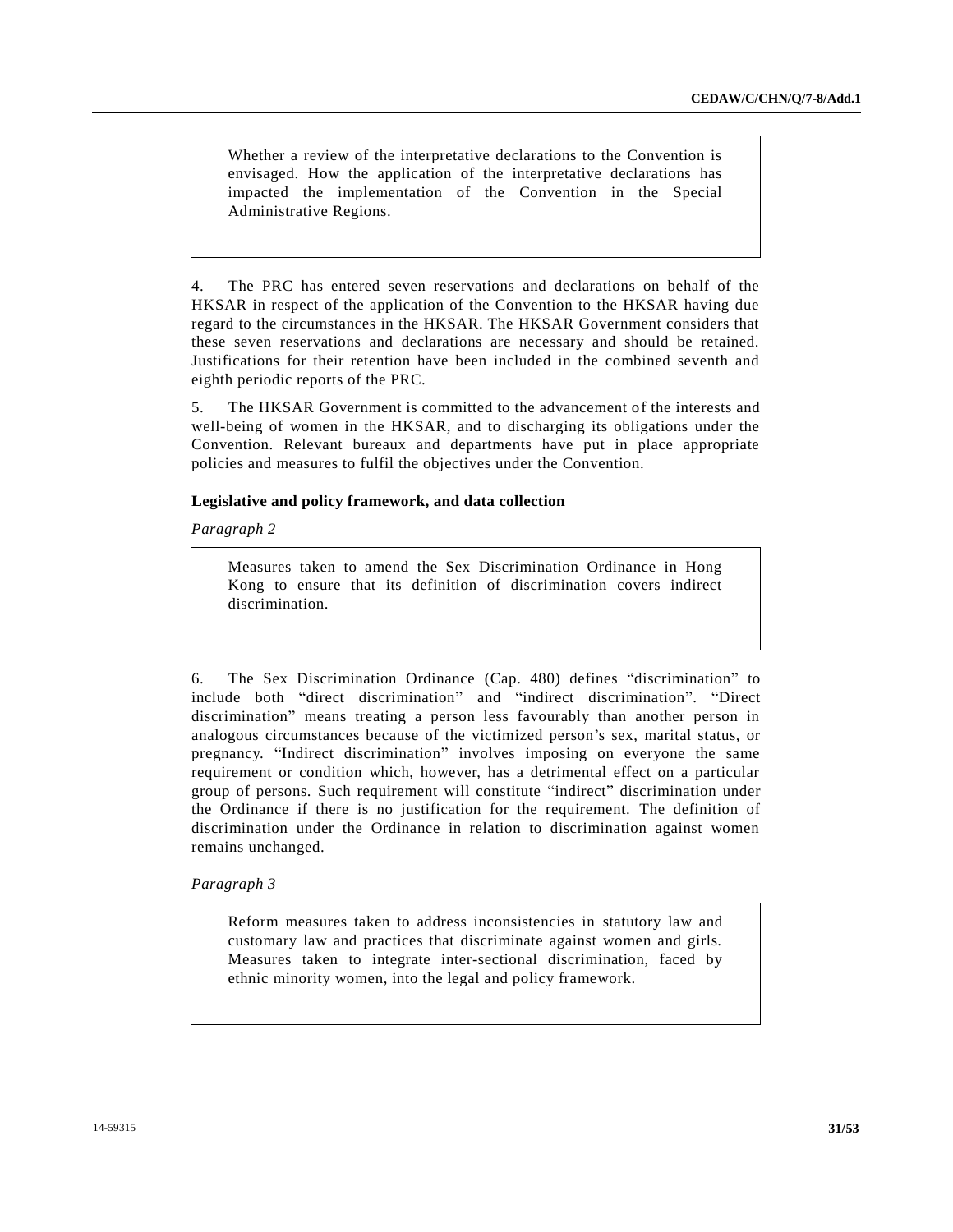7. The Sex Discrimination Ordinance, the Race Discrimination Ordinance (Cap. 602), the Family Status Discrimination Ordinance (Cap. 527) and the Disability Discrimination Ordinance (Cap. 487) make provisions for the elimination of discrimination against persons on the grounds of sex, marital status, pregnancy, race, family status and disability. These Ordinances are applicable when addressing discrimination, both direct and indirect, against women and girls on grounds of sex, marital status, pregnancy, race, family status and disability.

8. For the purpose of updating the Sex Discrimination Ordinance, the Government has introduced a number of amendments to repeal certain items which were exempted from the operation of that Ordinance. These include exceptions relating to disciplinary services, such as uniform and equipment requirements; reservation of positions within the Police Tactical Unit for men; and difference in training in the use of weapons between men and women.

9. As announced by the Chief Executive of the HKSAR in his 2014 Policy Address in January 2014, the HKSAR Government will implement a number of measures to strengthen education support and employment services for ethnic minorities and to help them integrate into the community. In 2014-15, the Equal Opportunities Commission will conduct new public education and promotion programmes and studies to promote the messages of inclusion and diversity, foster social integration and build a caring society. The Commission's preliminary plan is to set up an Ethnic Minority Taskforce to promote its work. This Taskforce will conduct publicity campaigns and education programmes, including new training services on cultural sensitivity and the Race Discrimination Ordinance, and organ ize more partnership programmes with different organizations to promote equal opportunities for ethnic minorities. The Taskforce will also liaise with relevant government bureaux, schools, stakeholders and service organizations, and will follow up with relevant government bureaux to enhance support for meeting the needs of ethnic minorities in education and employment.

## **Stereotypes and harmful practices**

*Paragraph 7*

Strategy or initiative aimed at eliminating the negative portrayal of women as sex objects in the media

10. All broadcasting licensees in the HKSAR shall comply with the broadcasting codes of practice promulgated by the Communications Authority in HKSAR. Under the codes of practice, a licensee should not include in its programmes any material which is likely to encourage hatred against or fear of, and/or considered to be denigrating or insulting to any person(s) or group(s) on the basis of, among others, gender, or anything which is in contravention of the law which shall include the Sex Discrimination Ordinance (paragraphs 2 (b) and (c) of Chapter 3 of Generic Code of Practice on Television Programme Standards ("TV Programme Code") and paragraphs 7 (b) and (c) of Radio Code of Practice on Programme Standards). The TV Programme Code further requires that the licensee should take great care in the depiction of violence against women, among others, particularly in an abusive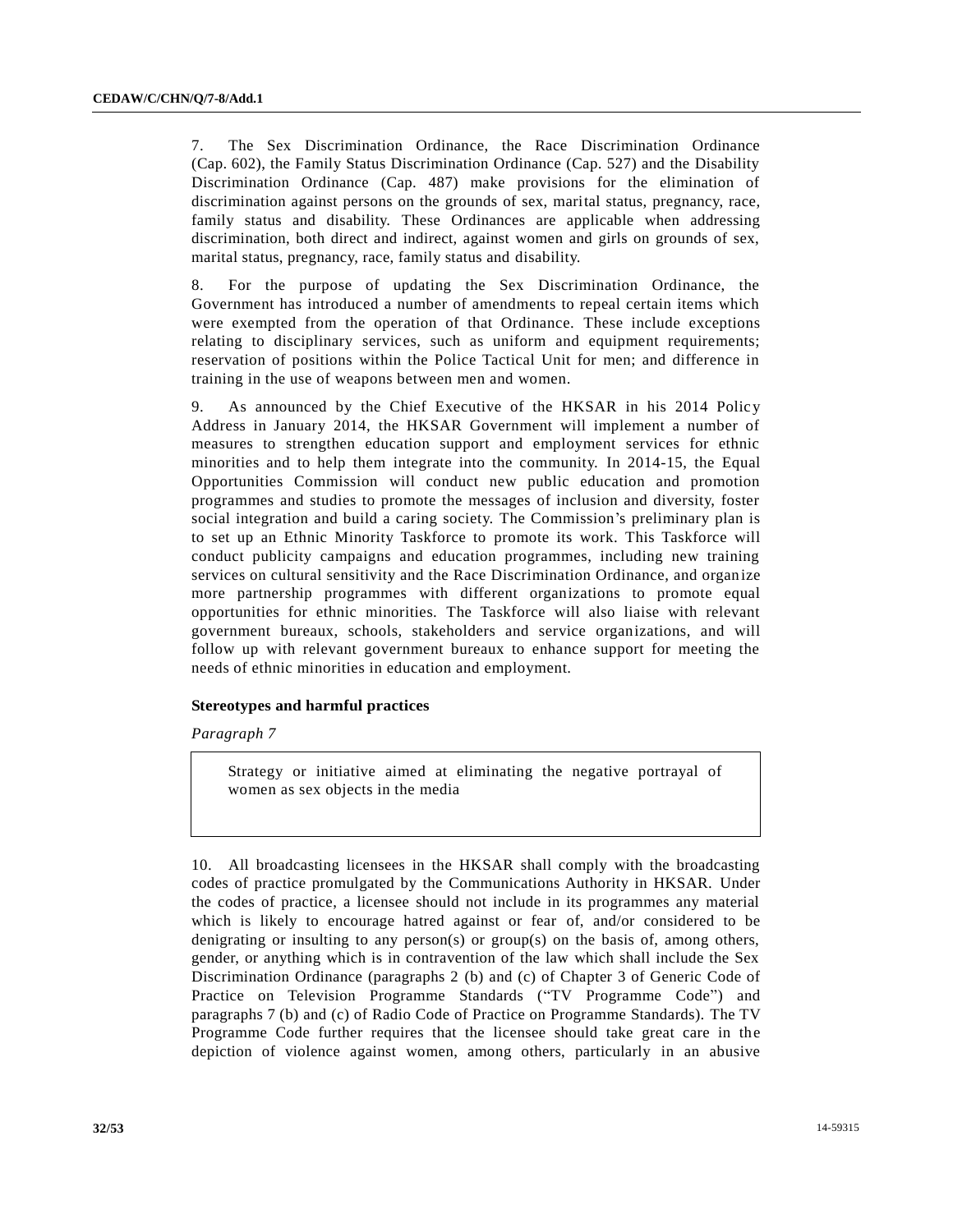context. Incitement to violence against specific groups identified by gender among others should not be permitted (paragraph 5 of Chapter 6 of the TV Programme Code).

Measures taken to revise the Small House Policy

11. The review of the Small House Policy is ongoing. The Small House Policy has been in operation for a long time. It involves complicated issues in various aspects including legal, environment and land use planning, all of which require careful examination.

### **Violence against women**

*Paragraph 8*

Information and statistical data on the prevalence of violence against women, including domestic violence

12. According to the Central Information System on Spouse/Cohabitant Battering Cases and Sexual Violence Cases and the Child Protection Registry administered by the Social Welfare Department, the number of newly reported spouse/cohabitant battering cases and child abuse cases involving female victims from 2010 to 2013 are as follows:

| Year | Number of newly reported cases with female victims | % among the total newly reported cases |  |
|------|----------------------------------------------------|----------------------------------------|--|
| 2010 | 2643                                               | 83.6%                                  |  |
| 2011 | 2616                                               | 82.4%                                  |  |
| 2012 | 2 3 0 0                                            | 84.1%                                  |  |
| 2013 | 3 1 4 4                                            | 82.0%                                  |  |

## **Newly reported spouse/cohabitant battering cases involving female victims**

#### **Newly reported child abuse cases involving female victims**

| Year | Number of newly reported cases with female victims | % among the total newly reported cases |  |  |
|------|----------------------------------------------------|----------------------------------------|--|--|
| 2010 | 628                                                | 62.7%                                  |  |  |
| 2011 | 548                                                | 62.5%                                  |  |  |
| 2012 | 567                                                | 63.4%                                  |  |  |
| 2013 | 571                                                | 59.3%                                  |  |  |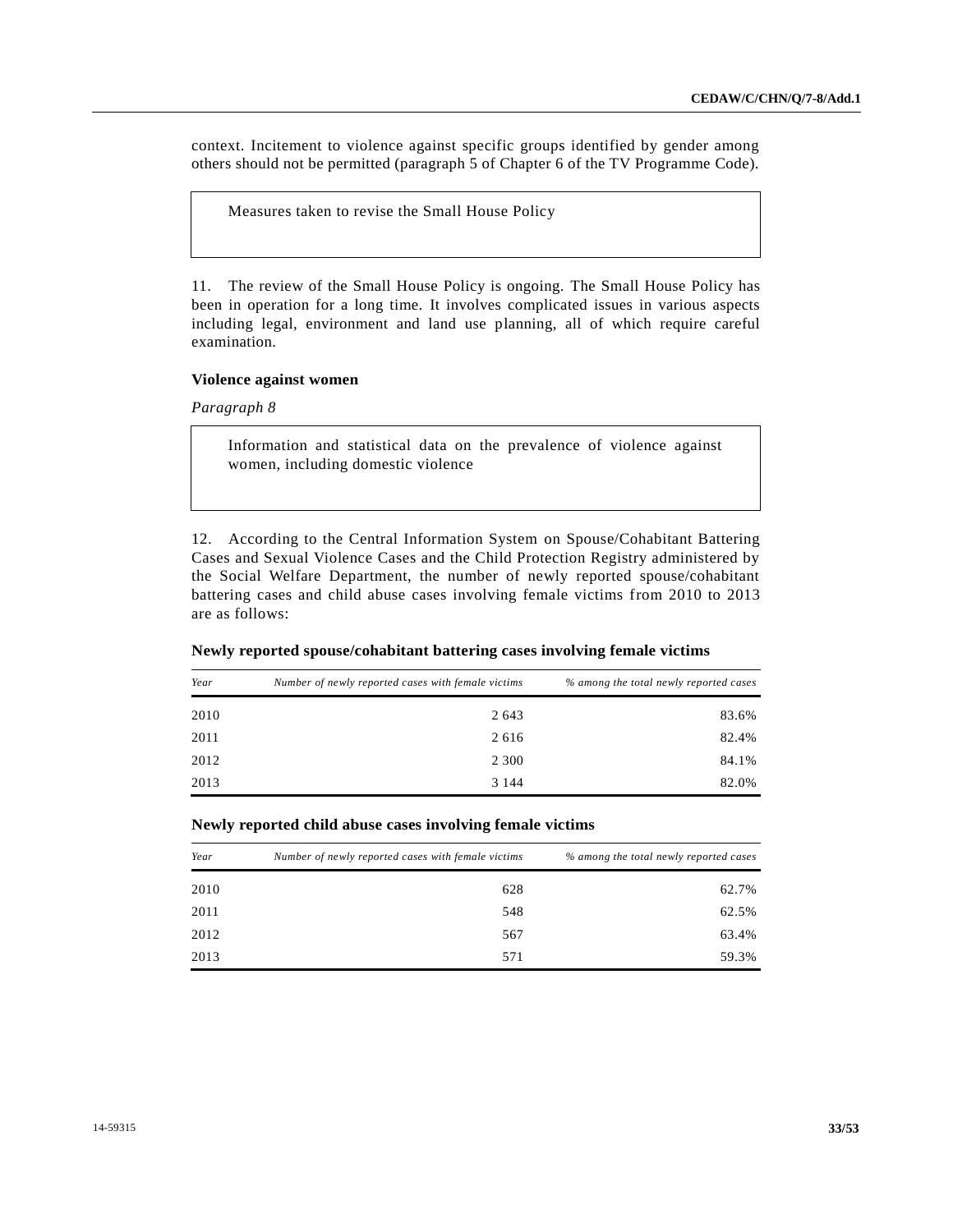Number of shelters available and free-of-charge hotlines established

13. The HKSAR Government is committed to combating domestic violence. Over the past few years, the Government has devoted additional resources to further enhance the wide range of preventive, supportive and specialized services, including public education, victim support services, clinical psychological service, etc., for victims of domestic violence and families in need.

14. Individuals and families in crisis of domestic violence can seek temporary accommodation at emergency shelters. There are five refuge centres for women with a total capacity of 260 places. The Multi-purpose Crisis Intervention and Support Centre (named as CEASE Crisis Centre) provides 80 short-term residential places to victims of sexual violence and individuals/families facing domestic violence or in crisis, while the Family Crisis Support Centre also provides 40 places of short-term accommodation to individuals and families in crisis or distress.

15. Since 2008, the Social Welfare Department has been providing, through its hotline, round-the-clock phone counselling, support and advice by social workers to individuals/families in need, and arrange appropriate follow-up services. In addition, 24-hour hotline service for victims of domestic violence and their families is also provided by all five refuge centres for women, the CEASE Crisis Centre and the Family Crisis Support Centre.

Protection orders

16. In 2008, the HKSAR Government amended the Domestic Violence Ordinance and extended the protection afforded by the Ordinance from enabling a party to marriage, or a man and woman in cohabitation to apply to the court for an injunction order against molestation by the other party, to former spouses and former cohabitants of the opposite sex as well as immediate and extended family members including grandparent, grandson/granddaughter, uncle, aunt, nephew, niece, cousin, etc. The protection of minors who are under the age of 18 and victims of domestic violence has also been enhanced. Since January 2010, the name of the Ordinance has been changed to Domestic and Cohabitation Relationships Violence Ordinance (Cap. 189) with the protection further extended to same sex cohabitants.

Concrete measures taken to improve the prosecution of cases of domestic violence

17. In 2010, 2011, 2012 and 2013, the number of domestic violence crime cases handled by the Police were 2 157, 1 928, 2 002 and 1 870 respectively.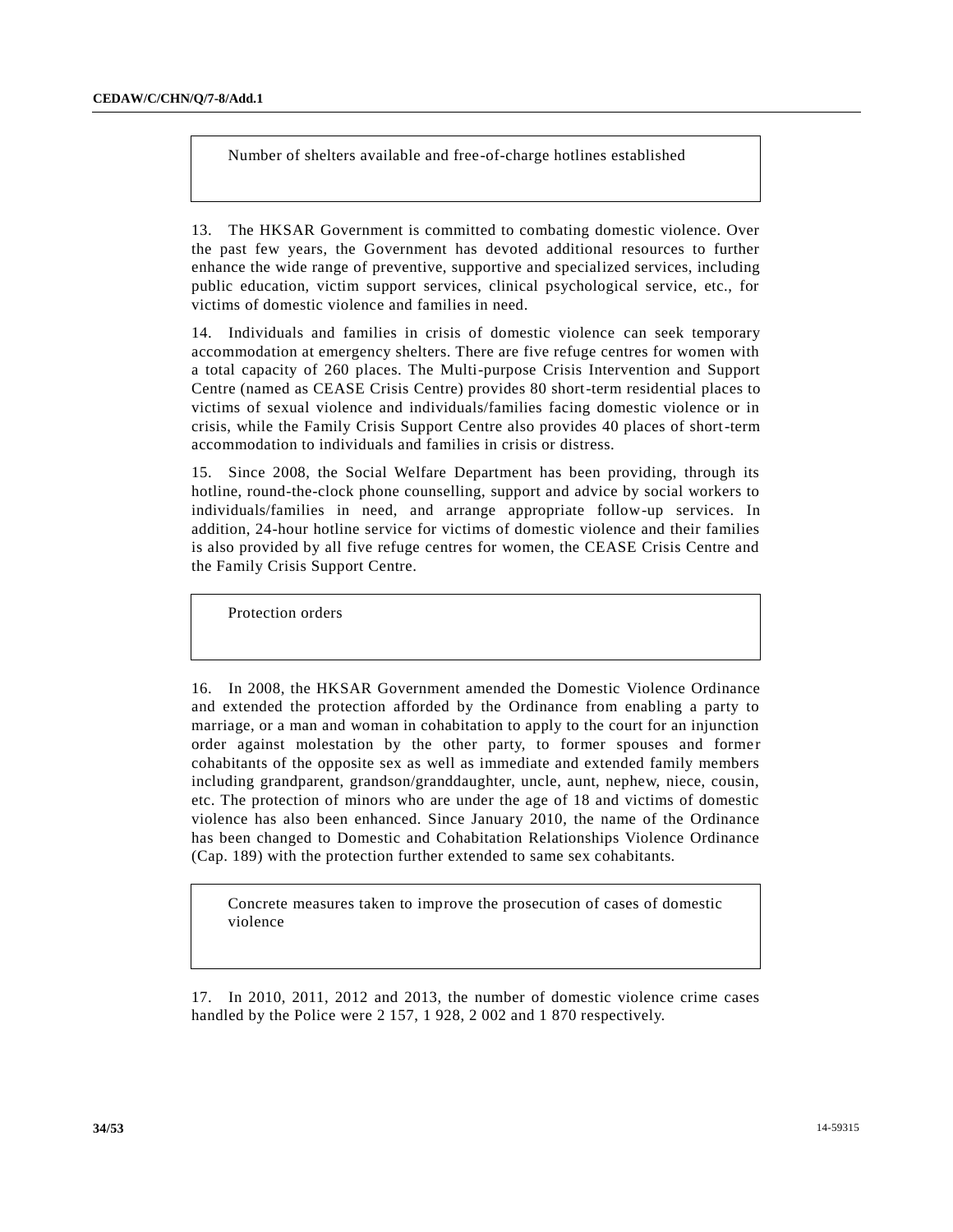18. The Police handle all domestic violence reports seriously with high sensitivity with the aims of protecting victims and prosecuting offenders. To align with the multi-agency and cross-sectoral policy, victims will be referred to the support services, e.g. sheltered accommodation, immediately for assistance whenever necessary. At the same time, suspects will be arrested as soon as possible if there are reasonable grounds to suspect an offence has been committed.

19. An officer of Sergeant rank or above is required to attend the scene of all domestic violence cases to ensure correct handling. "One-family-one-team" system is adopted whereby the same team handles all cases involving the same household thus ensuring that the officers handling the case are fully aware of the extent of the problem.

20. Risk assessment of the continuation and recurrence of domestic violence is carried out based upon the facts of the reported incident, any case history involving the same parties and any other relevant matters. A checklist of domestic violence indicators and the Enhanced Central Domestic Violence Database containing details of previous reports has been formulated to assist frontline officers to do the risk assessment.

21. In 2006, the Department of Justice of the HKSAR Government issued "The Policy for Prosecuting Cases involving Domestic Violence". Apart from explaining domestic violence and the role of the prosecutor, it provides guidance on charging policy and charging practice. In deciding whether to prosecute a case involving domestic violence, prosecutors should consider whether there is sufficient evidence to justify the institution of proceedings on the basis that it affords a reasonable prospect of conviction, and whether the public interest requires a prosecution to be pursued. The public interest will normally require that a prosecution to be brought in a case of domestic violence if the victim is willing to give evidence. Since victims are sometimes reluctant to testify for various reasons, the prosecutor has to ensure that the Police and social workers are liaising with the victim and providing appropriate support services in order to facilitate victims to consider testifying. If the prosecutor concludes that the case should continue against the wishes of the victim, it has to be decided whether an application could be made to use the victim's statement in evidence without the victim having to testify; whether the prosecution can proceed by helping the victim to attend court by the use of special measures, such as CCTV; and whether the victim should be compelled to give evidence in person in court. Depending on the circumstances of the case, the prosecutor may consider seeking a remand in custody or conditional bail to protect the victim from the risk of danger, threats or other acts by the accused which might obstruct the course of justice. The prosecutor will also consider whether special measures are required to support witnesses at court. If a domestic violence victim is a "witness in fear" under the Criminal Procedure Ordinance (Cap. 221), the testimo ny may be given by live television link to court. Alternatively, the court may allow a victim to testify from behind a screen inside the courtroom.

22. To avoid delay in prosecuting cases involving domestic violence, the Department of Justice has adopted various administrative procedures to ensure that domestic violence cases are identified and processed expeditiously. These procedures include: legal advice in domestic violence cases will be provided as soon as possible upon receipt of the case files from the Police, irrespective of the venue of trial; advice will be given on an urgent basis even when the full transcripts of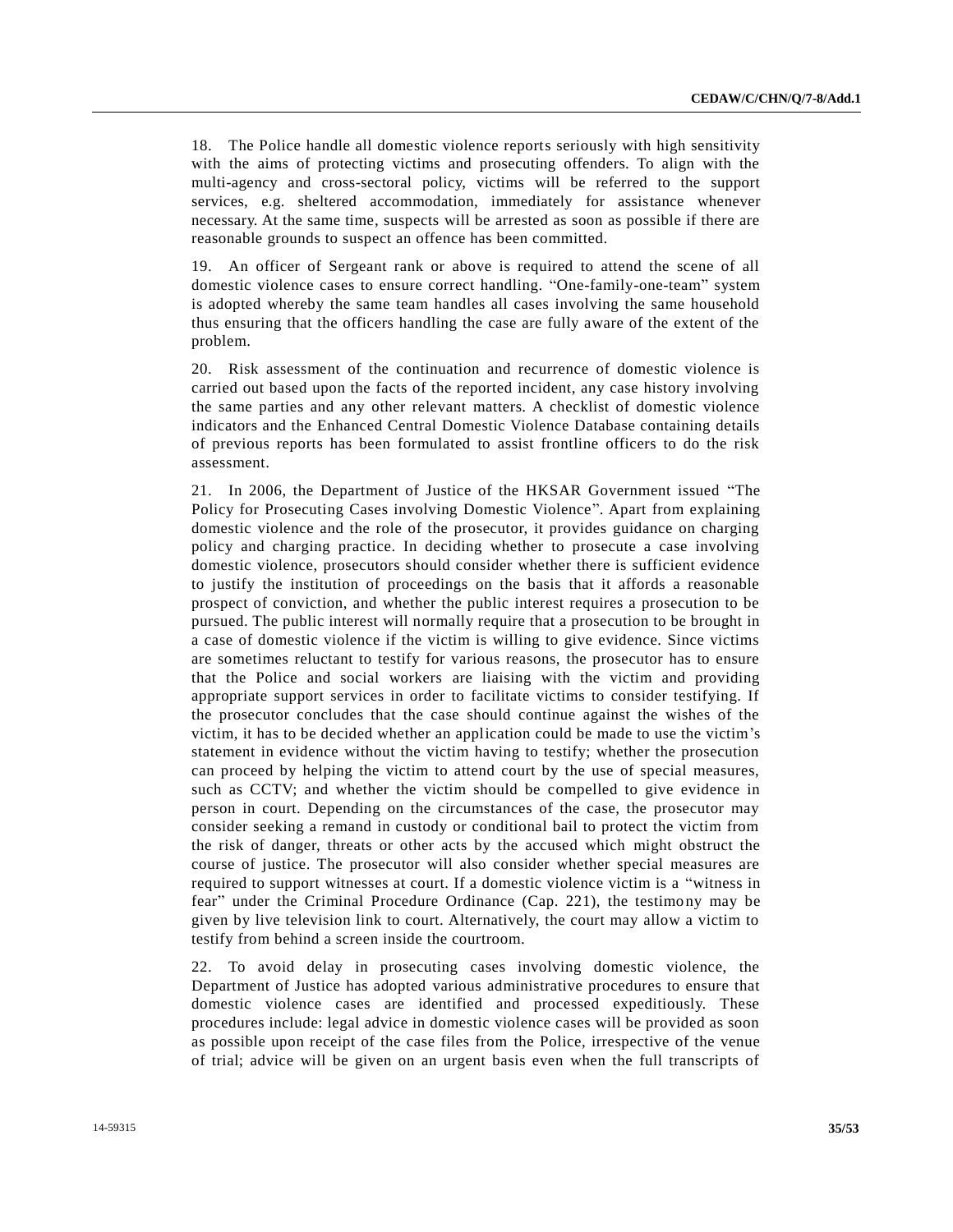video-recorded statements or translations of documents are not available on the file; and where possible and appropriate domestic violence cases will be tried in Chinese. If a delay is unavoidable, the victim should be informed of the position by the Police, and the reasons for the delay.

## **Trafficking in women and exploitation of prostitution**

*Paragraph 10*

Updated information on the prevalence of human trafficking

23. It should be pointed out clearly that the HKSAR is *not* a destination for human trafficking and is *not* a place of origin or transit for such illicit activities. Also, the existing legislation in the HKSAR provides a solid framework underpinning our robust efforts to combat human trafficking.

24. Trafficking-related acts as defined in the "Protocol to Prevent, Suppress and Punish Trafficking in Persons, Especially Women and Children, supplementing the United Nations Convention against Transnational Organized Crime" ("UN Palermo Protocol") are prohibited in the HKSAR under various pieces of legislation such as the Crimes Ordinance (Cap. 200), the Immigration Ordinance (Cap. 115) and Offences against the Person Ordinance (Cap. 212). The prescribed penalties are up to a maximum of 10 years' to life imprisonment. The HKSAR Government has all along spared no effort in cooperating closely with our overseas counterparts on intelligence exchange and the conduct of joint operations in the fight against human trafficking.

25. Occurrence of human trafficking for sex exploitation crimes is rare in the HKSAR. Five syndicates were smashed by the Police in the past three years and the arrested persons were sentenced to up to 30 months' imprisonment. The human trafficking case statistics from 2009 to 2013 are tabled below:

|                             | 2009 | 2010 | 2011 | 2012 | 2013 |
|-----------------------------|------|------|------|------|------|
| Number of trafficking cases |      |      |      |      | -    |

26. Taking into account the latest developments of international trends about human trafficking, the Prosecution Code issued by the Department of Justice in September 2013 includes a new section on "Human Exploitation Cases". It provides useful guidelines to prosecutors in the identification of human exploitation cases as well as broad principles regarding their handling having regard to international standards and practices concerning victims of human trafficking in order to promote fair, just and consistent decision-making at all stages of the prosecution process in these cases.

27. Furthermore, the HKSAR Government has enhanced cooperation with international and local non-governmental organizations for rendering relevant supporting services, including the protection of trafficking victims. Frontline departments have planned to conduct various sharing sessions with them in order to update law enforcement officers with the latest trend of human trafficking, including the skills in victim identification.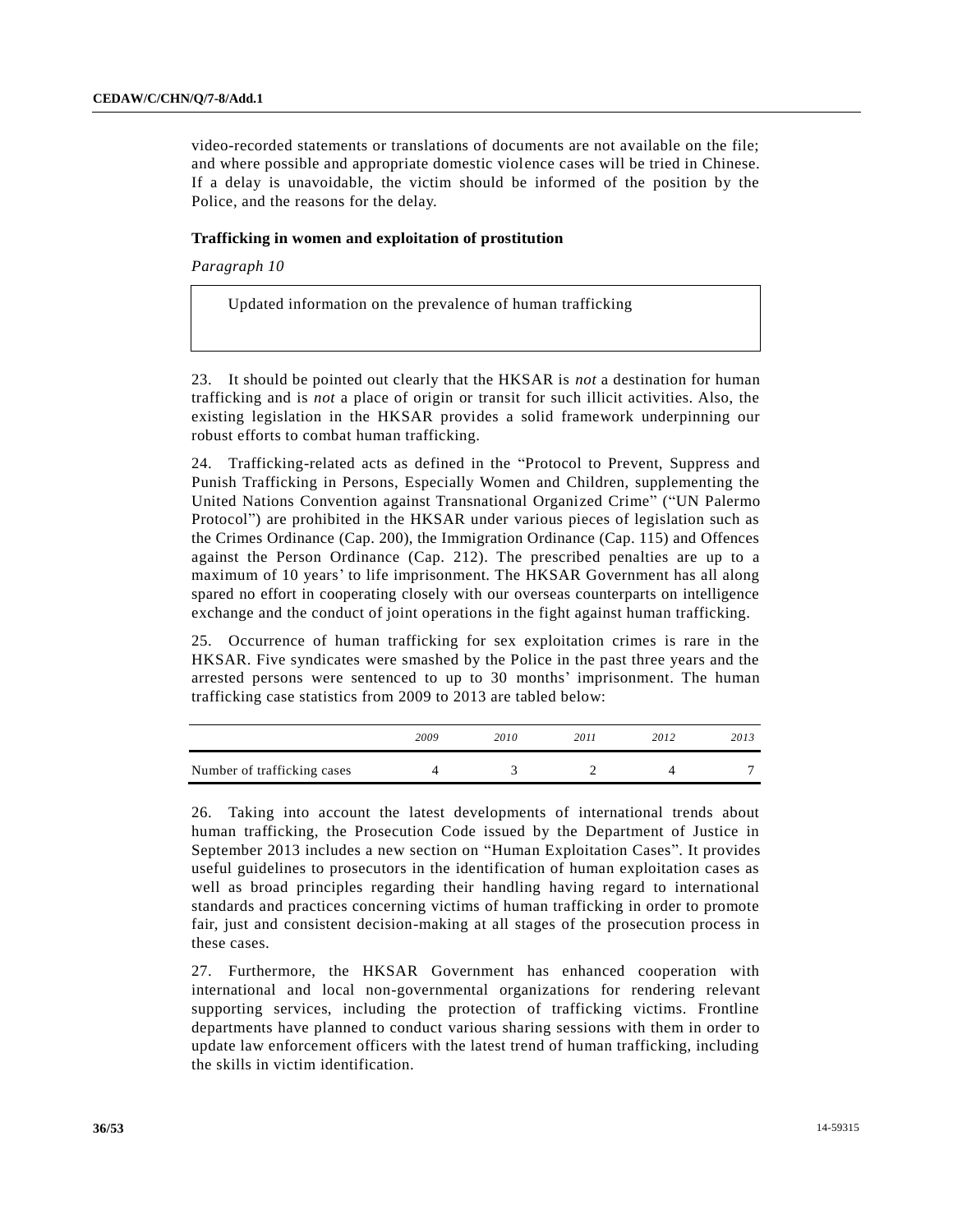28. For protection of foreign domestic helpers (FDHs), various short, medium and long-term measures have been and will be implemented. The HKSAR Government will further strengthen its publicity and educational efforts, including enhanced collaboration with relevant consulate-generals in the HKSAR, to increase FDHs' awareness of their rights and measures to safeguard their own interest, for example, how to deal with situations on intrusion of personal safety and confiscation of identity documents by others as well as channels for seeking redress, etc. The HKSAR Government has also increased manpower to strengthen the monitoring and inspection of employment agencies in April 2014, and will consider reviewing the present licensing mechanism for employment agencies placing FDHs.

*Paragraph 11*

Measures taken to ensure greater protection of sex workers

29. In HKSAR, the Police maintain liaison with sex workers' associations in the HKSAR and disseminate to them information about measures to ensure the safety of sex workers. Leaflets are issued to sex workers giving advice on ways to protect themselves. Sex workers are also encouraged to install alarm systems at their premises to cater for emergency or life-threatening violence.

*Paragraph 12*

Measures taken to revise the administrative practice of detaining female unaccompanied minors who arrive in Hong Kong by air and are refused entry

30. Under the laws of Hong Kong, a person being refused permission to land may be detained pending his/her removal from the HKSAR. For an unaccompanied minor arriving by air and being refused permission to land, the Immigration Department will normally arrange for immediate removal with the concerned airline to convey him/her back to the port of embarkation by the earliest available flight. The airline will be requested to contact the minor's contact person in the port of embarkation to receive the minor upon his/her return. Meanwhile, the minor may be detained temporarily in the Airport Detention Quarters located inside the restricted area of the Hong Kong International Airport pending removal to ensure the safety of the unaccompanied minor. Inside the Airport Detention Quarters, male and female detention rooms are situated separately and the female detention rooms can only be accessed by female immigration officers.

31. In exceptional circumstances where the concerned minor cannot be removed within a very short period of time, under the existing policy they will not continue to be detained unless with strong reasons (e.g., it is believed that the child will be assisted to abscond, or an unaccompanied child who would not be properly taken care of if he/she is not so detained, etc.) Each case will be assessed on individual merits and they will normally be released on recognizance as soon as supervised care home facility is available. If detention is indeed necessary, the minor will,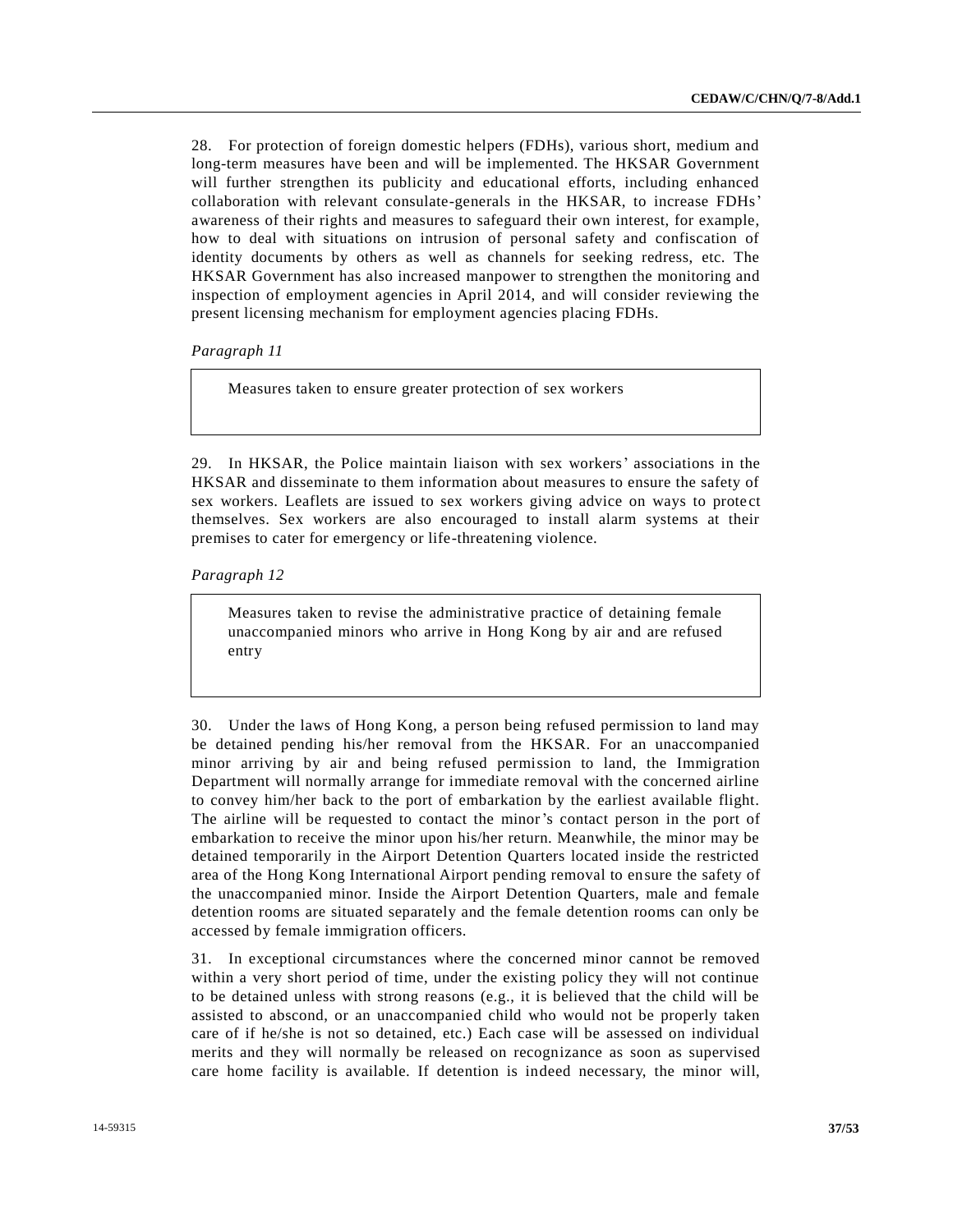pursuant to paragraph 4 and Schedule 2 of the Immigration (Places of Detention) Order, be admitted into the Tuen Mun Children and Juvenile Home operated by the Social Welfare Department who will provide proper care and guidance.

#### **Participation in political and public life**

#### *Paragraph 13*

Women participation in the Legislature, Administration and Judiciary

*• Women in the Legislative Council, District Councils and the Election Committee for the Election of the Chief Executive of the HKSAR*

32. Women and men enjoy the same rights to vote and to stand for elections to the Legislative Council, the District Councils and the Election Committee for the Election of the Chief Executive of the HKSAR. This right is safeguarded by the Basic Law. The relevant legislation makes no reference to a person's gender, ethnic origin<sup>1</sup> or religion to qualify a person as an elector or a candidate in elections. The HKSAR Government will continue our efforts in ensuring that elections are conducted openly, fairly and honestly at all times.

33. Female electors constitute around half of the registered electorate. In the 2012 Legislative Council election, there were 1.75 million registered female electors on the electoral register, representing 50.4% of all the registered electors in the HKSAR. This compared with 1.78 million (50.1%) and 1.67 million (49.7%) registered female electors in the 2011 District Council election and 2008 Legislative Council election respectively. Furthermore, out of the 1.84 million voters who cast their votes in the 2012 Legislative Council election, 49.6% were female. The corresponding figures for the 2011 District Council election and the 2008 Legislative Council election were 50.1% and 48.9% respectively.

34. In the 2012 Legislative Council election, 59 candidates (19.8%) out of the 298 candidates were women. Eleven of them were elected making 15.7% of the membership of the 70-member legislature. For the 2011 District Council election and the 2008 Legislative Council election, the number of female candidates was 166 (17.8% of 935 candidates) and 38 (18.9% of 201 candidates) respectively. The number elected was 79 (accounting for 19.2% of 412 elected members) and 11 (accounting for 18.3% of 60 elected members) respectively.

**\_\_\_\_\_\_\_\_\_\_\_\_\_\_\_\_\_\_**

<sup>1</sup> Article 67 of the Basic Law provides that permanent residents of the HKSAR who are not of Chinese nationality or who have the right of abode in foreign countries may become members of the Legislative Council if so elected, subject to their number not exceeding 20% of the total membership of the Council. Non-Chinese permanent residents who wish to acquire Chinese nationality may do so in accordance with Article 7 of the Nationality Law of the People 's Republic of China and the "Explanations of some questions by the Standing Committee of the National People's Congress concerning the implementation of the Nationality Law of the People's Republic of China in the Hong Kong Special Administrative Region".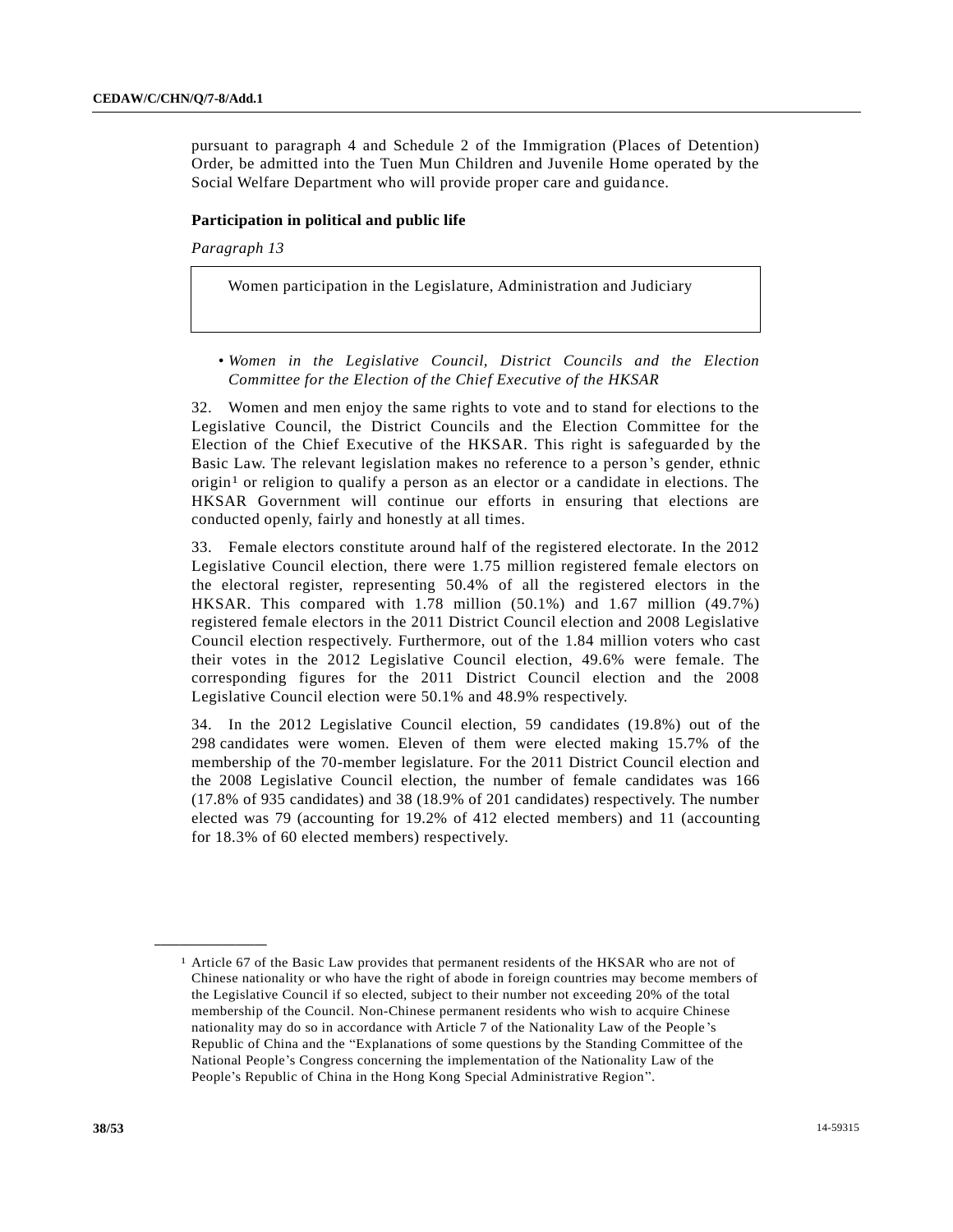35. For the current-term Election Committee, 1 034 seats were returned through elections,<sup>2</sup> i.e. the 2011 Election Committee subsector elections, in which there were 130,909 female registered voters, representing 56.0% of the overall number of registered individual voters. 3 A total of 1,583 candidates stood for the subsector elections, out of whom 258 (16.3%) were female. Among these female candidates, 157 were elected. Following the subsector elections, the current-term Election Committee was constituted in 2012. It had 180 female members (at the time of the fourth-term Chief Executive election in 2012), 71 more when compared to the Election Committee of the previous term (at the time of the third -term Chief Executive election in 2007).

## • *Women in the Executive Council and public offices*

36. There are currently a total of 30 Members sitting on the Executive Council, and six (20%) of them are women. The Chief Secretary for Administration, second only to the Chief Executive of the HKSAR Government, is a female. As at end-2013, female civil servants made up 36.3% of the Civil Service. The number of senior female directorate officers in the Civil Service rose from 396 in 2009 to 435 in 2013, which represented 33.5% of the directorate positions in the Civil Service. In July 2014, nine out of 17 Permanent Secretaries ranked at Administrative Officer Staff Grade A1 (the top civil service rank) were female.

#### *• Women in the judiciary*

37. Article 92 of the Basic Law stipulates that judges and other members of the judiciary of the HKSAR shall be chosen on the basis of their judicial and professional qualities. Gender is not a relevant consideration in judicial appointment. As at 1 April 2014, there were 41 females (i.e. 26.6%) out of a total of 154 judges and judicial officers.

#### *Encouraging women to participate in various levels of rural elections*

38. Whether a person would participate in rural elections is entirely a matter of his or her own choice. Nevertheless, the HKSAR Government has been committed to encouraging eligible persons, men and women, to participate in rural elections and has undertaken a series of publicity and promotion activities.

39. The HKSAR Government will further step up its effort to encourage women to participate in rural elections, including advertising on television and radio in hours with more female audience, placing advertisements and press releases on newspapers, displaying publicity banners, posters and notices, mobile broadcasting vans, appealing through the Women and Youth Affairs Committee of Heung Yee Kuk and distributing rural election voter registration forms at major locations and during district activities (especially activities for women).

40. The last round of village ordinary elections was conducted in 2011. As compared with the village ordinary elections in 2007, the number of valid female

**\_\_\_\_\_\_\_\_\_\_\_\_\_\_\_\_\_\_**

<sup>2</sup> Apart from the 1,034 seats filled by members returned by elections, the Election Committee also comprises 106 ex officio members (i.e. Hong Kong deputies to the National People's Congress and Members of the Legislative Council) and 60 members nominated by six designated religious bodies.

<sup>3</sup> According to the latest Final Register published in 2013, there are 127,232 female voters registered for the subsectors, representing 55.9% of the overall number of registered individual voters in the various subsectors.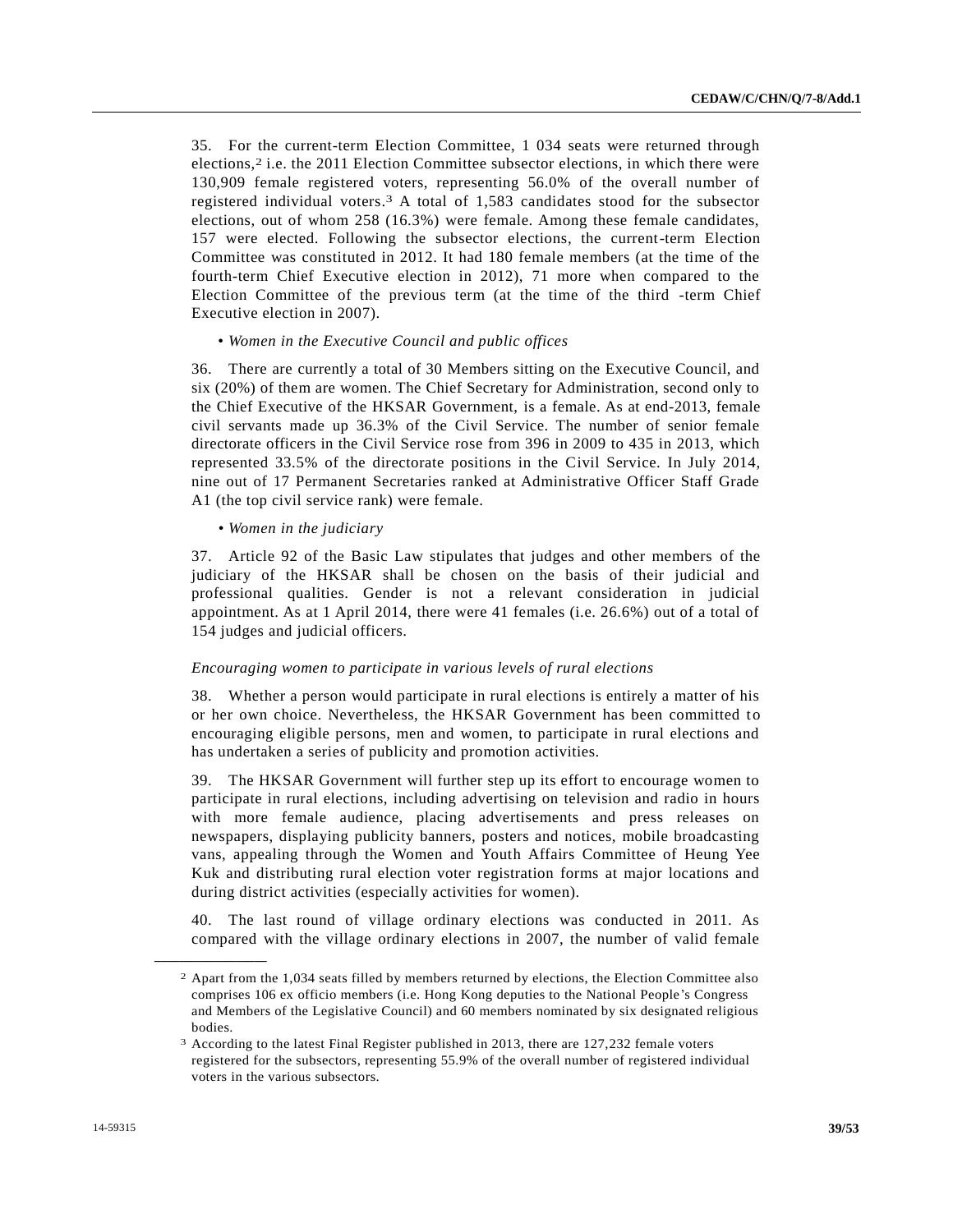candidates in 2011 increased from 35 in 2007 to 39, representing an increase of 11%. The number of female Village Representatives elected also rose from 28 in 2007 to 30 in 2011, representing an increase of 7%.

Representation of women in Government advisory and statutory bodies

41. The HKSAR Government makes appointments to Government advisory and statutory bodies (ASBs) on the basis of the merit of individuals concerned, taking into account a candidate's ability, expertise, experience, integrity and commitment to public service, with due regard to the functions and nature of business of ASBs concerned as well as the statutory provisions of statutory bodies. The HKSAR Government has continued to take proactive measures to enhance women's participation in community and public service. Women's associations and professional organizations are welcome to nominate female members for inclusion into the Central Personality Index held by the Home Affairs Bureau. Bureaux/Departments are reminded from time to time of the requirement to vigorously consider appointing female members to ASBs under their purviews.

42. Taking into account the advice of the Women's Commission, the HKSAR Government set in 2004 a gender benchmark of 25% as a working target for appointment to ASBs. In June 2010, the gender benchmark was raised to 30%. As at 31 March 2014, there were 1,937 female Government appointed non-official postholders and 4,043 male Government appointed non-official post-holders in ASBs. The women participation rate in ASBs was 32.4%.

Measures in place to address the low participation of ethnic and religious minority women in politics and public life

*• Rights to vote and to stand for elections*

43. As stated in paragraph 32 above, women and men enjoy the same rights to vote and to stand for elections to the Legislative Council, the District Councils and the Election Committee. This right is safeguarded by the Basic Law. The relevant legislation makes no reference to a person's gender, ethnic origin or religion to qualify a person as an elector or a candidate in elections.

*• Appointments to Government ASBs*

44. In considering appointment and re-appointments to ASBs, the HKSAR Government has been following the established practice to carefully assess the suitability of the prospective candidates, taking into account relevant factors such as their ability, expertise, experience, integrity and commitment to public service.

45. The HKSAR Government has proactively invited the public and other organizations to nominate individuals to serve on ASBs by inviting them to return to the Government the Curriculum Vitae (CV) forms. In accordance with the principle of no-discrimination, the CV providers are not required to state in their CV forms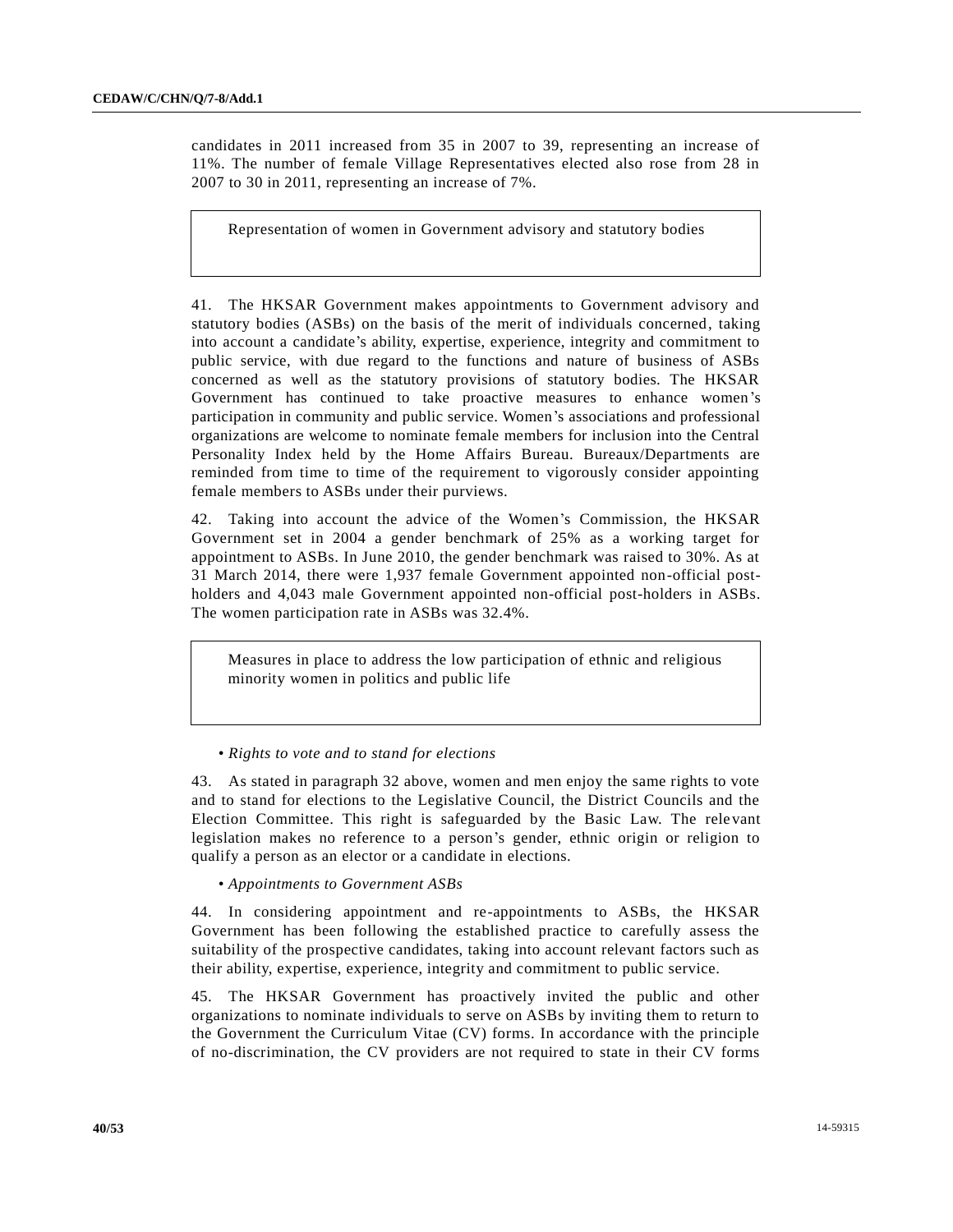their race or any religion they may have. There is no readily available information on the number of members of ethnic or religious minorities serving on ASBs.

46. The HKSAR Government maintains the established policy that the best available person capable of meeting the specific needs of ASBs concerned should be appointed to any ASB vacancy, and that the appointment to ASBs should be non-discriminatory. The HKSAR Government will continue to encourage the appointing authorities to appoint more female members of the public with different cultural backgrounds to ASBs to ensure the representation of the different interests and sections of the community in ASBs.

## **Employment**

*Paragraph 15*

Measures taken to address the prevalent gender discrimination and segregation in employment and to promote and implement the principle of "Equal Pay for Work of Equal Value"

47. Under the Sex Discrimination Ordinance, it is unlawful for a person, in relation to employment by him/her at an establishment in the HKSAR, to discriminate against another person in the terms on which he/she offers the person that employment. At present, discrimination complaints are being handled by the Equal Opportunities Commission which is a statutory body in the HKSAR.

48. Since its establishment in 1996, the Equal Opportunities Commission has worked steadily to advance the Equal Pay for Work of Equal Value (EPEV) principle by including it in the Code of Practice on Employment issued under the Sex Discrimination Ordinance. In 2006, the Commission released its Study on EPEV, a long term project undertaken by it to advance the principle of EPEV in the HKSAR. The study on certain selected jobs in the civil service and the Hospital Authority revealed no systemic problem of pay inequity on the basis of gender.

49. Subsequently, in 2008, the Equal Opportunities Commission developed a set of clear guidelines to employers to continuously strengthen the public understanding on the concept of equal pay, to address the issue of pay disparity between the two genders and to conduct investigation into alleged contraventions. Talks were arranged by the Commission for employers and women groups and other stakeholders on the subject of EPEV. The essence of EPEV principles and practices has been incorporated in its regular training for different stakeholders and the general public. The Commission would continue to promote EPEV as part of its overall public education effort on the concept of equal opportunities for all.

50. The Commission has not received any related complaints since launch of the EPEV guides and the aforementioned promotional and training work. The present arrangements have worked well and there is no compelling need for legislation on EPEV.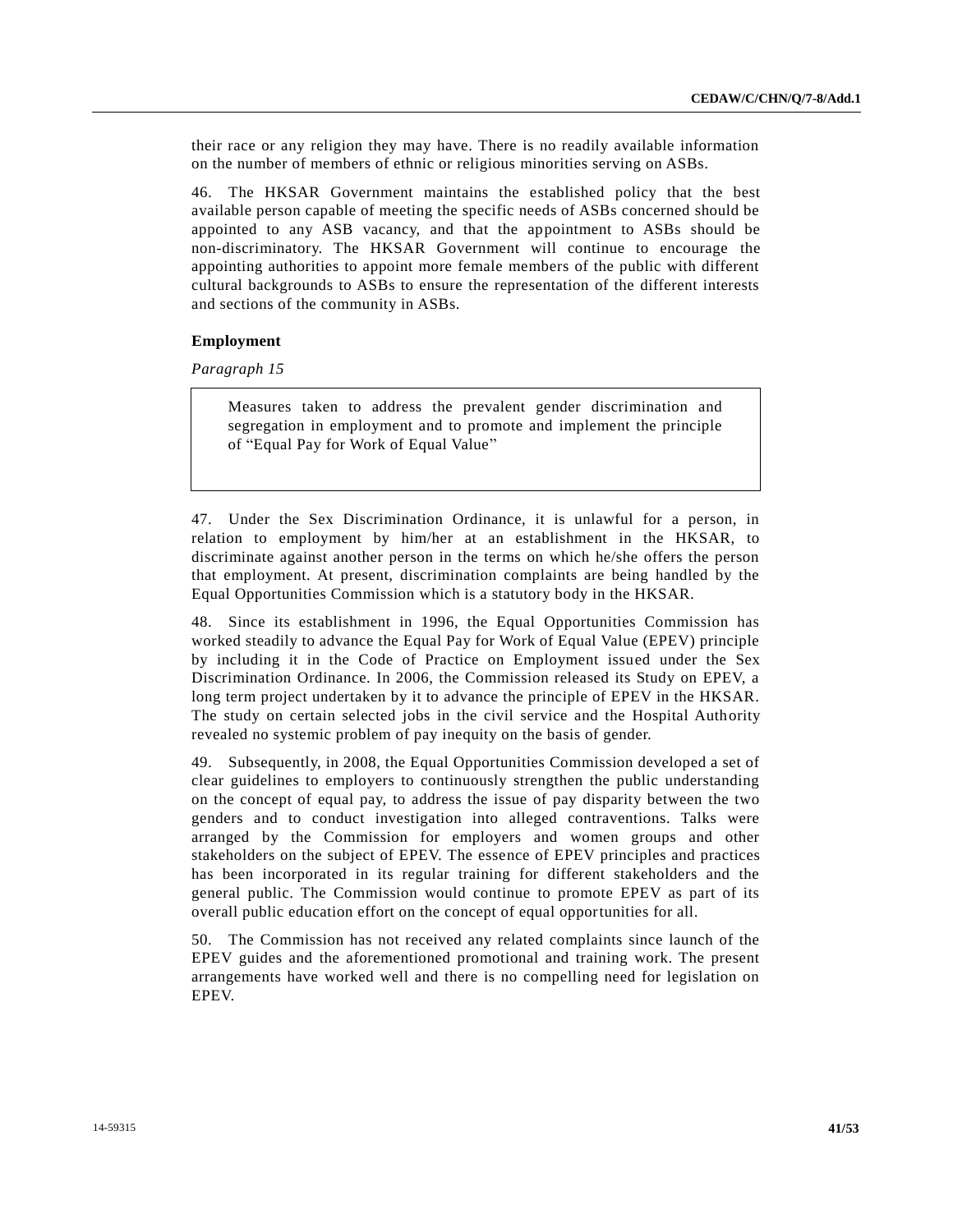*Paragraph 16*

Promotion of women employment

51. The Labour Department (LD) provides comprehensive, equitable and free -ofcharge employment services to all job seekers, regardless of their gender. The vacancies received by LD from employers for recruitment services cover a wide spectrum of industries and occupations. In 2013, out of the 1,218,885 vacancies processed by LD, 409 714 were from the occupational groups of managers and administrators, professionals, and associate professionals earning higher pay, covering 33.6% of the total number of vacancies. The vacancy information is widely and efficiently disseminated through a network of 12 Job Centres, the Interactive Employment Service website (which is a very popular Government website with around 0.38 billion page views recorded in 2013) and vacancy search terminals installed at various convenient locations throughout the territory. LD also organ izes large-scale and district-based job fairs regularly in different locations to expedite the dissemination of employment information so as to help different groups of job seekers find work. In addition, LD reminds employers using its recruitment services of the need to consider the genuine occupational qualifications of the posts during recruitment. LD vets vacancies submitted to ensure the job requirements and employment terms are in compliance with labour legislation and discrimination ordinances, including the Sex Discrimination Ordinance, before they are released for display.

52. Job seekers who have registered with LD for employment services may be placed into employment either through the referral services of LD or by direct application to employers who advertise their vacancies through LD. In 2013, 1,115 placements in the occupational groups of management/ professionals were secured through LD's referral services. Among them, 541 (48.5%) were from female job seekers. Currently over 90% of the vacancies advertised through LD are open for direct application by job seekers. Those who have secured employment through direct application are not required to report their placements to LD.

Protection for women employees under labour law

53. The Employment Ordinance (Cap. 57) confers female employees with equal employment rights and protection as male employees.

*Paragraph 17*

Regulation on employment agencies (EA)

54. The HKSAR Government attaches great importance to regulating employment agencies (EAs) through licensing, inspection, complaint investigation and prosecution,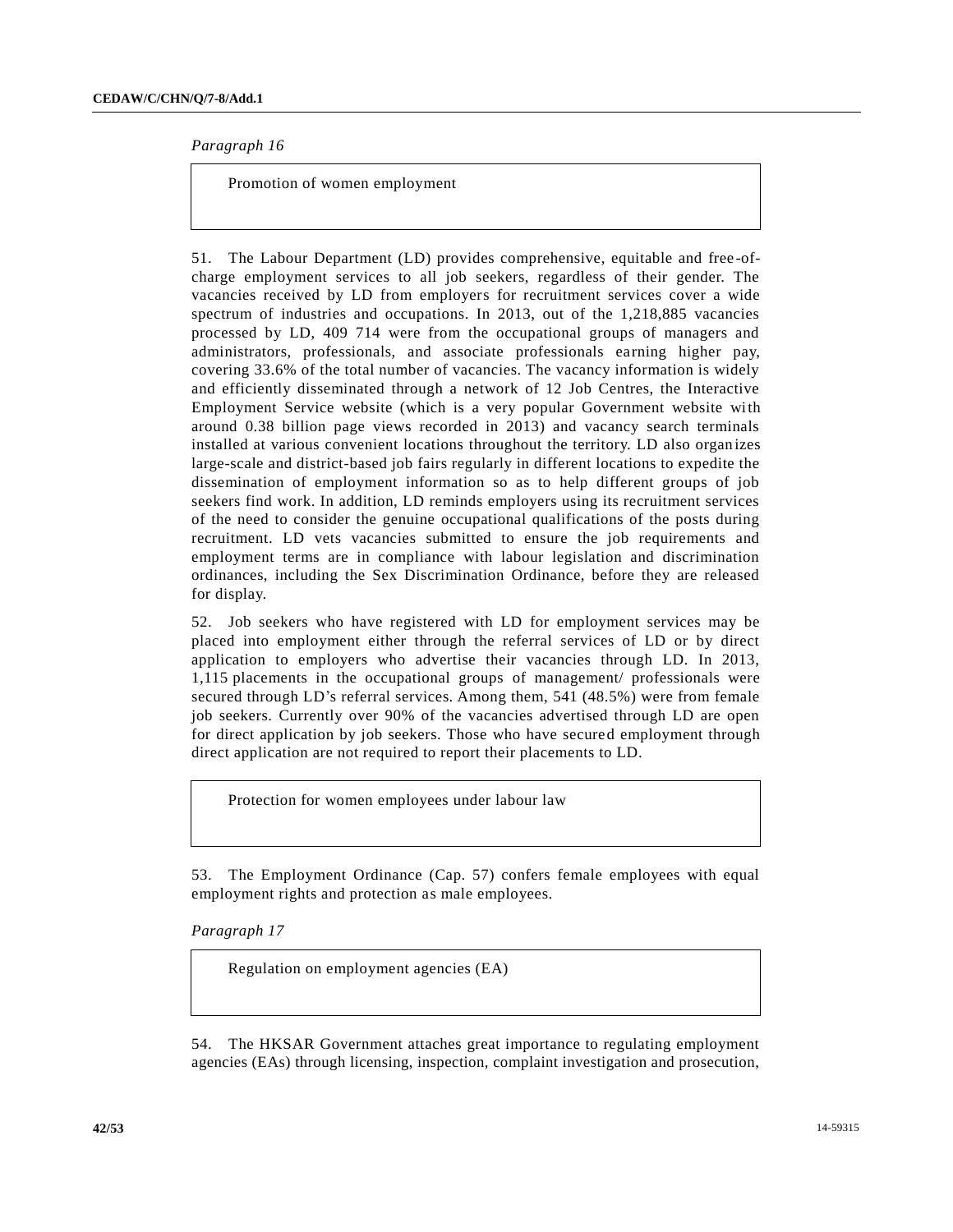etc. to ensure that they are operating in compliance with the law and to protect the interests of job seekers.

55. According to Part XII of the Employment Ordinance and the Employment Agency Regulations (EAR), all EAs, including intermediaries placing FDHs, are required to obtain a licence from LD before they can operate any business of employment service in the HKSAR. They are also not allowed to receive from job seekers any charges which are more than 10% of their first month's salary for job placement. EAs that operate without a licence or collect more than the prescribed commission would be liable for an offence and subject to a maximum fine of HK\$50,000 (USD 6,410).

56. Officers of LD make regular and surprise inspections to EAs, conduct investigation upon receipt of overcharging or malpractice complaints, and take out prosecution where there is sufficient evidence. In 2013, LD conducted 1,341 inspections to all EAs in the HKSAR, with over 75% of these inspections made to EAs placing FDHs. LD has increased its manpower since April 2014 to step up the monitoring and plan to increase the number of inspections conducted by around 38% to 1,800 per year.

57. During the same period, LD prosecuted nine EAs that were suspected of breaching the law. Of these, seven were convicted and one is being dealt with by the court.

58. If satisfied on reasonable grounds that an EA has breached the law, the Commissioner for Labour, as head of LD, may refuse to issue or renew its licence, or revoke the licence of an EA. In 2013, the licences of four EAs were revoked/not renewed respectively subsequent to an EA being convicted of overcharging, and the licensees of the three EAs being convicted of an offence involving dishonesty, providing forged document to the Immigration Department, and being considered not fit and proper to operate an EA after repeatedly failing to provide information to LD according to the Employment Ordinance.

59. In the longer term, LD will consider measures to strengthen the present licensing mechanism on EAs to step up protection of the interests of FDHs.

Protection of rights of foreign domestic helpers (FDHs)

61. Apart from statutory protection, FDHs are further protected by a Government prescribed Standard Employment Contract, under which they enjoy Minimum Allowable Wage, free food (or food allowance in lieu), free passage to/from their places of domicile, free medical treatment and free accommodation with reasonable privacy.

<sup>60.</sup> The HKSAR Government attaches great importance to protecting the rights of FDHs in the HKSAR. Like local workers, FDHs enjoy equal and full protection and entitlements under the Employment Ordinance, including rest days and annual leave etc. An employer who without reasonable excuse fails to grant rest days to his or her employee, or compels his or her employee to work on rest days, is liable to prosecution and, upon conviction, to a maximum fine of HK\$50,000 (USD 6,410).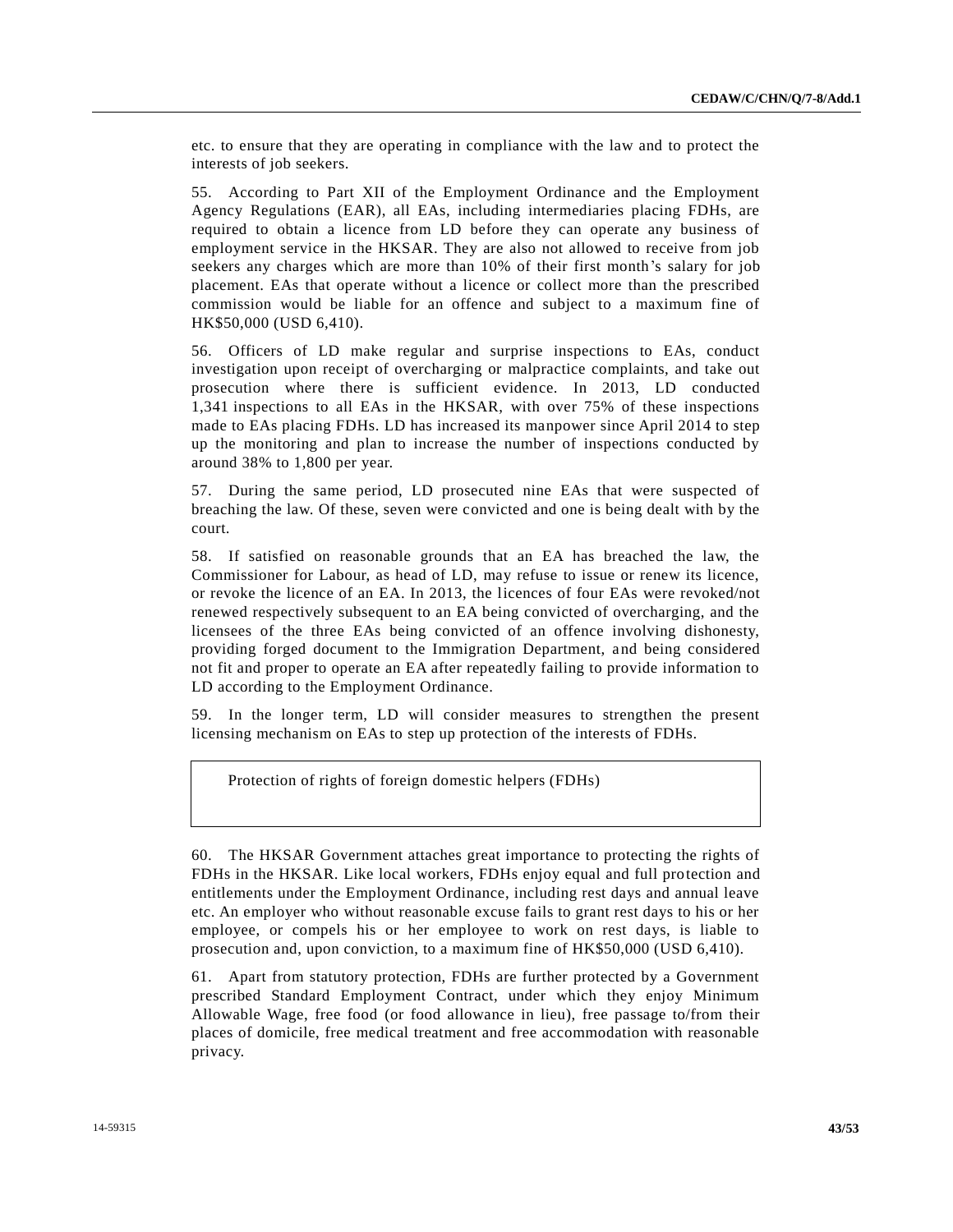62. The Minimum Allowable Wage for FDHs has been prescribed by the HKSAR Government since the early 1970s to protect them from exploitation, and is subject to regular reviews. Employers shall not pay a wage lower than the Minimum Allowable Wage stipulated in the Standard Employment Contract signed with the FDH. The prevailing Minimum Allowable Wage is HK\$4,010 (USD 514) which is applicable to all contracts signed on or after 1 October 2013. An employer who wilfully and without reasonable excuse underpays an FDH is liable to prosecution and, upon conviction, to a maximum fine of HK\$350,000 (USD 44,871) and to imprisonment for three years.

63. FDHs have full access to the LD's free services, including consultation and conciliation service to resolve disputes with their employers. If no settlement could be reached by conciliation, the cases are referred to labour courts for adjudication.

64. LD provides conciliation and related services to assist FDHs to pursue their civil claims. LD will not tolerate abuse of FDH and takes rigorous enforcement action against labour offences. Any complaints involving suspected unde rpayment of wages or non-granting of rest day will be investigated promptly. Prosecution against the offending employer will be instituted if there is sufficient evidence.

65. To ensure FDHs are aware of their rights and their employers are aware of their obligations and consequences of breaching the law, LD undertakes a host of promotional activities throughout the year, including:

(i) Producing various publications (with some available in FDHs' first languages in addition to English) on the rights and obligations of FDHs and their employers which are disseminated free of charge. The information is also available online;

(ii) Holding seminars and exhibitions on the Employment Ordinance and Standard Employment Contract from time to time, sometimes jointly with consulates of the FDH-exporting countries;

(iii) Staging information kiosks at FDHs' popular gathering places and distributing information packs;

- (iv) Placing advertisements in local newspapers read by FDHs; and
- (v) Screening radio commercials as well as publicity videos at public places.

66. The publicity and educational efforts will be further strengthened to increase FDHs' awareness of safeguarding themselves, in addition to LD's ongoing efforts which focus on employees' rights and benefits. For example, advertisement has been posted in local newspaper read by FDHs on what channels they could approach if and when being exploited. LD will stage more information kiosks to distribute the information packs containing pamphlets on FDHs' rights and benefits and the redress channels available to them and to screen publicity videos. Furthermore, LD will enhance FDHs' understanding of their labour rights through TVAPI and collaboration with relevant consulate-generals in the HKSAR, and appeal to the employers to treat FDHs well, not to withhold their wages nor deduct their wages for paying any intermediary or training fees.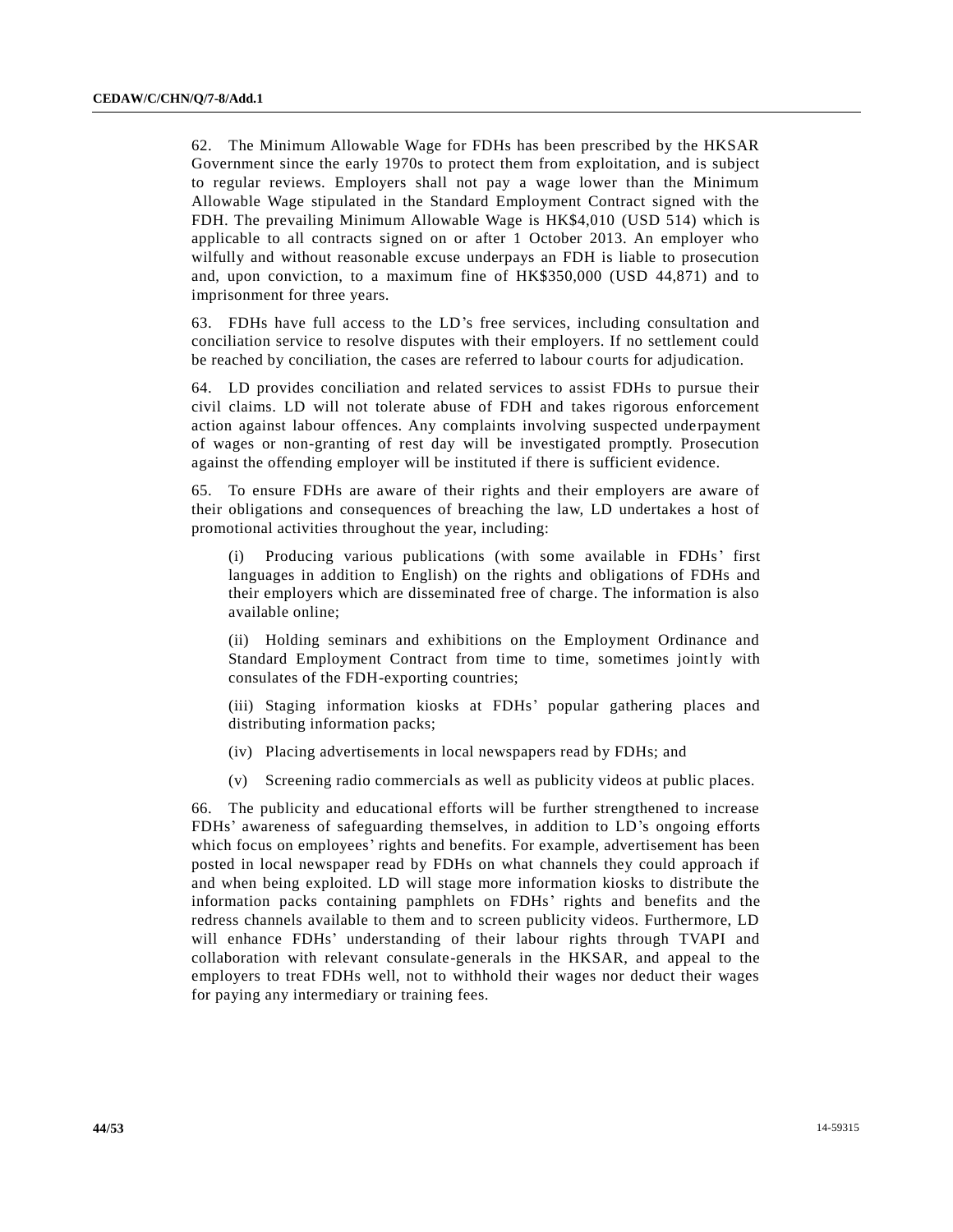#### *Two-week rule*

67. Under the prevailing policy, FDHs are required to leave the HKSAR upon completion of their contract or within 14 days from the date of termination of their contract, whichever is earlier. Employers have the contractual obligation to provide their FDHs with passage to their places of origin. The "two-week rule" is essential for maintaining effective immigration control and helps prevent FDHs from changing employers frequently or taking up illegal work in the HKSAR after contract termination. The policy does not preclude FDHs from applying to work in the HKSAR again after returning to their places of origin and has allowed sufficient flexibility to cater for exceptional circumstances. The Immigration Department may exercise discretion in approving an FDH's application for change of employer in the HKSAR without returning to his/her place of origin if the contract is terminated on grounds of the migration, external transfer, death or financial reasons of his/her ex-employer, or if there is evidence suggesting that the FDH has been abused or exploited. The HKSAR Government considers that the "two-week rule" is appropriate and has no plans to change it.

#### *Live-in requirement*

68. The live-in requirement forms the foundation of the HKSAR's policy of importing FDHs. It has been the HKSAR Government's established policy that, as in many other jurisdictions, priority in employment should be given to the local workforce, and importation of workers should only be allowed where there is proven manpower shortage in a particular trade that cannot be filled by the local workers. FDHs have been imported since the early 1970s to meet the acute shortfall of local live-in domestic workers. The live-in requirement has been clearly specified in Standard Employment Contract which has to be signed by both the employer and FDH. Such requirement has been made known to FDH before he/she assumes duty in the HKSAR.

69. Apart from the above cardinal policy considerations, the employers' affordability in providing separate accommodation to their FDHs, the additional medical costs, insurance and other risks by allowing FDHs to live out as well as issues such as the additional pressure on private housing and public transportation, etc. should also be fully taken into account. The HKSAR Government considers it necessary to retain the "live-in requirement" and the relevant requirements specified in Standard Employment Contract for FDHs.

70. According to the prevailing policy, employers shall provide FDHs with free, suitable and furnished accommodation. In processing employment visa applications of FDHs, the Immigration Department will assess whether the accommodation provided by the employer for FDH is suitable, has reasonable privacy and has basic facilities/furniture, etc. The application will be refused if the Department is not satisfied that the employer can provide suitable accommodation for the FDH concerned. If reports of employers' failure to provide suitable accommodation for their FDHs are received, the Immigration Department will follow up with the complaints and arrange field visits where necessary. If the employers furnish false information in the applications, they may contravene the Immigration Ordinance (Cap. 115). Under the prevailing legislation, it is an offence for any person to make a false representation to Immigration Officers. Offenders shall be liable to prosecution and a maximum fine of HK\$150,000 (USD 19,231) and imprisonment for 14 years on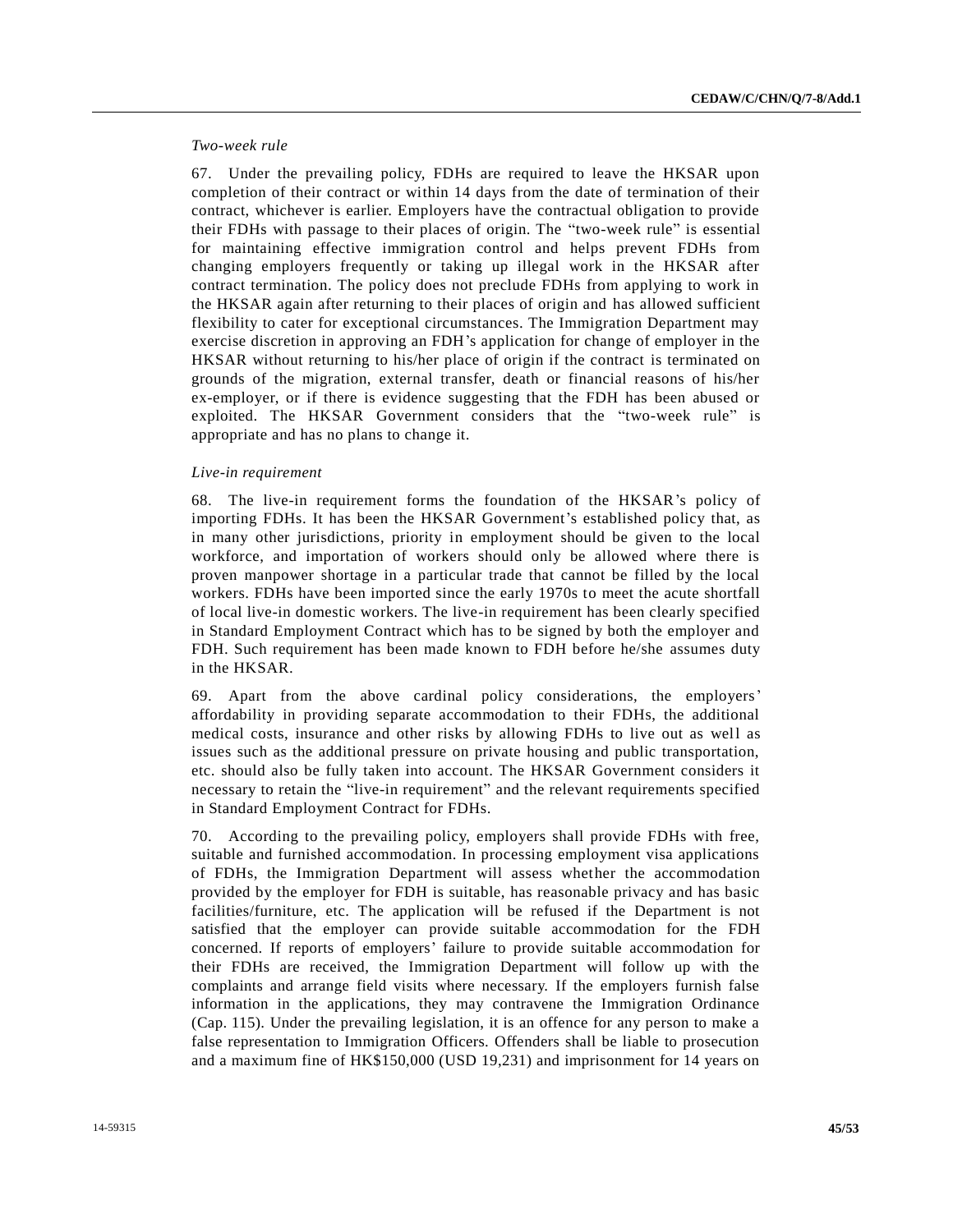conviction. Aiders and abettors are also liable to prosecution. The Immigration Department will also take into consideration an employer's conduct in considering his/her future applications for employment of FDHs and may refuse any such future applications if the employer breaches the undertaking on accommodation arrangements.

71. If FDHs in the HKSAR have been abused or exploited by employers or EAs, they should report immediately to the relevant Government departments for assistance. If an FDH is involved in labour or monetary disputes and has to attend hearings at relevant tribunals, or if he/she has been criminally intimidated or abused and is required to remain in the HKSAR for assisting in investigation or acting as a witness, etc. after the termination or expiry of his/her contract, the Immigration Department may, based on individual merits, exercise discretion to allow him/her to extend his/her stay in the HKSAR as a visitor. Also, these records will be kept and taken into account by the Immigration Department in considering any future applications for employment of FDHs by the employers.

## **Health**

*Paragraph 18*

Information on the progress made to combat forced abortions, and reported forced sterilization of transgender women

72. In accordance with Section 47A of the Offences against the Person Ordinance (Cap. 212), a pregnancy may be terminated if two registered medical practitioners are of the opinion, formed in good faith, that:

(i) The continuance of the pregnancy would involve risk to the life of the pregnant woman or of injury to her physical or mental health, greater than if the pregnancy were terminated; or

(ii) There is a substantial risk that if the child were born, it would suffer from such physical or mental abnormality as to be seriously handicapped.

• Termination of pregnancy can only be performed within 24 weeks of pregnancy, unless it is absolutely necessary for saving the life of the pregnant woman. Any treatment for the termination of pregnancy must be carried out by a registered medical practitioner in a government approved or gazetted hospital, or in the operation theatre of the Family Planning Association of Hong Kong. In the HKSAR, any person who has anything done with the intent to procure unlawfully her own or another woman's miscarriage is liable to imprisonment and fine.

73. According to the Code of Professional Conduct issued by the Medical Council of Hong Kong for registered medical practitioners, a doctor cannot perform diagnostic procedures and medical treatment on a patient who does not consent to the treatment. As such, forced abortion or sterilization is not allowed in the existing legal framework.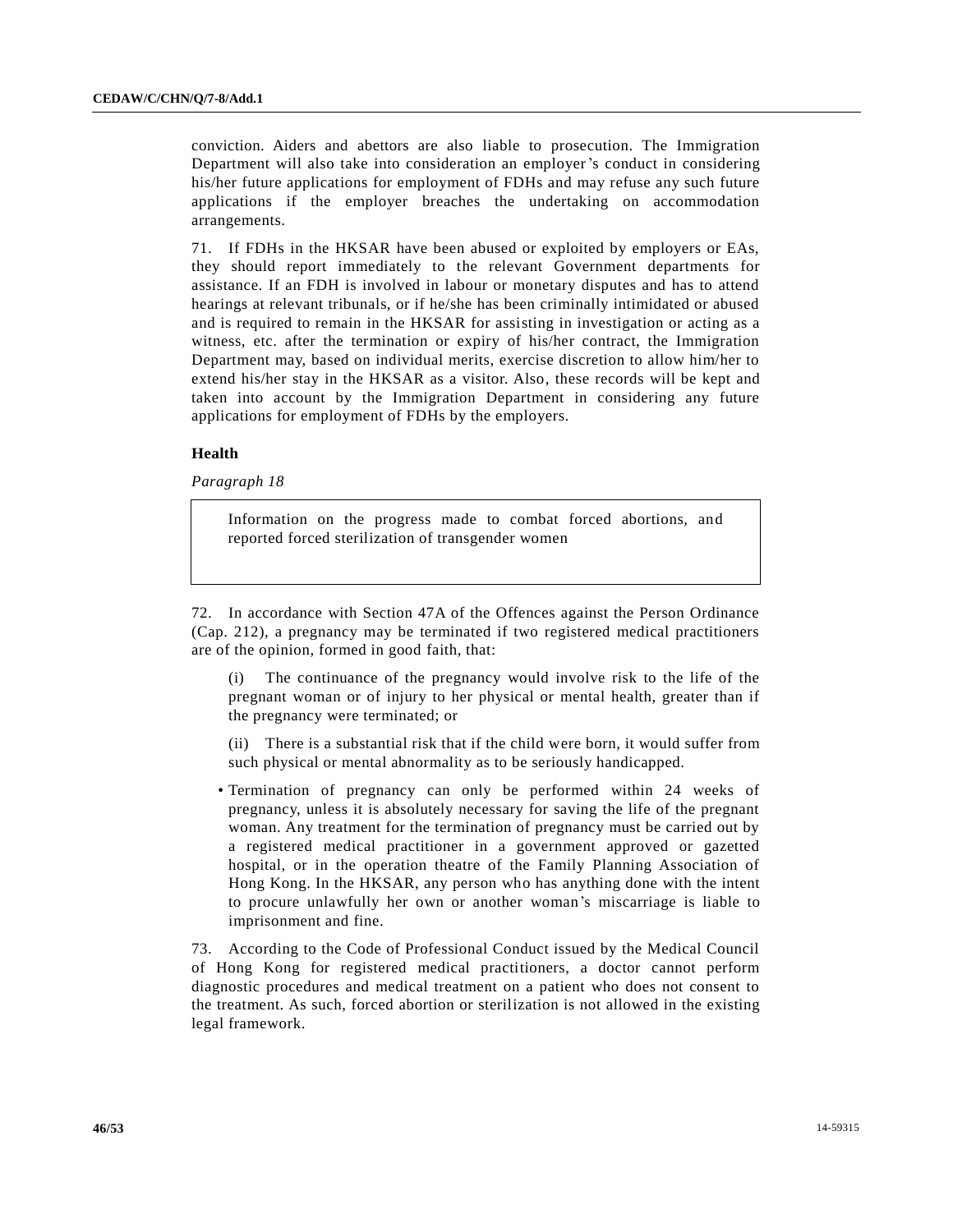*Paragraph 19*

An update on the progress made to further reduce the high rate of suicide committed by women, particularly trans-gender women in Hong Kong

74. The HKSAR Government adopts a multi-pronged and cross-disciplined approach and works together with different sectors including non-governmental organizations, medical and healthcare professionals and academics in reducing suicidal risks and promoting suicide prevention in the community.

75. The psychiatric specialty of the Hospital Authority provides a wide -range of services to, including comprehensive suicidal risk assessment for patients with suicidal risk. Under existing triage mechanism of the Hospital Authority, patients with suicidal risk will be scheduled as "Priority 1" in which an urgent medical appointment will usually be arranged within one week. Based on individual patient's needs, appropriate and timely multi-disciplinary support will be provided accordingly. The Social Welfare Department provides a wide range of preventive, supportive and remedial services, and organizes publicity campaigns and training programmes for frontline professionals to assist persons with emotional distress and/or with suicidal risks.

76. According to the Census and Statistics Department, the crude suicide death rates (number of known suicide deaths per 100 000 population) for female and male were 9.0 and 16.3 respectively in 2012. It is also observed that the crude suicide death rates for female have been lower than those for male in the past decade.

77. While the statistics on suicide deaths of trans-gender persons is not available, attention has been paid to trans-gender persons who may have special clinical and psychosocial needs. In the case of trans-gender persons who wish to receive sex reassignment surgery, they will be given appropriate support and counselling services depending on individuals' specific clinical and psychosocial needs, before and after the surgery. The whole process of counselling service will last for at least two years, including a minimum 12-month successful real-life experience (i.e. social gender role change) before the surgery. The consultation time for counselling service varies on a case-by-case basis depending on individual person's specific clinical and psychosocial needs.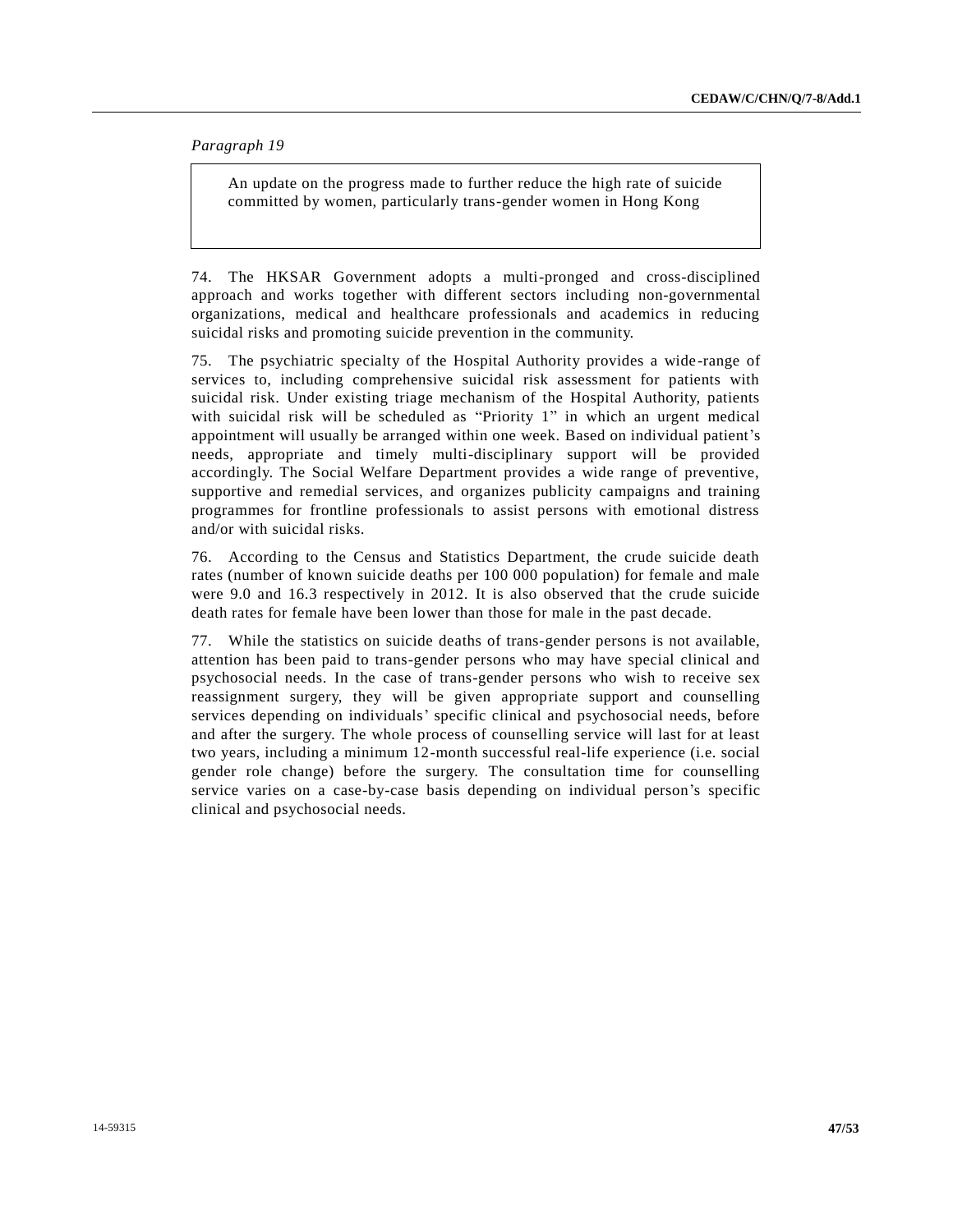## **Part III**

**The Government of Macao Special Administrative Region of the People's Republic of China**

**Reply of the Government of the Macao Special Administrative Region to the List of Issues Raised by the Committee on the Elimination of Discrimination against Women on 7 March 2014 [\(CEDAW/C/CHN/Q/7-8\)](http://undocs.org/CEDAW/C/CHN/Q/7) relating to the Seventh and Eighth Joint Report Submitted by the People's Republic of China with Reference to the Convention on the Elimination of All Forms of Discrimination against Women**

**Part Three Macao, China**

1. **Please provide information on measures taken to withdraw the reservation on article 11(2) of the Convention applicable to the Hong Kong Special Administrative Region. Please further inform whether a review of the interpretative declarations to the Convention is envisaged. Please also explain how the application of the interpretative declarations has impacted the implementation of the Convention in the Special Administrative Regions.**

1. As regards the impact of the application of interpretative declarations on the Macao SAR's implementation of the Convention on the Elimination of All Forms of Discrimination against Women (hereinafter referred to as the Convention), it is necessary to clarify that when the People's Republic of China (PRC) notified the Secretary-General of the United Nations in its capacity as depositary entity of the Convention on 19 October 1999 about the continued application of the Convention to the Macao SAR since 20 December 1999, apart from declaring the application to the Macao SAR of the PRC's reservation to Article 29(1) of the Convention concerning the disputes in relation to the interpretation and application of the Convention, no other reservations or interpretative declarations regarding the application of the Convention to the Macao SAR were made by the PRC.

8. **Please provide information and statistical data on the prevalence of violence against women, including domestic violence, in the State party, including in the Special Administrative regions. The report states that most cities have set up shelters providing medical treatment, psychological support and rehabilitation for women and children who are victims of domestic violence (paras. 93 and 95). Please provide information on the number of (a) shelters available, and (b) free of charge hotlines established. Please provide an update on the draft family violence law. Does it include protection orders for victims and availability of support services; criminalization of marital rape? Please also state the concrete measures that have been taken to improve the prosecution of cases of domestic violence in Hong Kong. Furthermore, please explain the concrete measures taken to combat the increased number of rape and domestic violence in Macao. Please provide information on measures taken to investigate expeditiously incidents of violence against women in detention centres as well as preventive measures undertaken.**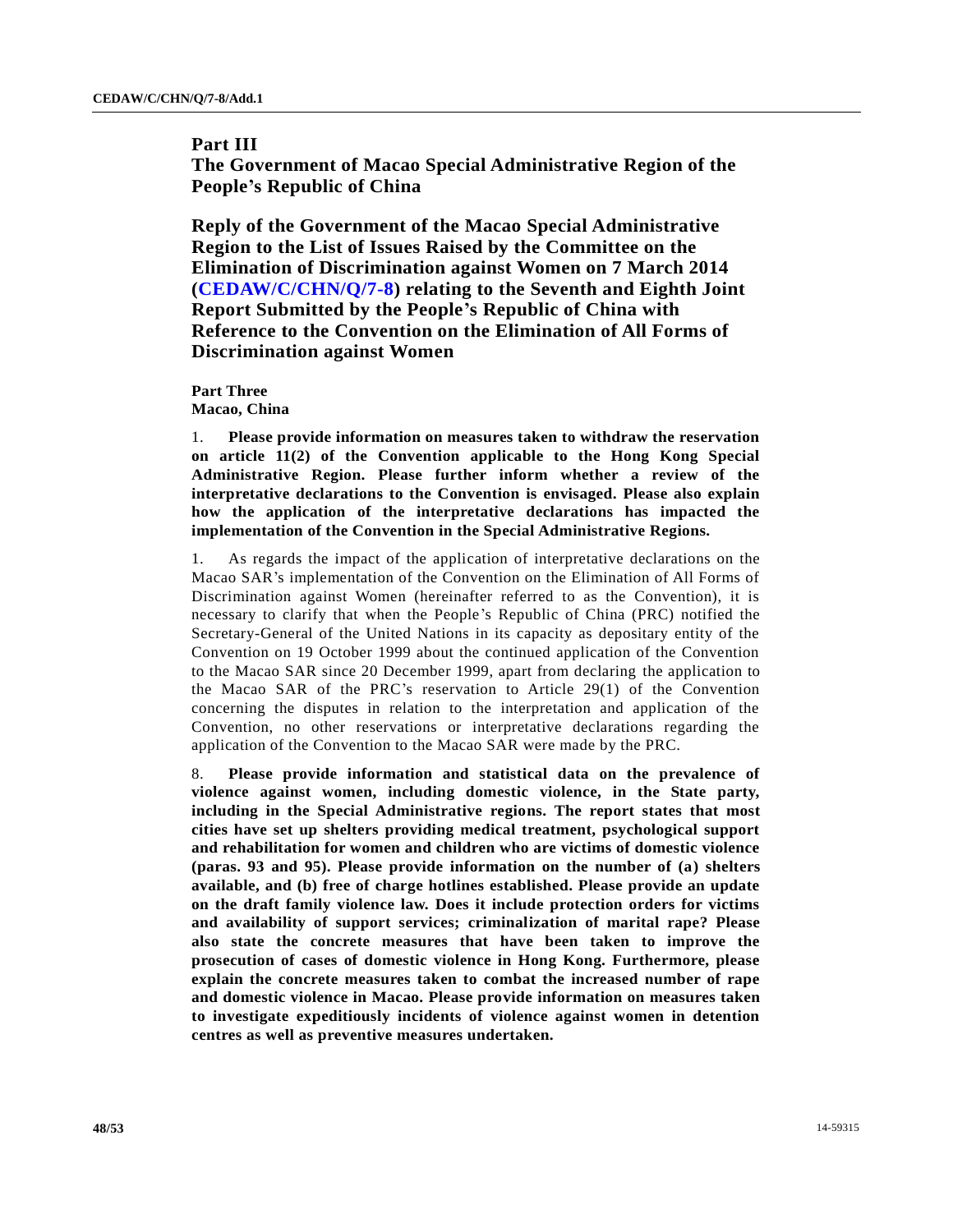2. According to the information provided by the police, the number of cases of women suffering from domestic violence between 2010 and 2013 was on the decline, with 269, 243, 231 and 186 female victims respectively. This exemplifies an improvement in the situation of women suffering from domestic violence. Under the financial support of the Social Welfare Bureau (SWB), two private institutions provide asylum service for the women and children who are affected by domestic violence. The Family Counselling Office subordinated to the SWB provides supporting services for families in need from the preventive level, for instance, financial assistance, psychological counselling, legal enquiry service and so on, so as to curb the causes of domestic violence and alternately reduce the crime rate.

3. In relation to free hotlines, apart from the 24-hour hotline and an email for anonymous reporting or for the provision of information related to crimes provided by the Public Security Police Force and the Judiciary Police, the SWB also subsidises a private institution (the Lai Yuen Centre of the Women's General Association of Macau) for its 24-hour hotline, which was established especially for providing women and children affected by domestic violence with support and enquiry services. In addition, leaflets and posters are available at health centres, hospitals, schools, government departments and immigration frontier ports for the public to raise their awareness of and to disseminate the means of crime reporting.

4. The Macao SAR Government has been showing concern for the situation of domestic violence and has planned to further protect the women and children in families under the Law for the Prevention of Domestic Violence. At present, the drafting process of the proposed law has already been completed and it will soon enter the legislative process. Pursuant to the provision of the proposed law concerned, in case of domestic violence, the victims have the rights to obtain the following assistance:

(1) Under the coordination and arrangement of the SWB, the victims can stay in the social facilities temporarily and obtain services such as financial assistance, legal assistance, free medical service, schooling and employment assistance, as well as individual and family counselling and so forth under the law.

(2) The personal safety of the victims and the family members involved can be secured by the police, who will also provide them with escort services to the facilities or hospitals, or back to the sites of the incidents or their domiciles for collecting their belongings.

(3) The judges may order the adoption of judicial protection measures upon requests of the victims and may impose the following orders or restraints on the perpetrators, namely, to order them to move out of the places where they are living with the victims, to prohibit them from approaching or following the victims, to prohibit them from getting close to the domiciles and workplaces of the victims, to prohibit them from lingering in the school areas of the victims, to prohibit them from contacting their minor children, and to order them to receive counselling, and so on.

5. As regards marital rape, as long as the related act conforms to the constitutive elements of a crime provided for in Article 157 of the Macao Criminal Code, whether or not the act takes place in a marriage constitutes the crime of rape and is punished with imprisonment from 3 to 12 years. Should the perpetrator perform the related criminal act for taking advantage of the victim's financial dependence on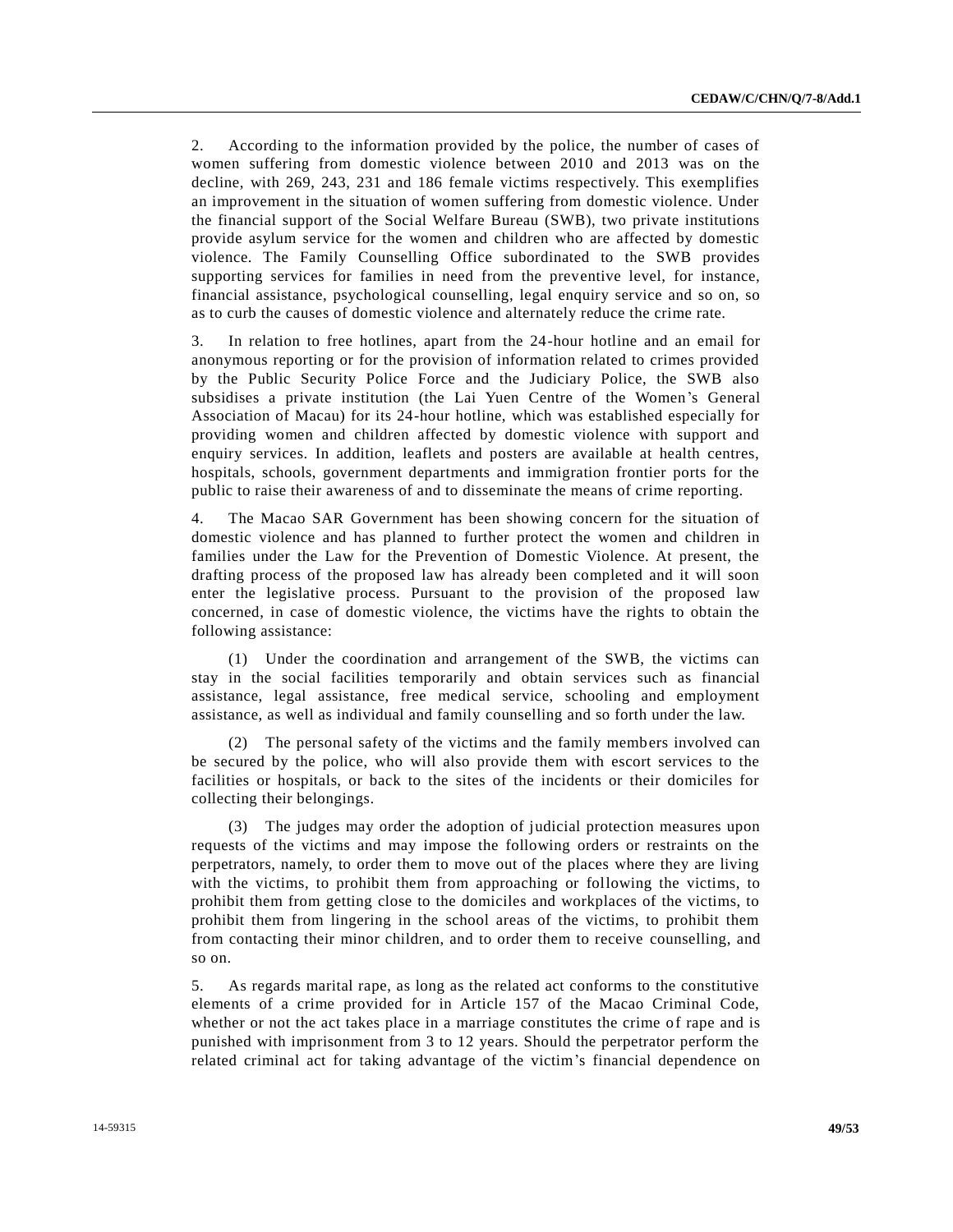him, the minimum and maximum limits of the aforementioned penalty will be aggravated by one-third (Article 171(1)(a) of the Macao Criminal Code).

6. According to the records of the detention rooms of the Judiciary Police and of the Macao Prison, there was no record of any incident of violence against women in the detention rooms. In case of receipt of related complaints or suspected cases, physical examination will be immediately arranged for the victims concerned and investigations including the collection of evidence, the hearing of witnesses' statements, the checking of CCTV records will also be launched. Should the incidents contain criminal involvement, the cases will then be transferred to the Public Prosecutions Office for follow-up. Should the criminal suspects be police officers, internal and disciplinary proceedings shall be carried out at the same time and the related situations shall be reported to the Commission for Disciplinary Control of the Security Forces and Services of Macao, which is responsible for monitoring and issuing recommendations for the misconduct of the police forces, for instance, acts which damnify human rights, abuse of powers and procedures and so on (Article 3(1) of the Order of the Chief Executive No. 14/2005).

7. In practice, both the Judiciary Police and the Macao Prison adopt a series of preventive measures to guarantee the physical and psychological safety of female detainees. At the detention rooms of the Judiciary Police, all female victims of physical or sexual violence are interrogated by female officers who are specially trained to assist this type of victims. Interrogations are conducted in a private room and the victims may be assisted by legal representatives, interpreters (if necessary) and social workers. Similarly, female detainees will also receive adequate protection by being separated from male suspects and will be placed in a separate room with CCTV. On the other hand, the preventive measures adopted by the Macao Prison chiefly includes 24-hour cell vigilance by female correctional officers, all the activity areas (except cells and bathrooms) being monitored with a CCTV system and by female correctional officers and the right to make requests, file complaints or report to the judges and prosecutors, who pay regular visits to the Prison for inspection.

## 12. **Please state the measures being taken to establish an effective referral system for the refugee status determination procedure, and measures to facilitate the prompt identification and referral to the asylum system of victims of trafficking in Macao. (…)**

8. In order to precisely implement the Convention relating to the Status of Refugees and the Protocol relating to the Status of Refugees in the Macao SAR, Law No. 1/2004 established an internal system for the recognition and the rejection of refugee status, providing for the procedures of recognising the status of refugees, the protection for refugee applicants, the reasons for and consequences of rejecting refugee status and so forth, and establishing a Committee for Refugee Affairs, which is responsible for analysing individual cases of applications for refugee status and for proposing relevant recommendations to the Chief Executive. Article 3 of the aforementioned Law sets two special circumstances for the recognition of refugee status: any person who is regarded as a refugee pursuant to the Convention relating to the Status of Refugees and the Protocol relating to the Status of Refugees, or any person who falls under the competence of the Office of the United Nations High Commissioner for Refugees (UNHCR) as prescribed in Articles 6 and 7 of the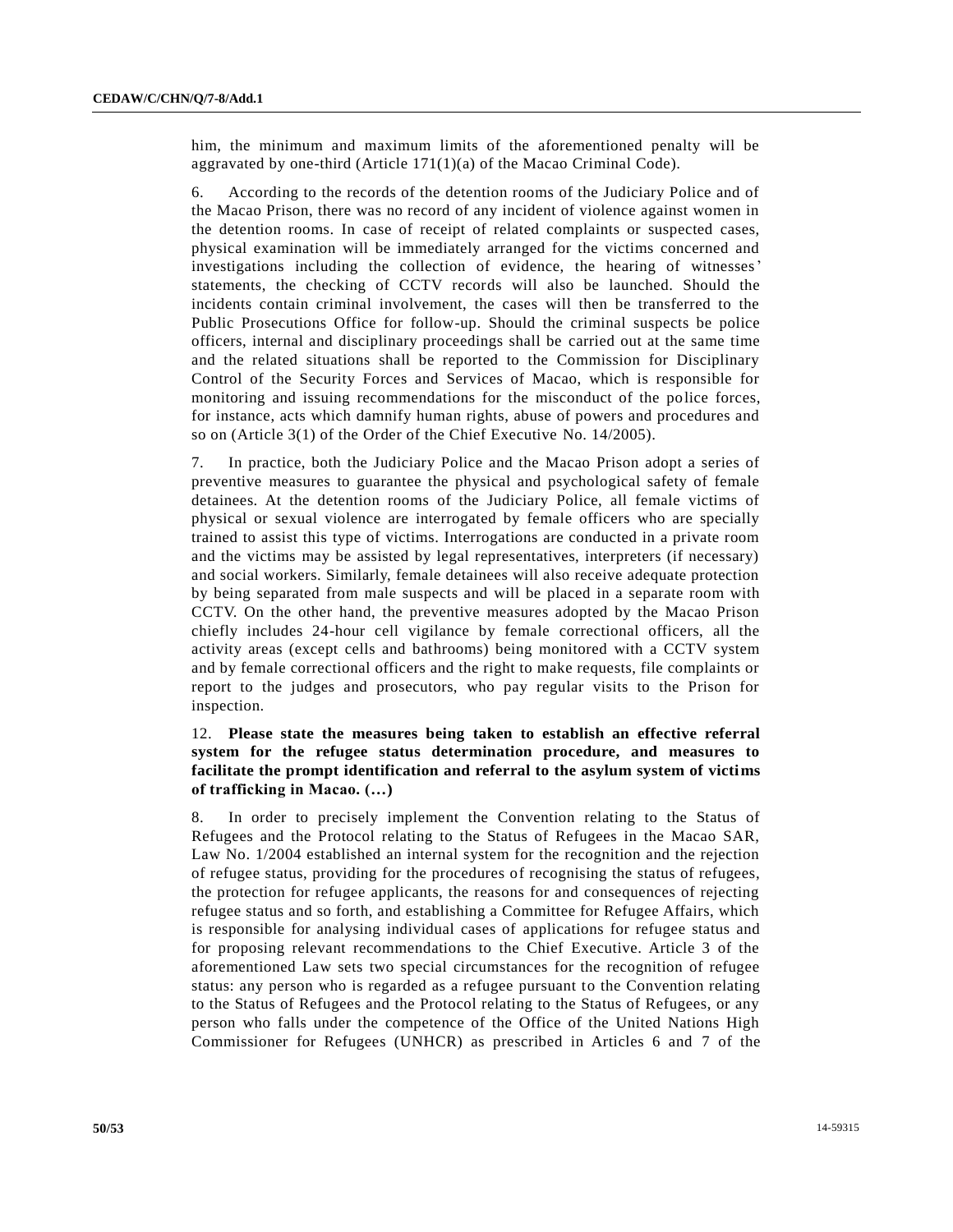Statute of the Office of the UNHCR could be recognized as refugees in the Macao SAR.

9. Specifically, the applications for the recognition of refugee status shall be made immediately upon the applicants' entries into the Macao SAR. Should the reasons for the applications occur after their entries into the Macao SAR, they shall submit their applications as soon as they are aware of the stated facts. During the process of applications, the applicants shall be informed of their rights and obligations, including the facts that they can contact the Office of the UNHCR and that they have to inform the Immigration Department of their home addresses and report as requested and so forth. In addition, pursuant to law, the applicants can receive assistance of interpreters, legal enquiries for free and legal protection; moreover, they can have their information kept confidential and their spouses and children incorporated into the applications, and obtain basic living conditions (food, accommodation and monthly financial assistance) as well as other special support services, such as medical services and schooling for minors (Articles 8, 9, 31, 33, 34 and 38 of Law No. 1/2004).

10. The Chief Executive will make a decision, in the light of the Committee for Refugee Affairs' recommendation, on whether or not to preliminarily accept an application within 48 hours after receiving it. Should the application be accepted at a preliminary stage, the Committee for Refugee Affairs shall arrange an interview with the applicant within 5 days upon its receipt of the application and shall adopt necessary measures (such as seeking help from experts) to investigate any fact which is considered crucial for the analysis of the application. Once the investigation is completed, the Committee will make recommendations with reasons to the Chief Executive concerning whether or not he shall decide to recognize the applicant's status as a refugee. The time frame for the Committee to investigate and compile a case file is generally 30 days and can be extended to a maximum of a year when necessary. The procedures of recognising or rejecting refugee status are considered as non-compensatory at the administrative stage and at the stage of judicial proceedings, and shall be handled as emergency procedures (Articles 15(1), 16(1), 18(5) and 37 of Law No. 1/2004).

11. Should an application be rejected, the applicant can file an appeal to the Court of Second Instance within 15 days since the day he/she is notified of the related decision. The applicant who obtains the refugee status will be issued an identity card for refugees and travel document and will be permitted to stay in the Macao SAR legally. If necessary, the applicant can still maintain the aforementioned social and financial assistance after obtaining his or her refugee status (Articles 15(5), 22(2), 23 and 35(2) of Law No. 1/2004).

12. During the process of the aforementioned applications for the recognition of refugee status, the Committee for Refugee Affairs shall cooperate with the Offi ce of the UNHCR for assessing the applications for refugee status together. For this reason, the Office is free to contact the applicants or refugees, provide them with assistance (including legal opinions), participate in any stage of the procedures for the recognition or rejection of refugee status, attend interviews with applicants or refugees, file documents, which are important for fact-finding and analyses of the related applications, and will be informed of the decisions related to applications (Articles 4 and 6 of Law No. 1/2004).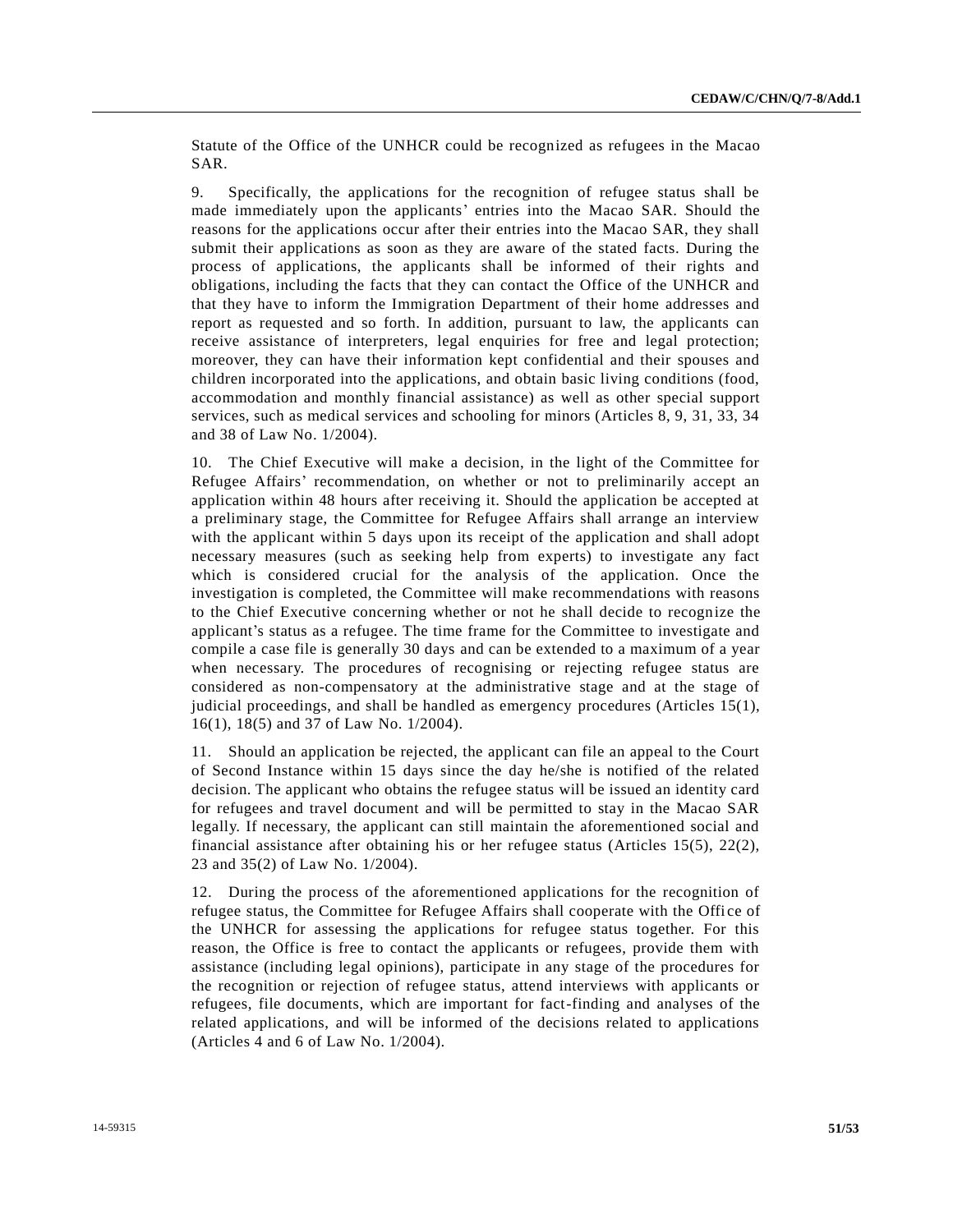13. With respect to promptly identifying the victims of human trafficking and transferring them to the asylum system, the Public Security Police Force has already set up a 24-hour reporting hotline for the crimes of human trafficking and of sexual exploitation and the SWB has also been subsidising a private institution for the latter's provision of a 24-hour hotline for the fight against trafficking in persons. Correspondingly, the Human Trafficking Deterrent Measures Concern Committee (Order of the Chief Executive No. 266/2007) established a set of mechanism for the communication and collaboration among the immigration departments, the Public Security Police Force, the Macao Customs and the Judiciary Police so as to facilita te their cooperation upon their discoveries of potential victims of human trafficking and to transfer the victims to the Health Bureau, the Social Welfare Bureau or the related embassies or consulates when necessary. In addition, internal guidelines have already been formulated for assisting law enforcers in identifying and assisting victims of human trafficking.

14. Furthermore, in order to protect the victims of human trafficking, Article 6 of Law No. 6/2008, the Combat against the Crime of Trafficking in Persons, provided for a series of preventive measures, including adequate protection by the police; legal enquiry service and judicial assistance service; recourse for civil compensation; psychological, medical and pharmaceutical support, interpretation assistance. Should the victims be foreigners, the Macao SAR Government will immediately inform the embassies, consulates or official representatives of their countries or regions of the related news, and will allow the victims to stay in the Macao SAR during the hearings of the cases. The people concerned are immediately entitled to the stated support services once they are confirmed as potential victims.

15. On 18 March 2011, the SWB signed a cooperation agreement with the Hong Kong Office of the International Migration Association, which provides assistance for the Macao SAR Government in the escort of victims of human trafficking to their places of origin and the follow-up and assessment of the risks of the victims and their families.

13. **The data provided in the report indicate that women remain underrepresented in legislative bodies, decision-making positions and the judiciary (paras. 126-131). Please provide information on the concrete measures being taken, including through temporary special measures in line with article 4, paragraph 1 of the Convention and General Recommendation No. 25 (2004) on temporary special measures, to increase the representation of women in all decision-making and legislative bodies at all levels, particularly in Villagers' Committees, as well as in Hong Kong and Macao (paras. 126 and 213). What specific measures are in place to address the low participation of ethnic and religious minority women in politics and public life?**

16. The law of the Macao SAR does not allow any form of discrimination. Men and women enjoy equal status and exercise equal rights in political and public affairs.

17. Pursuant to Article 26 of the Basic Law of the Macao SAR, permanent residents of the Macao SAR shall have the right to vote and the right to stand for election in accordance with law. As of 31 December 2013, the number of registered Macao SAR electors was 281,200, with 51.7% female (145,410 women) and 48.3% male (135,790 men). From this, it is apparent that the degree of participation of the Macao SAR women in public affairs was similar to men's.